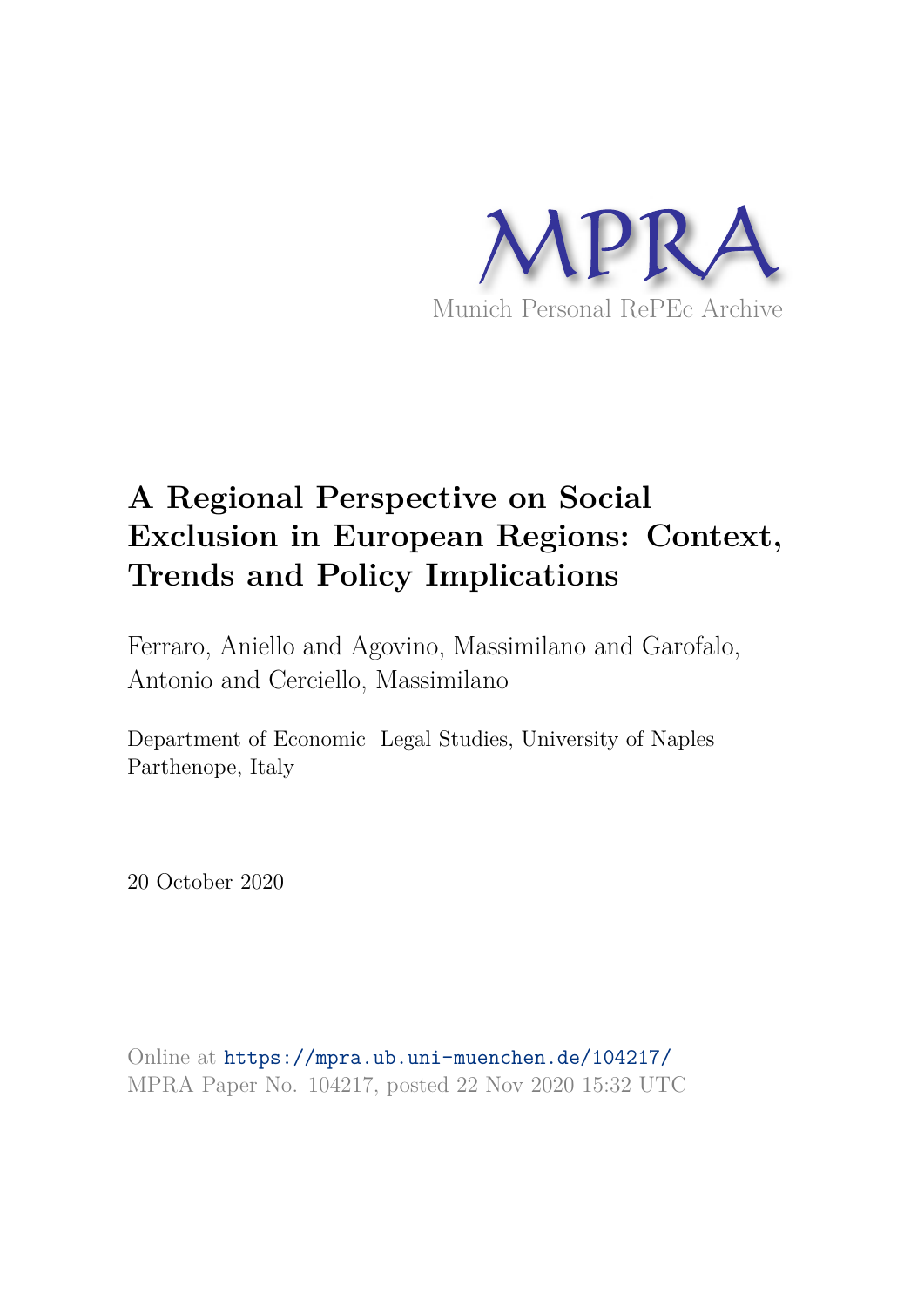# **A Regional Perspective on Social Exclusion in European Regions: Context, Trends and Policy Implications**

Massimiliano Agovino, Associate Professor *Department of Economic & Legal Studies, University of Naples Parthenope, Italy*  Via Generale Parisi, 13 80132 Napoli massimiliano.agovino@uniparthenope.it

Aniello Ferraro, PhD Candidate *Department of Economic & Legal Studies, University of Naples Parthenope, Italy*  Via Generale Parisi, 13 80132 Napoli aniello.ferraro@uniparthenope.it

Massimiliano Cerciello (Corresponding Author), Adjunct Professor *Department of Economic & Legal Studies, University of Naples Parthenope, Italy*  Via Generale Parisi, 13 80132 Napoli massimiliano.cerciello@uniparthenope.it

Antonio Garofalo, Full Professor *Department of Economic & Legal Studies, University of Naples Parthenope, Italy*  Via Generale Parisi, 13 80132 Napoli gar@uniparthenope.it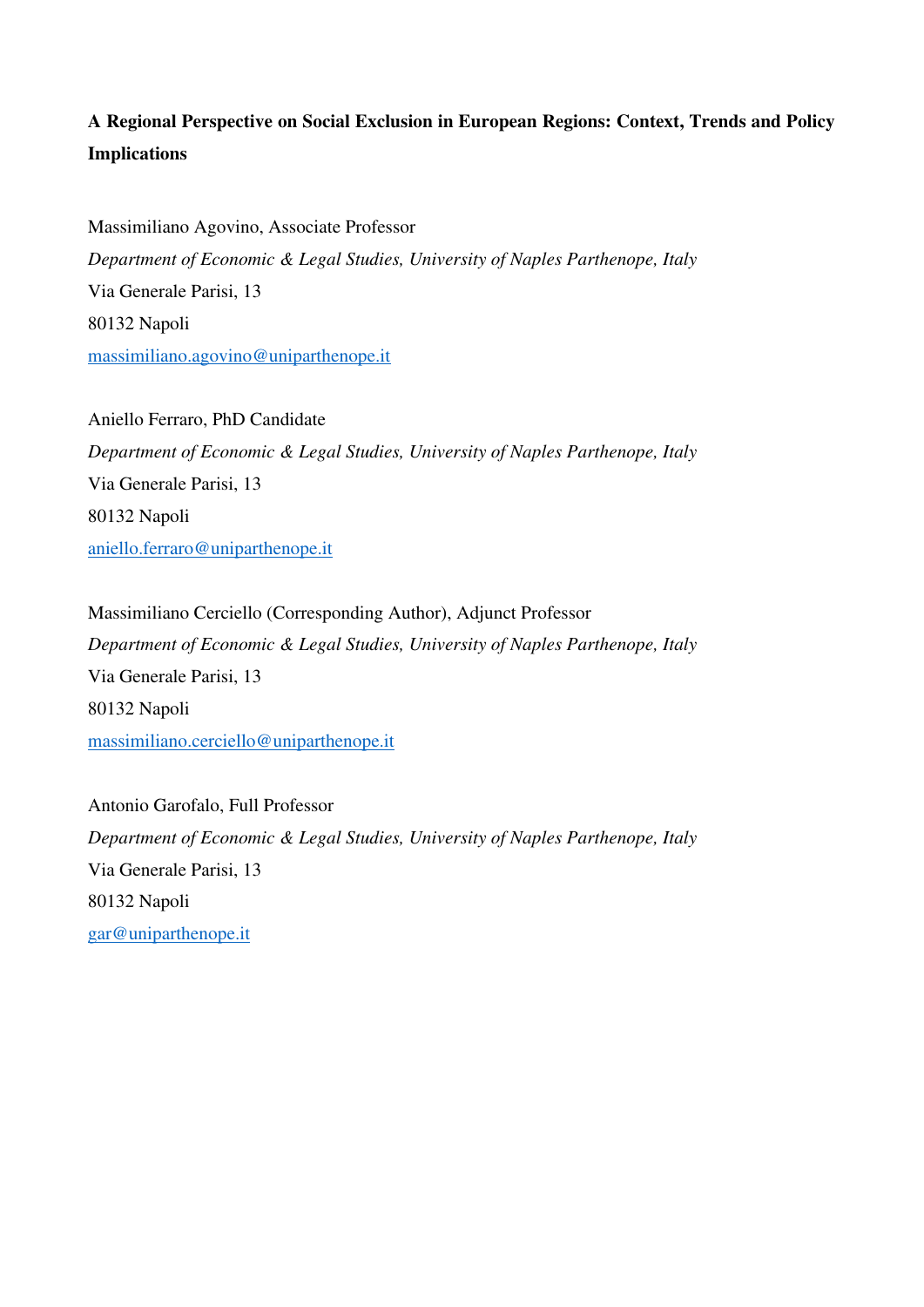# **A Regional Perspective on Social Exclusion in European Regions: Context, Trends and Policy Implications**

#### **Abstract**

Social exclusion represents a popular topic in the policy agendas of European governments, especially after the Great Recession. The existing literature highlights the presence of spatial patterns, although previous contributions consist of local or national level studies, lacking a broader continental perspective. This work resorts to regional data covering 22 EU countries and aims to characterise the nature of spatial patterns, controlling for socio-economic covariates. Using the Spatial Markov Chain Matrix, we find that the strong clusterisation process unfolded by previous studies tends to become less intense if socio-economic covariates are taken into account. Socio-economic factors represent in other words a containment cage that reduces the extent of neighbour influence.

Keywords: social exclusion; spatial spillovers; spatial markov chain matrix; European regions.

#### **1. Introduction**

In recent years, addressing social exclusion has become one of the top priorities in the policy agenda of the European Commission, as well as a central issue for the national governments of many EU Member States. The European Union fights social exclusion, promoting the inclusion of all citizens, including low-skilled, younger, older and disabled workers, ethnic minorities, migrants and women (EC, 2010). In particular, the Europe 2020 Strategy aims to lift at least 20 million people out of social exclusion, recognising the problem as a dynamic process as well as a product of public policy, and not strictly as a function of individual characteristics (Eurostat, 2018).

In spite of the political relevance of the problem, an unambiguous and universally accepted definition of the phenomenon is still missing at the academic level, clearing the path for an on-going debate on the precise meaning of the concept (Ward, 2009; Madanipour et al., 2015). In the recent literature, social exclusion has been described as a downward spiral, where labour market marginality leads to poverty and social isolation, which in turn reinforce poor labour market outcomes (Gallie et al., 2003), generating persistent intergenerational pockets of marginality (Heckman and Raut, 2016). Some studies tackled social exclusion as a primarily economic problem (Mayes, 2002; Nolan and Marx, 2009), while others highlighted its multidimensionality (Davidsson and Petersson, 2017), focusing on how social exclusion encompasses several domains of human well-being, including lifestyles (Kabeer, 2005), socio-political participation (Silver 1994; Burchardt et al., 1999) and health (Santana,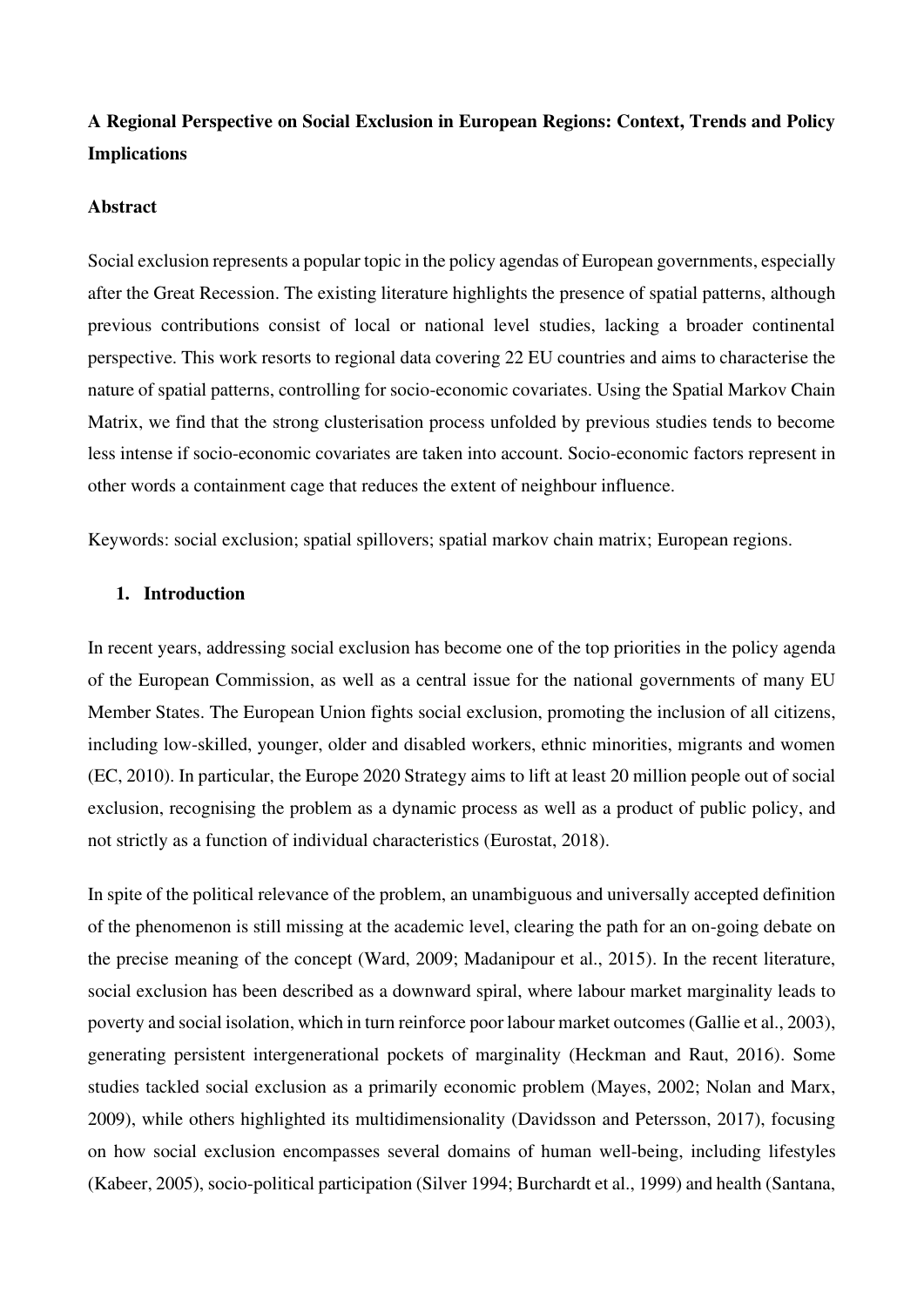2002; Wright and Stickley, 2013). This strand of the literature broadly defines social exclusion as a dynamic process that prevents individuals from joining social, economic and cultural networks at full (Barnes et al., 2002), reinforcing itself across generations. In this perspective, social exclusion may be viewed as an *absorbing state* (or '*trap*'), i.e. a status from which it is very difficult to transition over time without appropriate policy instruments (Bradley et al., 2003; Thomas and Gaspart, 2015).

Based on the Eurostat definition<sup>1</sup> (Eurostat, 2018), more than one fifth of the EU population (22.4%) is counted among the socially excluded in 2017, of which almost one fourth of the European children  $(24.9\%)$  and women  $(23.3\%)$ , as well as about one fifth of the older people  $(18.2\%)$ . These outstandingly high figures are related to the current economic situation: the aftermath of the 2007- 2008 Great Recession was not characterised by a quick recovery – as was the case in the US –, but instead featured high unemployment rates and long-lasting unemployment spells, coupled with fiscal austerity and budget cuts, especially in the so-called peripheral countries (Pavolini et al., 2016; Barth et al., 2017). In the face of growing levels of inequality, the different national welfare systems have not proved to be equally effective across member states, failing in some cases to reduce unemployment spells and to counter multiple spikes in poverty rates (EC, 2014). The economic and social strain caused by the Great Recession has increasingly drawn the European Commission's attention towards the problem of social exclusion, whose persistent nature makes it especially concerning.

Besides being persistent in time, social exclusion has been shown to feature spatial patterns (Câmara et al., 2002; Baum and Gleeson, 2010). Neighbouring regions in other words influence each other in terms of social outcomes. The empirical literature explains this phenomenon with an imitation process that takes place either on part of policymakers or on part of citizens (Vettoretto, 2009; Shipan and Volden, 2012; Obinger et al., 2013). Although a number of studies on the spatial dimension of social exclusion have been carried out both nationally and at the local level in many EU Member States (Burgers and Kloosterman, 1996; Ceccato and Oberwittler, 2008; Martori and Apparicio, 2011; Marcińczak, 2012; Danson and Mooney, 2013), most contributions consist in localised case studies. The current literature is overall deficient in two regards: 1) no work has considered multiple EU countries, allowing for cross-border spatial patterns and 2) the effect of socio-economic covariates in the determination of spatial patterns has been to our knowledge overlooked.

<sup>&</sup>lt;sup>1</sup> To measure social exclusion, Eurostat uses the rate of people At Risk Of Poverty or social Exclusion (abbreviated as AROPE). This definition counts the sum of EU residents who are either at risk of poverty, or severely materially deprived or living in a household with a very low work intensity over the overall population. Individuals are only counted once, even in case they fall within multiple categories. The AROPE rate is the headline indicator to monitor the EU 2020 Strategy poverty target (Eurostat, 2019).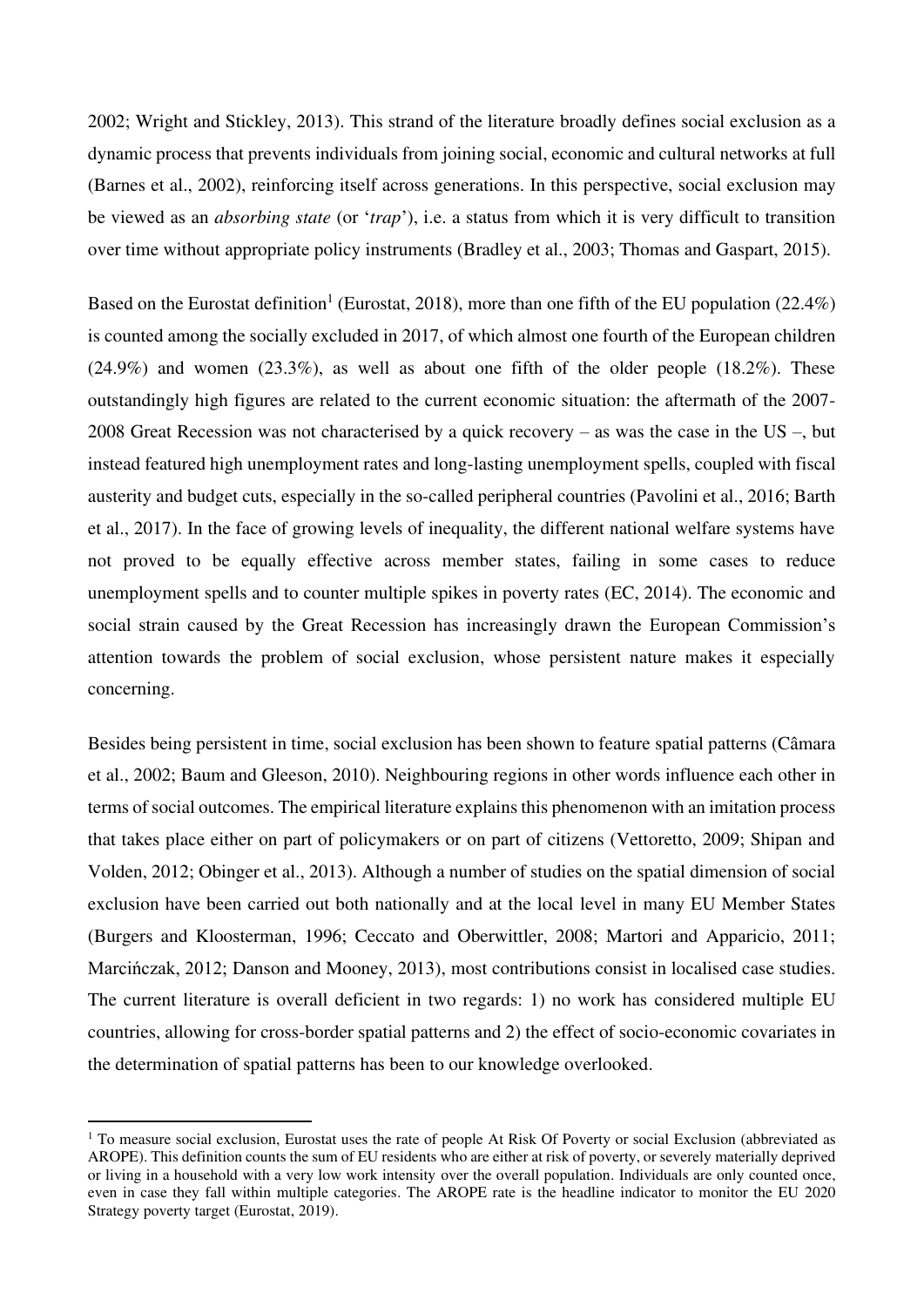This article aims to address these two problems, resorting to official data covering NUTS-2 regions in 22 EU countries and controlling for a number of socio-economic covariates that may be responsible for the spatial patterns observed. In other words, we focus on detecting a spatial diffusion process in social exclusion across European regions, purified of the effect of underlying determinants of social exclusion.

The rest of this work is organised as follows: Section 2 introduces some stylised facts on social exclusion in the EU. Section 3 outlines the methodological instruments we employ in this analysis. Section 4 sums up the main features of the dataset we build, based on Eurostat observations. Section 5 presents and discusses the results of the empirical investigation. Section 6 provides our final considerations and concluding remarks.

#### **2. Literature Background**

The notion of social exclusion originated in France at the end of the 1970s (Silver, 1994; Martin and Leaper, 1996; Spicker, 1997; Atkinson and Da Voudi, 2000) and grew increasingly popular in the EU policy discourse in the early 1990s, when French officials constituted the backbone of the EU administration (Abrahamson, 1997; Atkinson, 2000). The conceptual distinction between poverty and social exclusion dates back to this period: poverty is defined as a distributional outcome (Silver and Miller, 2003; Bhalla and Lapeyre, 2004), while social exclusion is a dynamic and persistent relational process, consisting in the breakdown of the societal ties that keep individuals, communities and institutions together (Ferraro et al., 2019).

The theoretical literature highlights the multidimensionality of the problem, that involves economic, social, political and cultural aspects of disadvantage and deprivation, resulting into limited access to employment, social services and community life (Bradshaw, 2004). Social exclusion deprives individuals of various rights and opportunities that are normally available to all citizens, like access to housing, health care, civic commitment, political participation and cultural integration (Chakravarty & D'Ambrosio, 2006; von Jacobi et al., 2017). A multidimensional approach is thus required in order to measure and evaluate social exclusion (Fisher, 2011; Giambona and Vassallo, 2014; Ciommi et al., 2017). To tackle this problem, the European Commission uses a composite indicator within the Europe 2020 strategy. The indicator is based on three dimensions, i.e. monetary poverty, severe material deprivation and low intensity of work. Since these three dimensions tend to overlap, they cannot simply be added up to obtain the total number of people at risk of poverty or social exclusion (EC, 2014). Therefore, people are counted only once, even in case they fall into more than one category.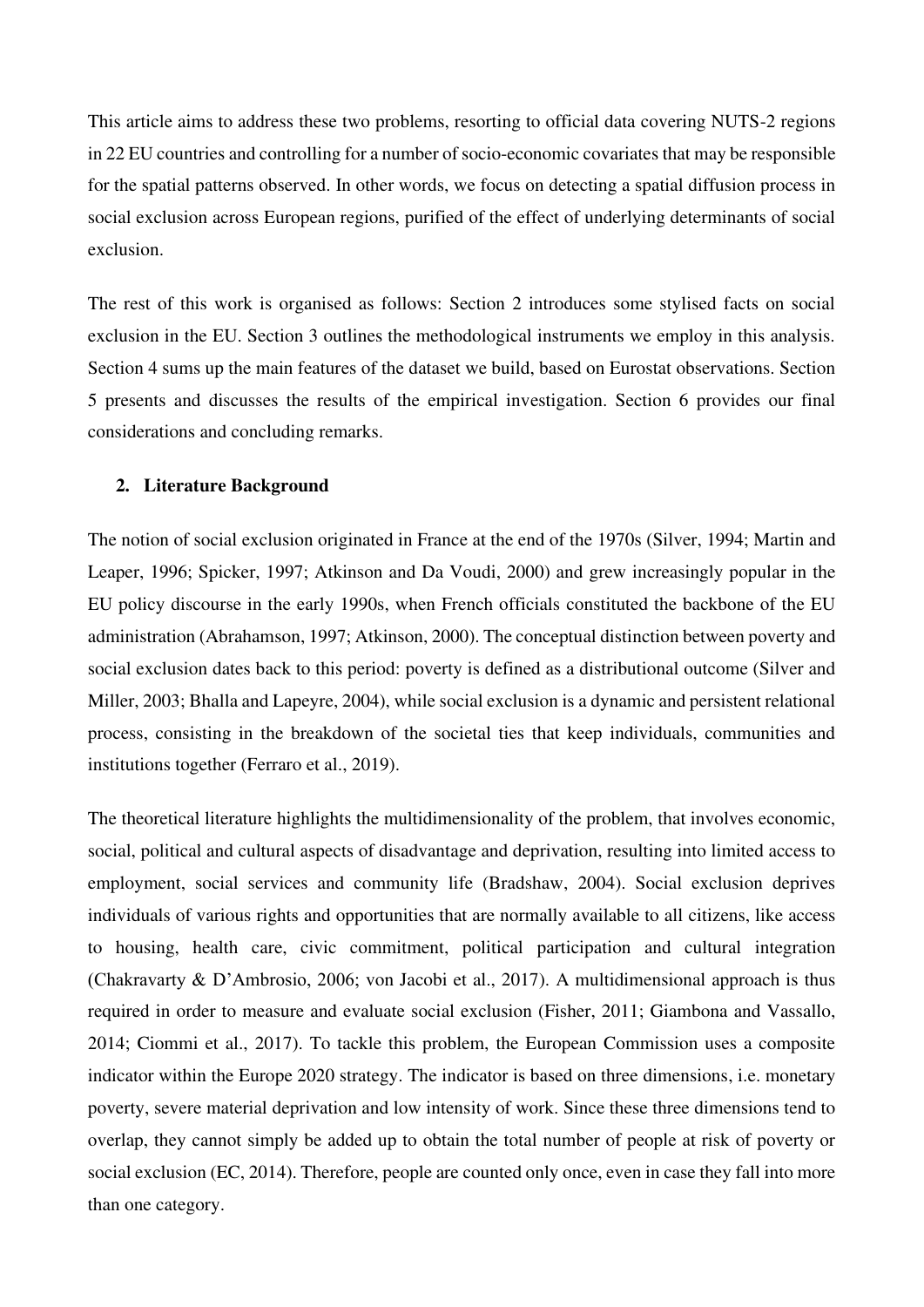The EU has produced a range of laws, policies, programmes and initiatives to combat social exclusion at the regional, national, European and international level (EC, 2016). The key documents are in this regard the European Commission's Social Policy Agenda for 2006-2010 and the Renewed Social Agenda, presented in July 2008. Within the European System of Integrated Social Protection Statistics (ESSPROS), social protection schemes encompass all the actions of public or private actors that are meant to relieve households and individuals from a defined set of risks and needs. Social protection benefits cover the risks and needs that may arise from sickness, disability, old age, family losses, unemployment spells, housing issues and other forms of social exclusion of a different nature. The benefits granted under such measures can be distributed in cash or in kind – as when goods and services are provided directly to the protected persons (Eurostat, 2010). While until 2008, in part due to the generosity of the EU initiatives, social exclusion decreased in Europe, after the financial crisis, it started growing again (Rogge, 2017). One EU citizen out of four is currently considered at risk of poverty or social exclusion. The lack of resources in this perspective decreases not only the levels of consumption for individuals at risk of social exclusion, but also their chances to be active members of the society.

## **3. Methods**

In this section, we present the methods we employ to investigate the presence of spatial patterns in social exclusion across European regions. Before laying down the foundations of this work, one key concept must be introduced, i.e. variable purification: in order to detect the presence of the spatial persistence in social exclusion, we regress social exclusion on socio-economic variables, then we extract the resulting residuals. The residuals represent an estimate of the *purified variable* (see for example Fazio and Lavecchia, 2013; Ferraro et al., 2019), i.e. of what remains of the variable once the relevant covariates are controlled for. Subsequently, we proceed with the spatial analysis, computing the Moran Index and the Local Indicators of Spatial Association (LISA) and comparing the results obtained using the raw variables with those obtained using the purified variables.

#### *3.1 Preliminary Analysis*

As a first step, we wonder whether neighbours play a role in reducing social exclusion. To address this question, we introduce a measure of spatial autocorrelation, i.e. the Moran Index (MI), which is defined as follows (for further details, see Anselin, 1988; Agovino et al., 2016):

$$
MI = \frac{x_k' W x_k}{x_k' x_k} \tag{1}
$$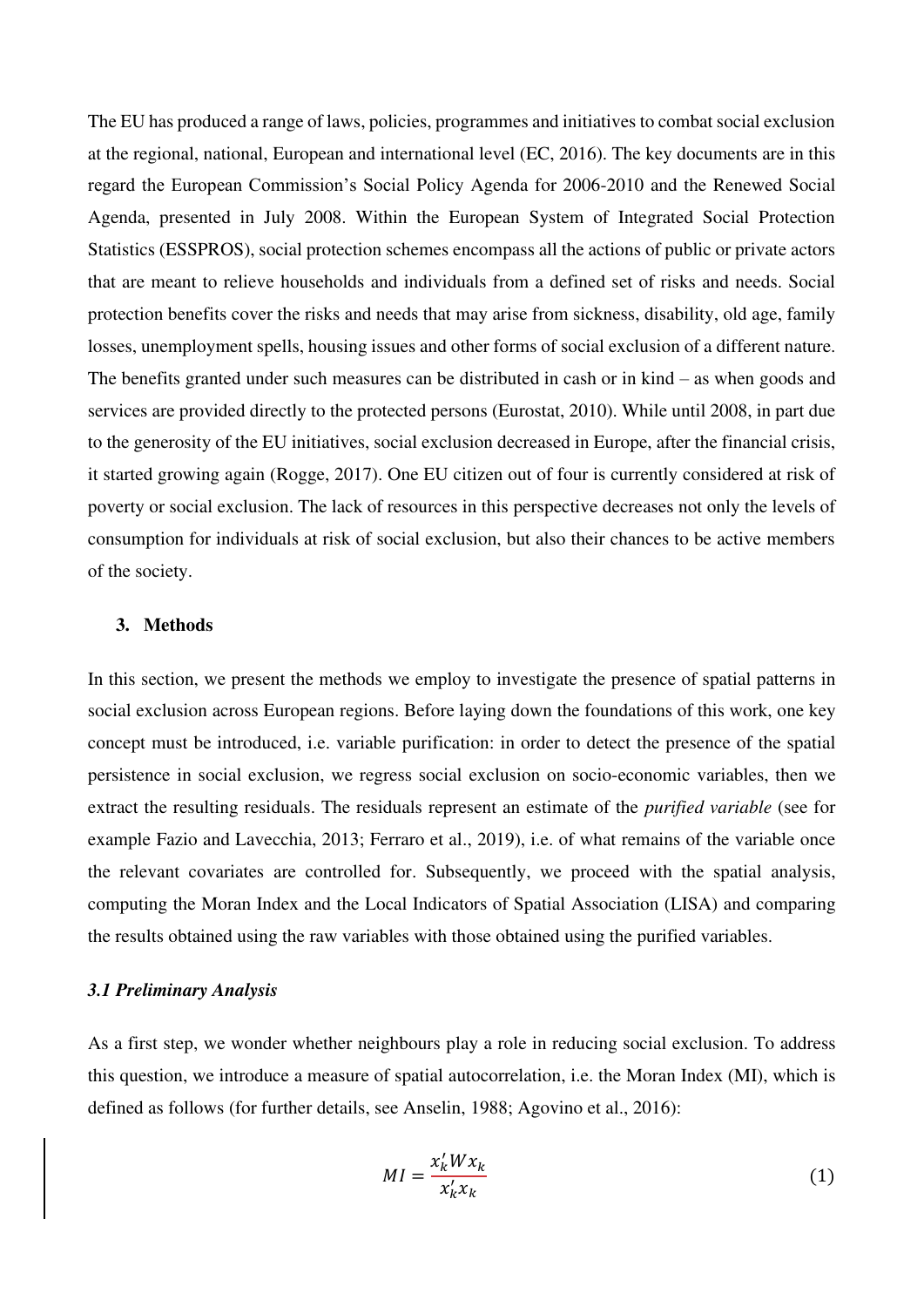where  $x_k$  indicates the variable under investigation observed in region k, while W is the nonstochastic (NxN) spatial weights matrix<sup>2</sup>. So  $Wx_k$  is the spatial lag of  $x_k$ , i.e. the effect of regions  $k$ 's neighbours. The MI allows to establish the relationship between a phenomenon observed in a given region and the same phenomenon observed in nearby regions. The index takes on values ranging between -1 and 1. A null value of the index indicates the absence of a spatial pattern. Spatially unrelated variables however may in some cases feature a significant MI, due to spatial autocorrelation in underlying factors. For this reason, it is important to purify variables. The most straightforward way to do so consists in regressing the variables on their spatially autocorrelated covariates and then computing the residuals, which are by construction orthogonal to the covariates.

#### *3.2 SMC Analysis*

Another major tool in spatial econometrics is the Local Moran Index (Anselin, 1995), which allows to identify the presence of spatial clusters (i.e. groups of regions sharing similar values) or spatial outliers (regions that stand out as very different from their neighbours). It decomposes the MI into contributions for each region, and may formally be defined as:

$$
I_i = x_i \sum_{j \in J_i} w_{ij} x_j \tag{2}
$$

where, analogous to the MI,  $x_i$  and  $x_j$  represent the phenomenon observed in region i and region j, and the summation over *j* is such that only neighbouring units  $j \in J_i$  are included. The Local Moran Index may be viewed from two different perspectives: on the one hand, it allows to detect the presence of local spatial clusters; on the other hand, it represents a diagnostic tool that spots spatial outliers within the global spatial pattern.

After investigating the presence of spatial autocorrelation, we resort to Spatial Markov Chains (SMCs), in order to study the spatio-temporal dynamics of social exclusion (see Rey, 2001; Le Gallo, 2004; Agovino, 2014). The main output of a SMC is the spatial transition matrix, that allows to examine the influence of neighbours on the probability that a region shifts from a certain class to another. In particular, it displays the probability that a region will experience upward or downward

<sup>&</sup>lt;sup>2</sup> Here we use a binary spatial weights matrix. It is defined so that, when region i and region j are neighbours, i.e. they share a common border, the corresponding entry in the matrix is one; otherwise, the entry is set to zero. The elements on the main diagonal are set to zero, since a region cannot be contiguous to itself (see Agovino et al., 2016). The spatial weights matrix is row-standardised, so that spatial lags are computed as weighted averages of the values in neighbouring regions (Anselin, 1988).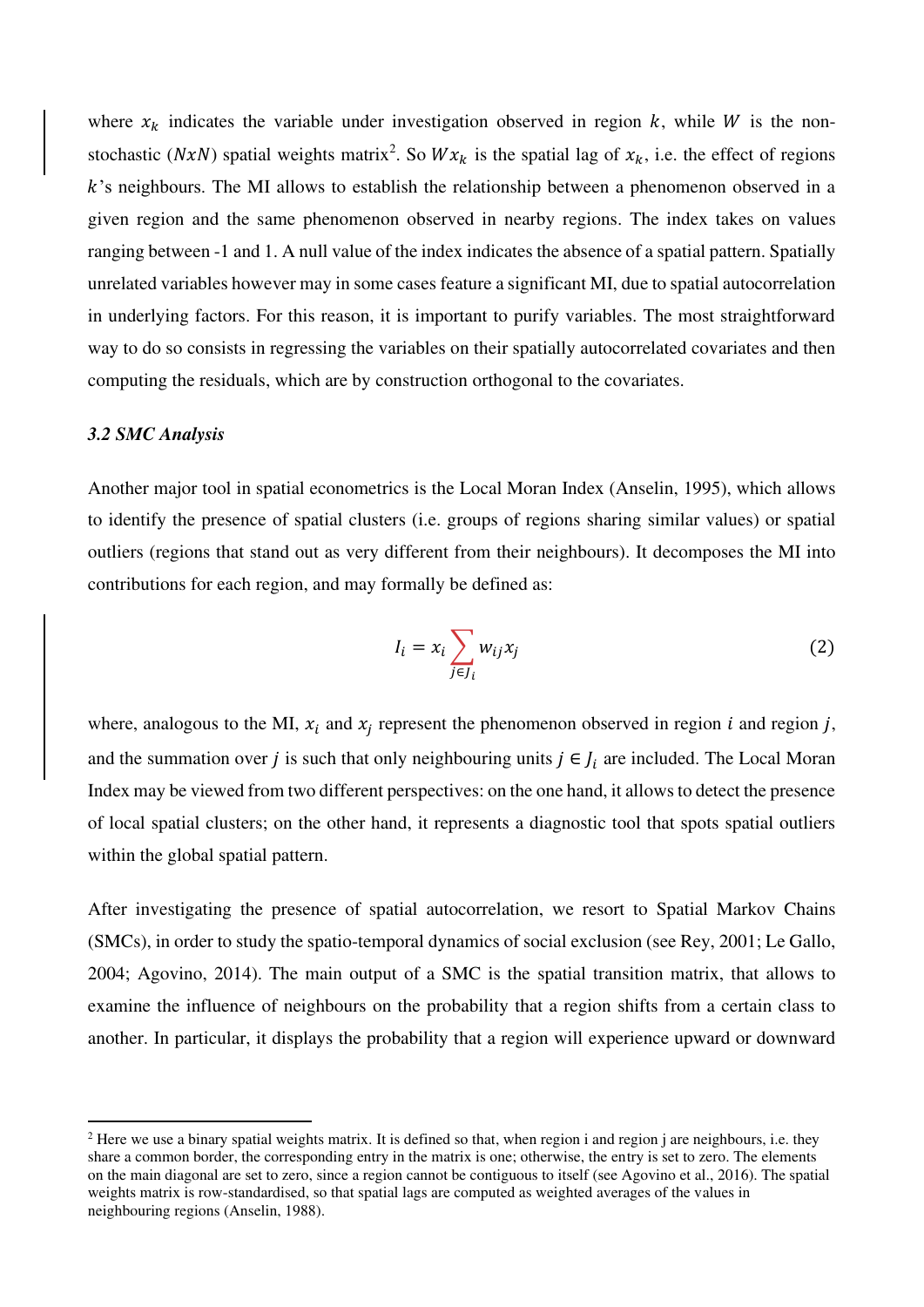movements in the distribution, conditional on the state of its neighbours before the transition takes place. In other words, the transition matrix traces the history of the distribution over time.

We aim to obtain the probability that the level of social exclusion varies, conditional on the social exclusion levels of the neighbouring regions (Schettini et al., 2011). More specifically, we wonder whether a region featuring low (high) levels of social exclusion tends to keep low (high) levels of social exclusion when it is surrounded by other regions with high (low) social exclusion. The transition matrix highlights whether 'bad' neighbours may worsen the performance of nearby units and whether 'good' neighbours tend to improve social outcomes even beyond administrative borders. Both effects are evaluated in a dynamic framework.

The construction of the spatial transition matrix is based on the decomposition of the traditional transition matrix, that displays the spatial transition probabilities. In particular, the traditional (unconditional) transition matrix is modified so that, for each transition from period t to period  $t +$  1, the transition probabilities of each region are conditioned on the information set of available at period  $t$ , consisting in the characteristics of neighbouring regions. The unconditional transition matrix is a  $(KxK)$  traditional matrix, where  $k = 1, 2, ..., K$  indicates the category to which unit *i* belongs. The unconditional transition matrix is then decomposed into  $K$  square submatrices of size  $(KxK)$ each, so as to condition on the K values of the variable observed in neighbouring units. We distinguish five categories of social exclusion (Low, Medium-Low, Medium, Medium-High, High), so  $K = 5$ . Each of the K blocks of the conditional transition matrix is a  $(KxK)$  square submatrix.

In each submatrix k, each element  $p_{ij}(k)$  represents the probability that a unit belonging to class i at time t ends up in class j in period  $t + 1$ , knowing that the average social exclusion rate of its neighbouring regions belonged to class k at time t. The estimator of  $p_{ij}$  (k) is defined as follows:

$$
\hat{p}_{ij}(k) = \frac{n_{ij}(k)}{n_i(k)}\tag{3}
$$

where  $n_{ij}(k)$  is the number of units located in class *i* at time *t* and in class *j* in time  $t + 1$ , knowing that their neighbouring units belong to class k in period t.  $n_i(k) = \sum_j n_{ij}(k)$  is the total number of units belonging to class i, knowing that their neighbours belong to class k at time t. We consider  $t =$ 1, 2, ... T periods, with  $T = 11$ , thus taking into account ten annual transitions. **Table 1** sketches the structure of the conditional matrix.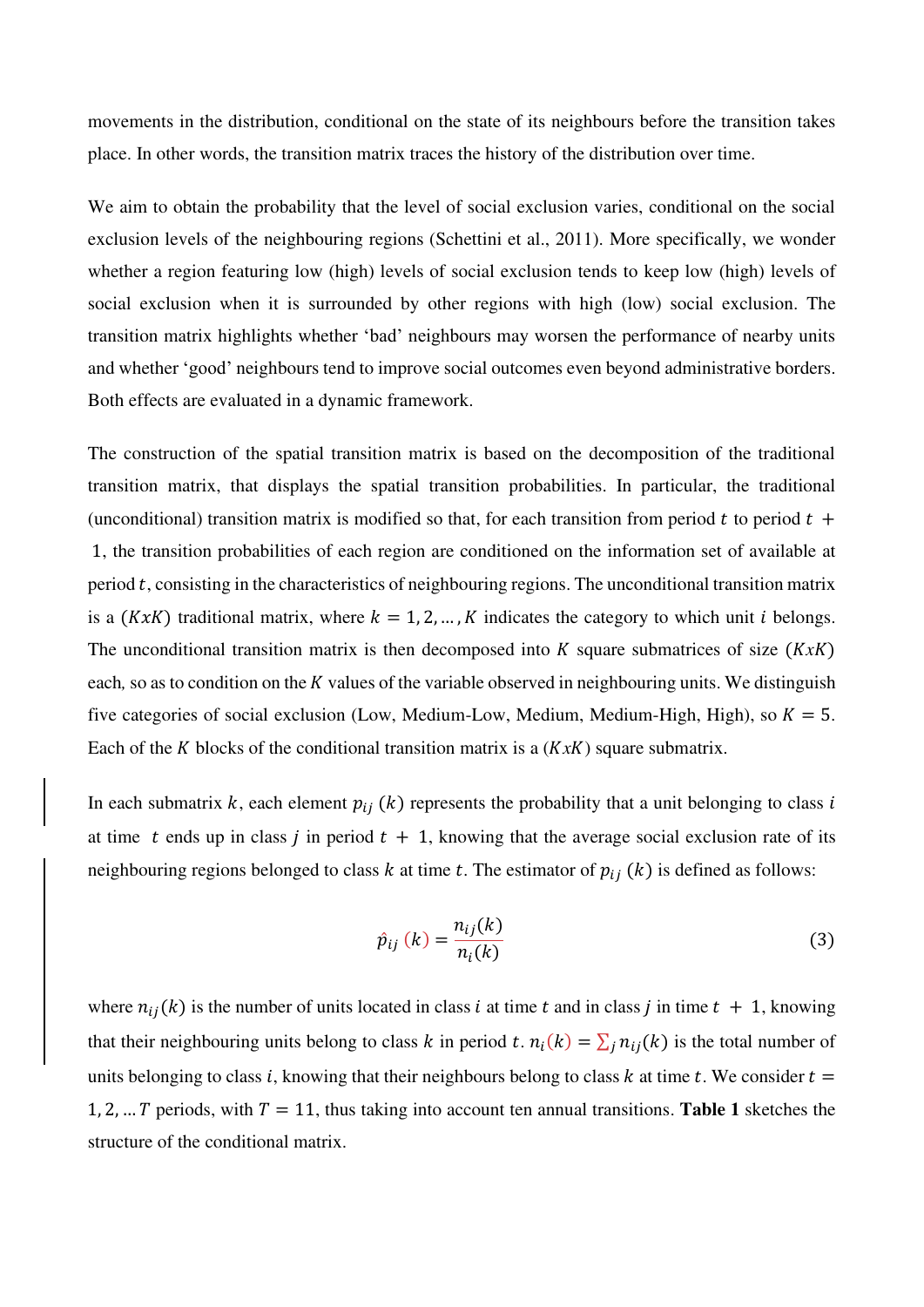| Time $t$       | Neighbours             |                               |                             | Time $t + 1$       |                 |              |
|----------------|------------------------|-------------------------------|-----------------------------|--------------------|-----------------|--------------|
| Class          | Class                  | L                             | Ml                          | M                  | Mh              | H            |
| L              |                        | PLL L                         | PLMIL                       | PLM L              | PLMh L          | PLH L        |
| $M_1$          |                        | $p_{\textit{MIL} L}$          | $p_{MlMl L}$                | $p_{MIM L}$        | $p_{MlMh L}$    | $p_{MlH L}$  |
| $\mathbf M$    | $\mathbf L$            | $p_{ML L}$                    | $p_{MMI L}$                 | $p_{MM L}$         | $p_{M M h L}$   | $p_{MH L}$   |
| $\mathbf{M}_h$ |                        | $p_{MhL L}$                   | $p_{MhMl L}$                | $p_{MhM L}$        | $p_{MhMh L}$    | $p_{MhH L}$  |
| H              |                        | $p_{H L \mid L}$              | $p_{HMI L}$                 | $p_{HM L}$         | $p_{H M h L}$   | $p_{HH L}$   |
| L              |                        | $PLL$  Ml                     | $p_{LMI MI}$                | $p_{LM Ml}$        | PLMh MI         | $PLH$  Ml    |
| $\mathbf{M}_1$ |                        | $p_{\text{MIL} \text{M1}}$    | $p$ <i>MIMI</i>   <i>MI</i> | $p_{MlM Ml}$       | $p_{MlMh Ml}$   | $p_{MlH Ml}$ |
| M              | M1                     | $p_{ML M}$                    | $p_{MM MI}$                 | $p_{MM M}$         | $p_{M M h M}$   | $p_{MH MI}$  |
| $\mathbf{M}_h$ |                        | $p_{MhL Ml}$                  | $p_{MhMl Ml}$               | $p_{MhM Ml}$       | $p_{MhMh Ml}$   | $p_{MhH Ml}$ |
| H              |                        | $p_{HL Ml}$                   | $p_{H\!Ml Ml}$              | рнм мі             | $p_{H M h M l}$ | рнн мі       |
| L              |                        | PLL M                         | $p_{LMI M}$                 | $p_{LM M}$         | $p_{LMh M}$     | PLH M        |
| M <sub>1</sub> |                        | $p_{\textit{MIL} M}$          | $P$ <i>MIMI</i>   <i>M</i>  | $p_{MlM M}$        | $p_{MlMh M}$    | $p_{MlH M}$  |
| $\mathbf M$    | $\mathbf M$            | $p_{ML M}$                    | $p_{MM M}$                  | $P$ <i>MM</i> $ M$ | $p_{M M h M}$   | $p_{MH M}$   |
| $M_h$          |                        | $p_{MhL M}$                   | $p_{MhMl M}$                | $p_{MhM M}$        | $p_{MhMh M}$    | $p_{MhH M}$  |
| H              |                        | $p_{H\!L\mid M}$              | $p_{HMI M}$                 | $p_{HM M}$         | $p_{H M h M}$   | $p_{HH M}$   |
| L              |                        | $PLL$  Mh                     | $p_{LMI Mh}$                | $p_{LM Mh}$        | PLMh Mh         | $p_{LH Mh}$  |
| M <sub>1</sub> |                        | $p_{\text{MIL} Mh}$           | $p_{MlMl Mh}$               | $p_{MlM Mh}$       | $p_{MlMh Mh}$   | $p_{MlH Mh}$ |
| $\mathbf M$    | $\mathbf{M}\mathbf{h}$ | $p_{ML Mh}$                   | $p_{MMl Mh}$                | $p_{MM Mh}$        | $p_{M M h M h}$ | $p_{MH Mh}$  |
| $M_h$          |                        | $p_{MhL Mh}$                  | $p_{MhMl Mh}$               | $p_{MhM Mh}$       | $p_{MhMh Mh}$   | $p_{MhH Mh}$ |
| H              |                        | $p_{HL\mid Mh}$               | $p_{H\!Ml Mh}$              | $p_{HM Mh}$        | $p_{H M h M h}$ | $p_{HH Mh}$  |
| L              |                        | PLL H                         | $p_{LMI H}$                 | $p_{LM H}$         | $p_{LMh H}$     | $p_{LH H}$   |
| $M_1$          |                        | $p_{\textit{MIL} \textit{H}}$ | $p_{MlMl H}$                | $p_{MlM H}$        | $p_{MlMh H}$    | $p_{MlH H}$  |
| $\mathbf M$    | $\rm H$                | $p_{ML H}$                    | $p_{MMI H}$                 | $p_{MM H}$         | $p_{M M h H}$   | $p_{MH H}$   |
| $M_h$          |                        | $p_{MhL H}$                   | $p_{MhMl H}$                | $p_{MhM H}$        | $p_{MhMh H}$    | $p_{MhH H}$  |
| H              |                        | $p_{H L H}$                   | $p_{H\!M\!l H}$             | $p_{HM H}$         | $p_{H M h H}$   | $p_{HH H}$   |

**Table 1. The Spatial Markov Chain Matrix** 

*Note: L, Ml, M, Mh and H represents respectively Low, Medium-Low, Medium, Medium-High and High levels.* 

The conditional matrix sheds some light on the influence exerted by neighbours, which is reflected by the transition probabilities, conditional on the *type* of neighbours (Agovino, 2014): differences between the unconditional and the conditional transition probabilities reveal a significant influence on part of neighbours<sup>3</sup> (Le Gallo, 2004). For generic states a and b, if  $p_{ab} > p_{ab|a}$  (meaning that the conditional probability il lower than the unconditional probability), neighbour influence hinders the

 $3$  Due to space constraints, we refrain from providing a detailed description of the unconditional transition probability matrix, and we focus on the conditional version of the matrix.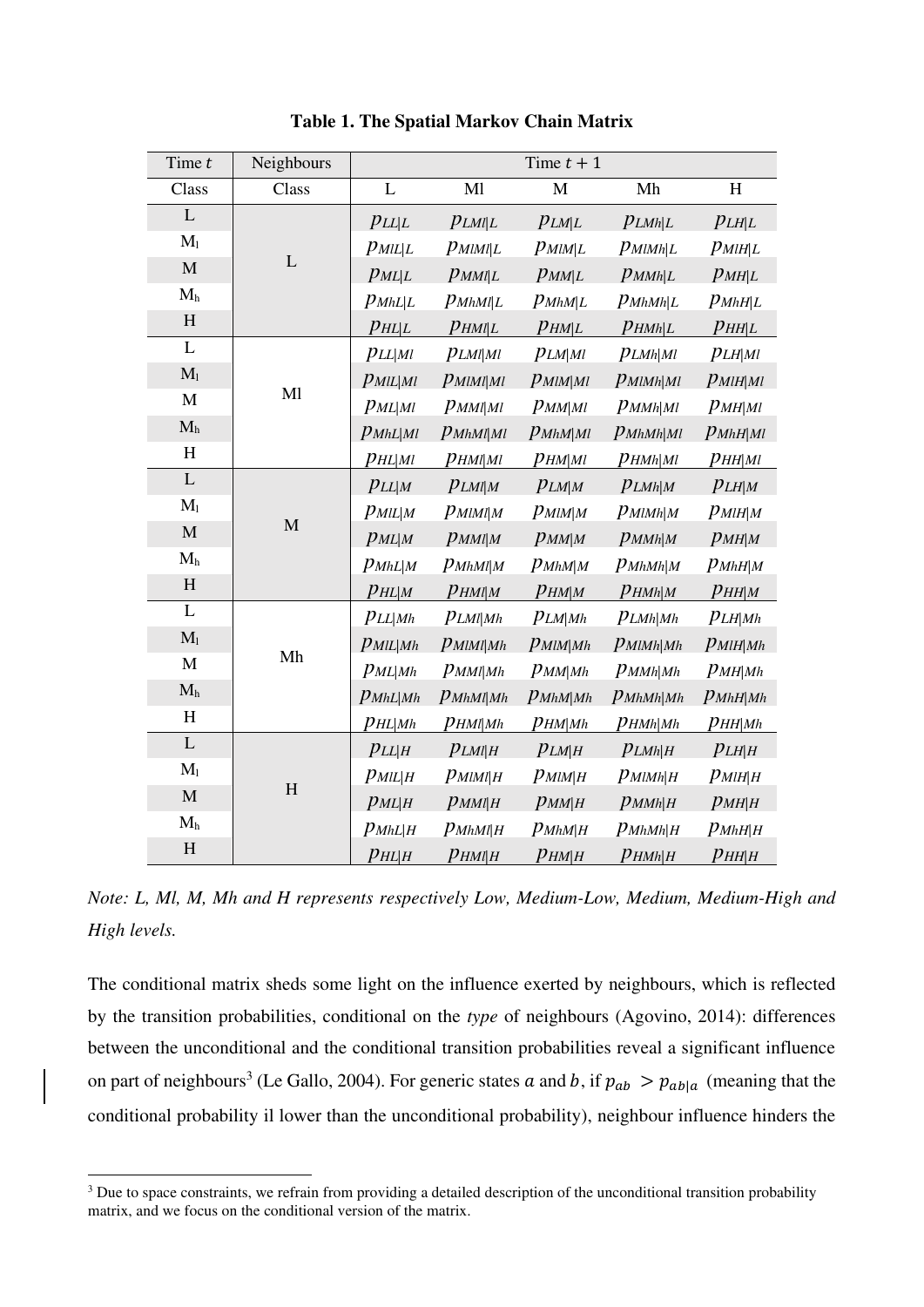transition. Conversely, if  $p_{ab} < p_{ab|a}$ , neighbour influence eases the transition. If proximity effects do not matter for transition probabilities, then the conditional probabilities should be equal to the unconditional initial probabilities:

$$
p_{ab|a} = p_{ab|b} = \dots = p_{ab|K}, \qquad \forall \ a = 1, \dots, K \qquad b = 1, \dots, K \tag{4}
$$

Equation (4) may be tested empirically. The relevance of the spatial dimension of the analysis, and therefore the importance of considering neighbour influence in determining transition probabilities, emerges when the null hypothesis of spatial stationarity is rejected (see Le Gallo, 2004).

#### **4. Data**

The dataset we build up is largely based on Eurostat observation, available for 111 NUTS-2 regions, within 22 EU Member States<sup>4</sup> and encompassing the 2004-2016 time period. We complement the Eurostat information with the European Quality of Government Index (Charron et al., 2014).

Our dataset contains four dependent variables and four regressors. The dependent variables are Social Exclusion its three components, namely Poverty, Material Deprivation and Low Intensity of Work, while the regressors are Education, Unemployment, Life Expectation and Institutional Quality (EQI). All the variables are available at the regional level (NUTS-2). **Table 2** sums up the main features of our dataset.

| Variable                    | Observation | Mean    | St. Deviation | min      | Max   | Source                |
|-----------------------------|-------------|---------|---------------|----------|-------|-----------------------|
| Social Exclusion            | 1,164       | 25.14   | 11.42         | 4.4      | 59.5  | Eurostat              |
| Poverty                     | 1,164       | 16.97   | 7.86          | $\theta$ | 44.6  | Eurostat              |
| <b>Material Deprivation</b> | 1,164       | 10.40   | 11.03         | $\theta$ | 55.2  | Eurostat              |
| Low Intensity of Work       | 1,164       | 9.73    | 4.97          | $\Omega$ | 32.11 | Eurostat              |
| Education                   | 1,164       | 70.32   | 15.50         | 25.2     | 97.3  | Eurostat              |
| Unemployment                | 1,164       | 10.30   | 5.87          | 1.9      | 36.2  | Eurostat              |
| Life Expectation            | 1,164       | 79.68   | 3.30          | 70.6     | 85.2  | Eurostat              |
| EQI                         | 1,164       | $-0.24$ | 1.08          | $-2.655$ | 1.76  | Charron et al. (2014) |

**Table 2. Dataset** 

More on the regressors:

<sup>&</sup>lt;sup>4</sup> We use the EU countries for which the data were available, namely Portugal, Spain, Italy, Malta, Greece, Cyprus, Ireland, Belgium, Netherlands, Denmark, Sweden, Norway, Finland, Estonia, Latvia, Lithuania, Romania, Bulgaria, Hungary, Slovenia, Slovakia and Czech Republic.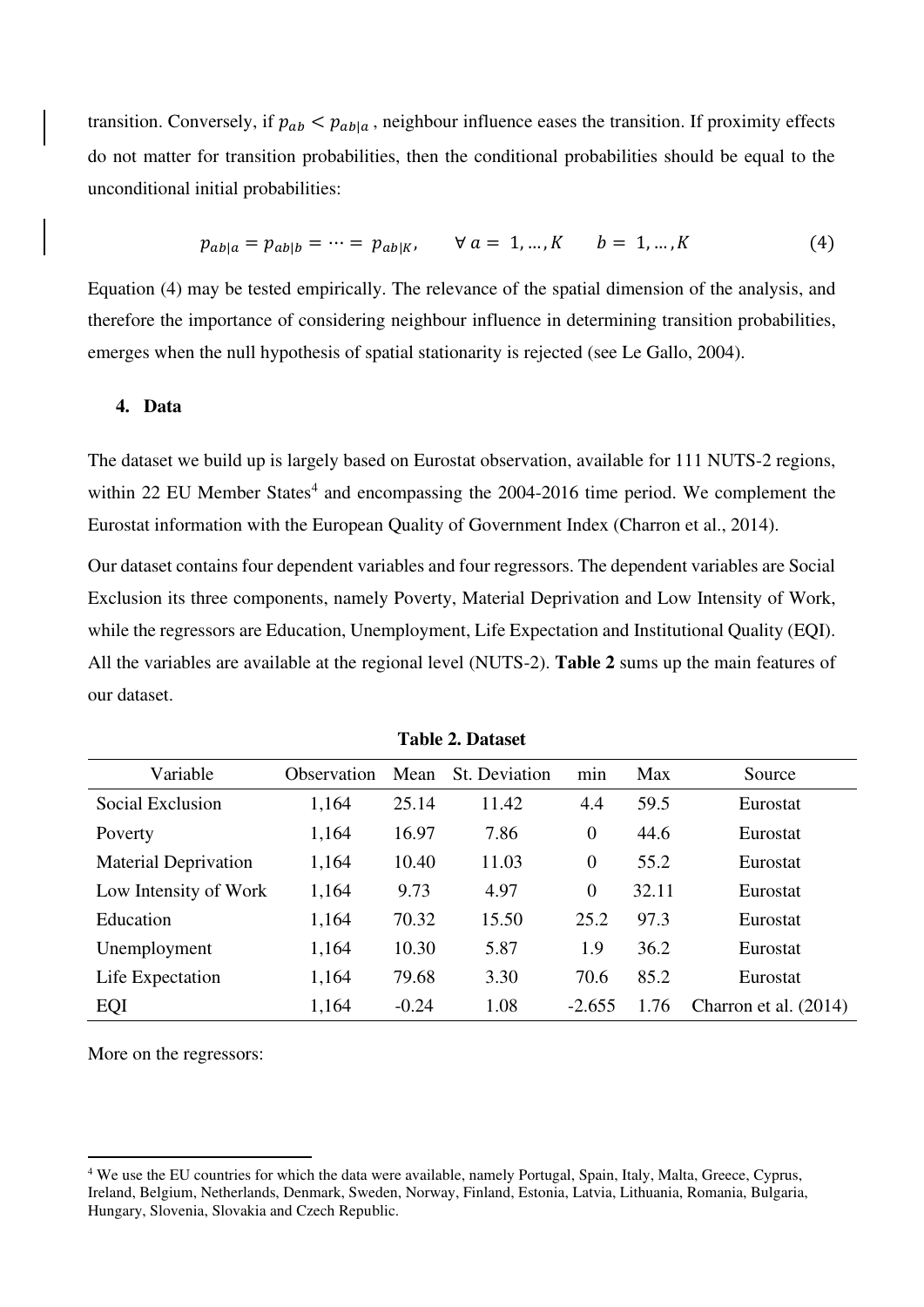- *Education* is defined as the share of people who completed higher education (i.e. passing between 12 and 13 years of formal education, depending on the country) over the total population. Education is a major instrument in the fight against social exclusion, as well as one of the policy instruments most often advocated by scholars (Selwyn et al., 2001; Alexiadou, 2002; Thompson, 2011).
- *Unemployment* is defined as the share of residents aged 15-64 who are not employed, are actively looking for a job and are willing to work immediately. Unemployed people, who experience labour market marginality are more likely to face social exclusion, especially when unemployment spells are lengthy (Gallie et al., 2003; Kieselbach, 2003; Béland, 2007)
- Life Expectation represents the average years that an individual born today would be expected to live. This variable is a demographic and proxies the general health status of the population. On average, people featuring better health levels are less likely to incur social exclusion (Santana, 2002; Morgan et al., 2007; Spandler, 2007).
- *Institutional Quality*, measured by the European Quality of Government Index (Charron et al., 2014) provides information on the provision of public services. Better institutions are expected to counter social exclusion (Easterly et al, 2006; Bosco, 2016).

#### **5. Results**

This section shows our results in terms of spatial autocorrelation and displays the SMC transition probability matrix. The results are reported for both the raw and purified version of the dependent variables, in order is to understand whether the socio-economic covariates affect cluster size and stability and whether a spatial diffusion process is taking place. We mainly focus on social exclusion, but we also consider its three components separately (poverty, material deprivation and low intensity of work), so as to provide guidelines for policy interventions. For the sake of conciseness, from now on when referring to social exclusion and each of its components, we simply use 'X'.

#### *5.1 Preliminary results: spatial autocorrelation*

First, we regress X on the socio-economic covariates, in order to obtain the purified variables of interest. Since endogeneity may affect our estimates, we resort to instrumental variable estimation. In particular, unemployment and education may be in a two-way relation with social exclusion, so we instrument them with their time lags. In order to avoid losing periods, we replace the missing values in the instruments with zeros (see Holtz-Eakin et al., 1988; Arellano and Bond, 1991; Baltagi 2013; Ferraro et al., 2019). The validity of the instrument set selected may be tested through the Sargan test for overidentification. Moreover, since we are dealing with a panel dataset, either fixed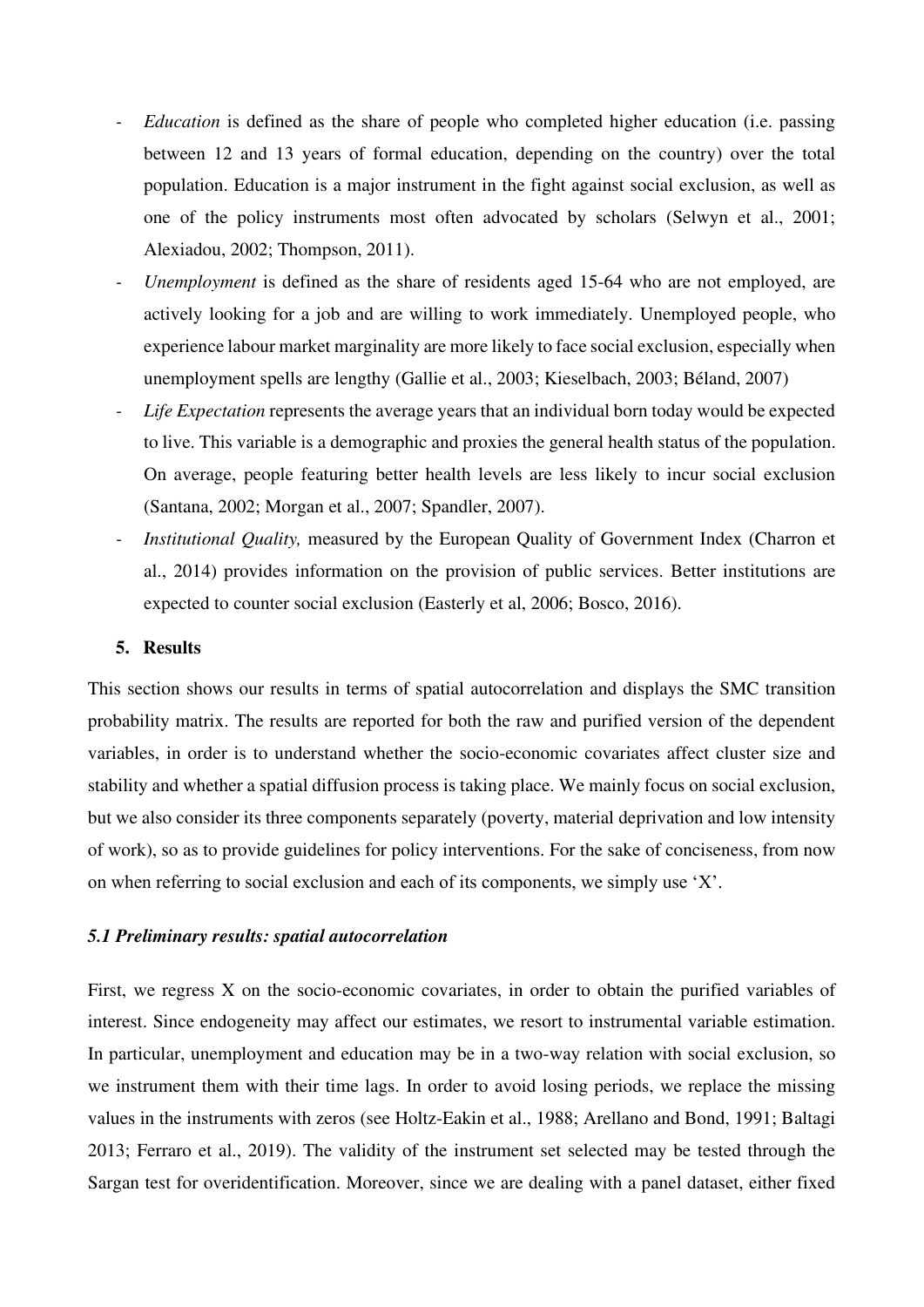or random individual effects may be assumed. The Hausman indicates the appropriate specification. Since the error terms are likely to be clustered by state however, the classic formulation of the Hausman test, which assumes homoscedasticity, is not suitable. As a consequence, we run a more flexible version of the Hausman test, robust for heteroscedasticity<sup>5</sup>. The results of both tests are displayed in **Table A1** (see Appendix).

The Sargan test for overidentification confirms the validity of the instrument set. The Hausman test instead ascertains the consistency of the random effects estimator, implying that it must be preferred. As a result, we regress X on the covariate set and we extract the residuals, which may be considered as purified variables, meaning they capture what is left after controlling for the covariates. First of all, we are interested in the degree of spatial autocorrelation featured by X, both raw and purified. To this end, **Figure 1** shows the Moran Index over time (the left side), and the unconditional correlations between X and the covariates (right side).

The Moran Index displays positive and significant values for the raw version of X over the whole 2004-2016 timespan. In other words, spatial autocorrelation is strong and persistent for all the variables considered. The picture however changes substantially when considering purified X. In particular, spatial autocorrelation drops for social exclusion, material deprivation and poverty, while it increases for low intensity of work. The Moran index remains positive and significant for all variables. This large difference in the extent of spatial autocorrelation depends on the fact that the underlying socio-economic variables are partly responsible for both the cross-border similarities and the differences featured by the regions in our sample. Overall, European regions seem to undergo a common trend, influencing each other and forming spatial clusters that persist over time (Anselin, 2002).

To understand which covariates produce the greatest impact on spatial autocorrelation, we show the correlations between X and the covariates.

*-* Starting with *Social Exclusion*, both the raw and the purified variable follow the same trend, displaying a positive and significant MI, which decreases after 2013. The purification process decreases the MI, implying that the socio-economic covariates partly explain the spatial autocorrelation process. A possible explanation for this phenomenon is provided by the time

<sup>&</sup>lt;sup>5</sup> The *hausman* command implemented in Stata assumes homoscedasticity and may not be used with clustered errors. To sort out this problem, we craft a procedure that replicates the Hausman test, using an auxiliary regression, obtained by quasi-demeaning the variables of the model. This procedure is based on Wooldridge (2002) and Cameron and Trivedi (2009).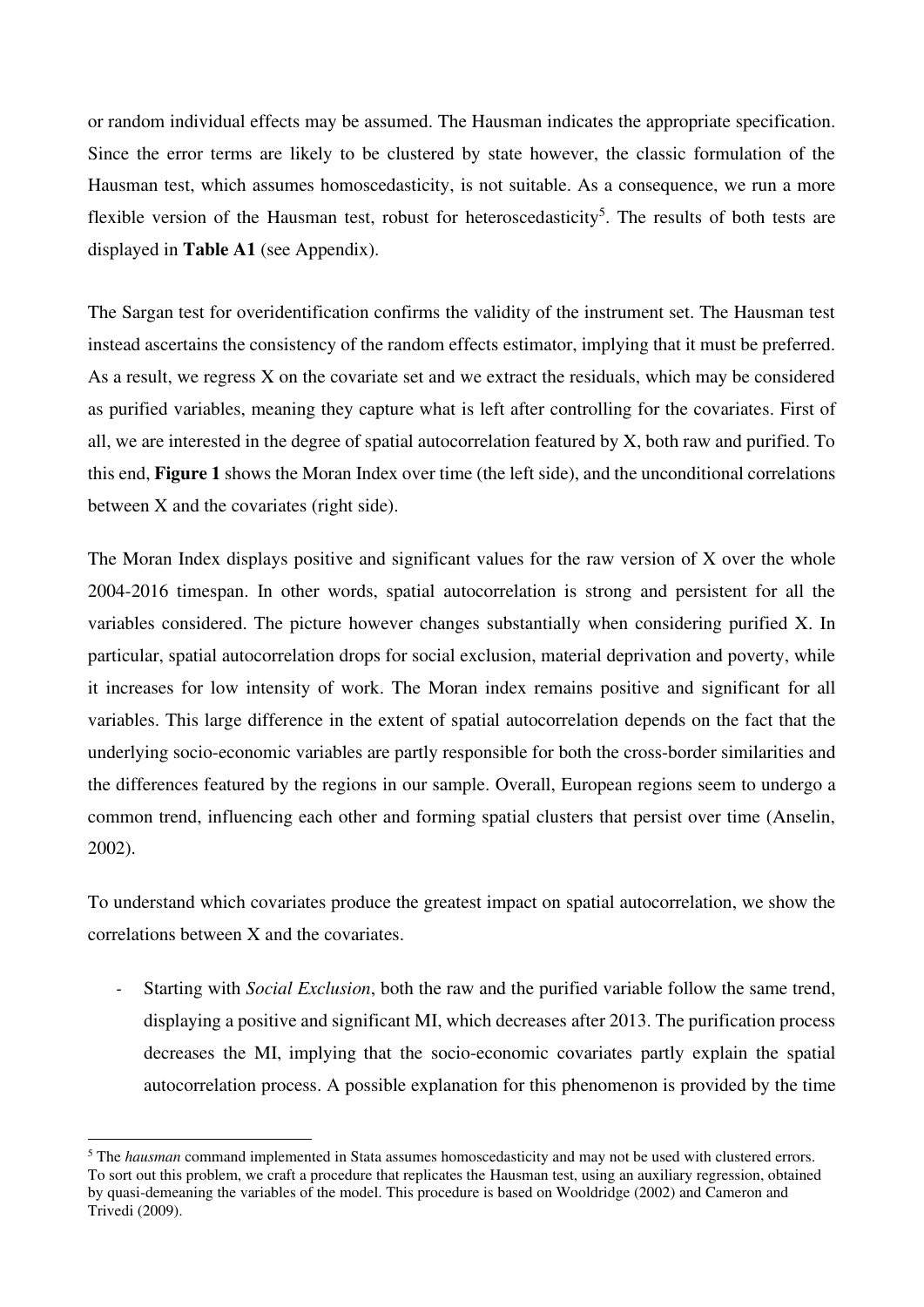series of the partial correlations. The variables exerting the greatest impact on the spatial diffusion process are the institutional quality and unemployment. The approximately parallel and constant trends featured by the raw and purified variables is due to the EQI and life expectancy variables, where the correlation is rather constant, while the reduction since 2013, of the MI index for the purified variable is due to the effect of education, whose effects only arise over time.

- *-* A similar reasoning holds for *Material Deprivation*, that displays in both cases the highest MI (for both the raw and the purified variable), with respect to the other components of social exclusion. For both variables there is a parallel trend with a reduction, from 2012, of the MI for purified material deprivation. The variable that most affects material deprivation institutional quality, so the parallel trend is explained by the EQI and life expectancy, while education and unemployment feature a relatively low correlation and produce a smaller impact.
- *Poverty* displays a certain persistency in spatial autocorrelation for the raw variable, but when controlling for socio-economic factors, neighbour influence drops, indicating that the controls are mainly accountable for the spatial diffusion process observed. Unlike the other components, education plays a major role, as much as institutional quality.
- The *low intensity work variable* is the only case where the spatial autocorrelation process is hidden by socio-economic variables. The MI actually increases after purification, revealing an internal spatial process. The effect of education unfolds over time: at first correlation is very low, while it gradually becomes more stronger, reducing spatial persistence. Unemployment on the other hand features an opposite trend, since its effect is at first constant and later grows larger.

Based on these results, it is interesting to verify whether the regions with low (high) social exclusion manage to influence the regions high (low) social exclusion, thus determining an improvement (deterioration) in the process. This hypothesis may be verified by implementing the SMCs Analysis.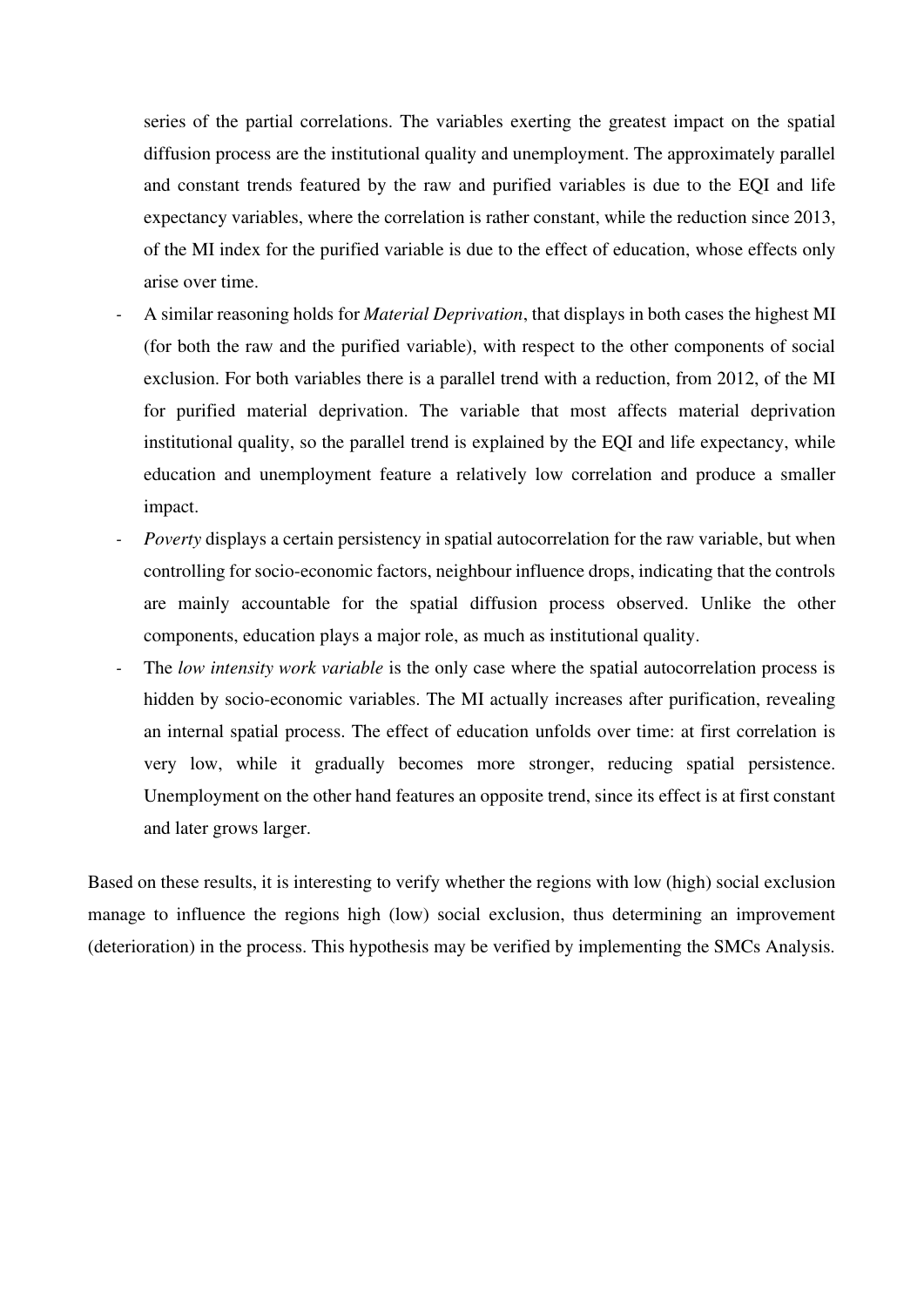

# **Figure 1. MI and Correlation Coefficient over time***.*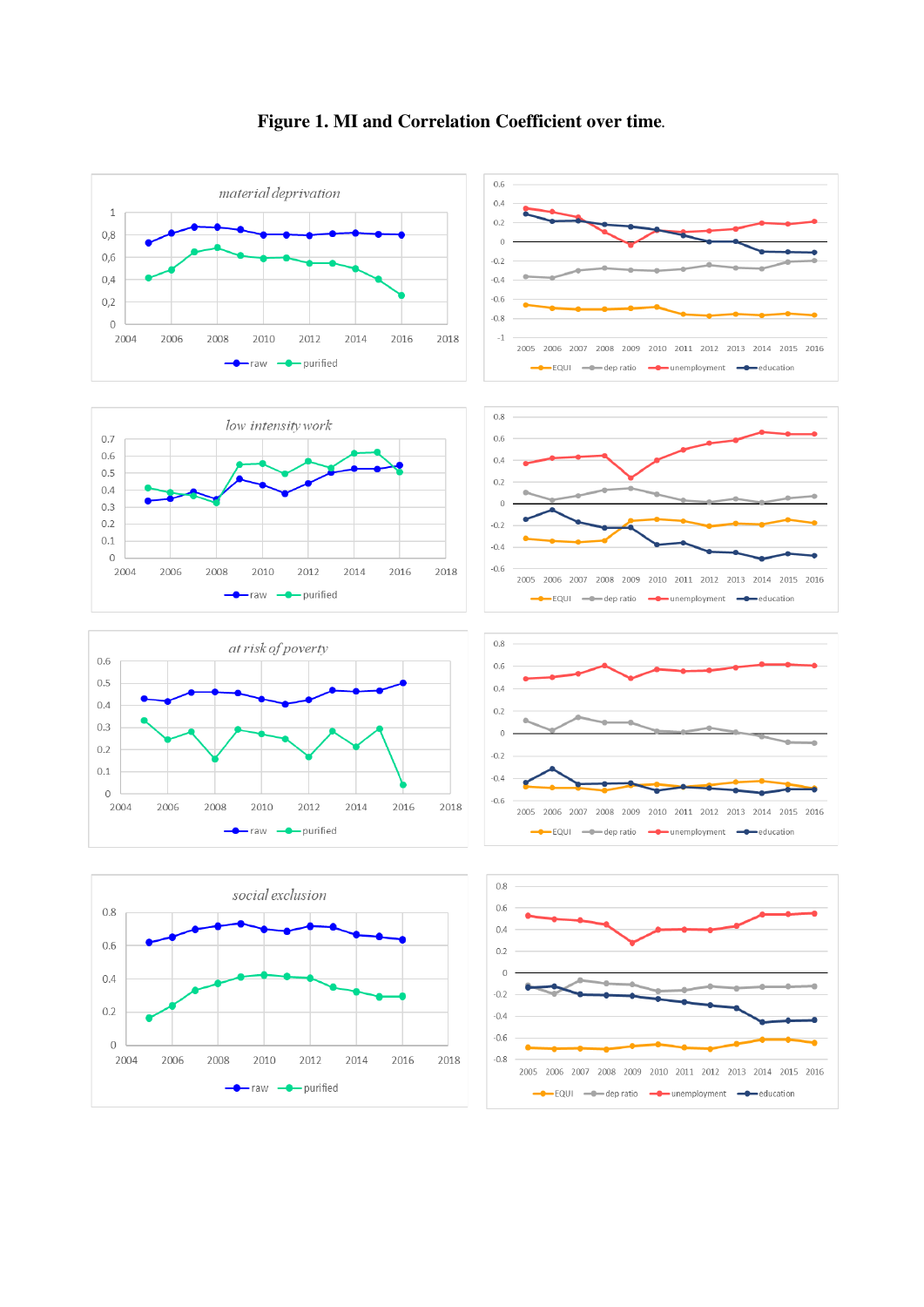#### *5.2 Spatial Marokv Chain Results*

Transitions in X are considered across two consecutive time periods. In our analysis, eleven transitions occur over the 2005–2016 period (namely 2005–2006, 2006–2007, …, 2015– 2016). For each transition, five classes may be identified. Counting in total 122 regions, 11 years and five categories, it is possible to obtain at most 6,710 cases of transitions<sup>6</sup>. We report the SMC results as in Rey (2001). In particular, we define five feasible states  $(K = 5)$  based on the value of social exclusion rate and its components. Bearing in mind that  $\bar{X} = \frac{1}{n}$  $\frac{1}{n} \sum_{i=1}^{n} X_i$  is the mean of X and

 $\sigma = \sqrt{\frac{1}{n-1}}$  $\frac{1}{n-1}\sum_{i=1}^{n}(X_i - \overline{X})^2$  is the standard deviation of X, the states are defined as follows (see also Agovino, 2014):

- *-* Low (*L*), if  $X_i < \bar{X} \frac{3}{4}$  $\frac{1}{4}$  $\sigma$
- **-** Medium-low (*Ml*), if  $\bar{X} \frac{3}{4}$  $\frac{3}{4} \sigma < X_i < \bar{X} - \frac{1}{4}$  $\frac{1}{4}$   $\sigma$
- *-* Medium (*M*), if  $\bar{X} \frac{1}{4}$  $\frac{1}{4} \sigma < X_i < X + \sigma$
- *-* Medium-high  $(Mh)$ ,  $\bar{X} + \sigma < X_i < \bar{X} + \frac{3}{2}$  $\frac{1}{2}$   $\sigma$
- *-* High (*H*), if  $X_i > \bar{X} + \frac{3}{2}$  $\frac{3}{2}$   $\sigma$ .

In summary, the five states are set in the following order:  $L \leq M l \leq M \leq M h \leq H$ . The results of conditional transition probabilities are reported in **Table 3**, which lists the number of cases for each transition type. For example, line 8 indicates the probability that a region starting with level  $M$  at time t will move to other classes in the following year  $(t + 1)$ , given that it is surrounded by neighbours featuring an *Ml* level. If we consider the pairs of consecutive years, there are thirteen cases (line 9, column 4) of regions in that situation.

Lines 1–5 represent regions embedded in neighbourhoods with a low rate  $(L)$ . Lines 6–10 represent regions embedded in neighbourhoods with a medium-low rate  $(Ml)$ . lines 11–15 represent regions embedded in neighbourhoods with a medium rate  $(M)$ . Lines 16–20 represent regions embedded in neighbourhoods with a medium-high rate  $(ML)$ . finally, lines 21–25 represent regions embedded in neighbourhoods with a high rate  $(H)$ . This result reveals the presence of spatial persistent. In other

<sup>&</sup>lt;sup>6</sup> With *n* regions, *K* states and *t* years, there are  $(t-1) * K * n$  possible cases of transitions. In our case, the total amounts to  $11 * 5 * 122 = 6.710$ .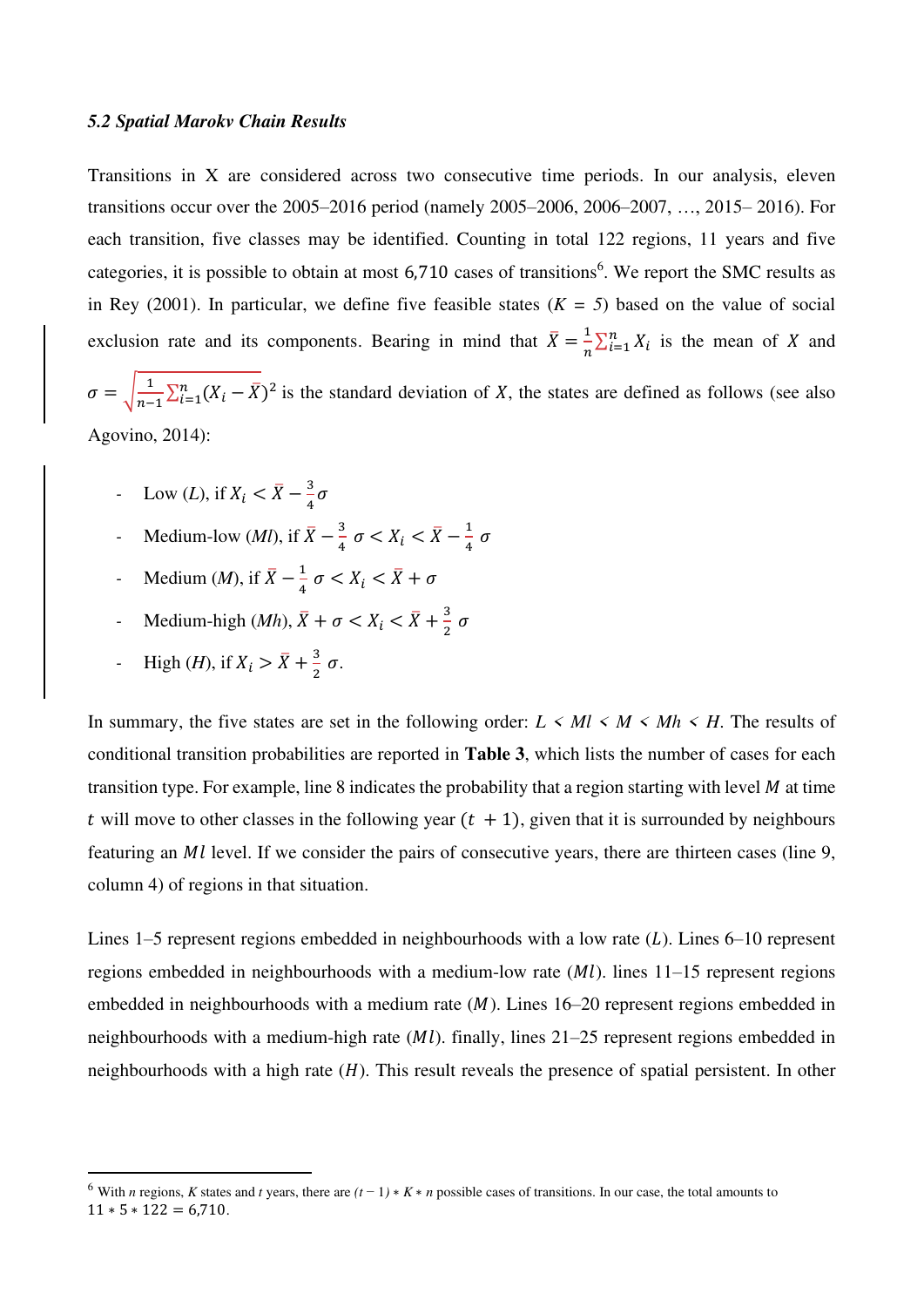words, the probability that a region will persist in the same class is relatively high, and in some cases, this probability is over 80%.

|                  | <b>Social exclusion</b>     |                  |                           |                                       |                                       |                           |                           |                           |                  |                        |                  |                 |                           |                           |                           |                           |                           |
|------------------|-----------------------------|------------------|---------------------------|---------------------------------------|---------------------------------------|---------------------------|---------------------------|---------------------------|------------------|------------------------|------------------|-----------------|---------------------------|---------------------------|---------------------------|---------------------------|---------------------------|
|                  |                             |                  |                           | Raw                                   |                                       |                           |                           |                           |                  |                        |                  |                 | Purified                  |                           |                           |                           |                           |
|                  | Status at                   | <b>Neighbors</b> | Num.                      |                                       |                                       | status at time $(t+1)$    |                           |                           |                  | Status at              | <b>Neighbors</b> | Num.            |                           |                           | status at time $(t+1)$    |                           |                           |
| Line             | time t                      | condition        | <b>Cases</b>              | L                                     | Мl                                    | M                         | Mh                        | H                         | Line             | time t                 | condition        | <b>Cases</b>    | L                         | Ml                        | M                         | Mh                        | H                         |
| $\mathcal{I}$    | L                           |                  | 125                       | 0.832                                 | 0.16                                  | 0.008                     | $\boldsymbol{\theta}$     | $\boldsymbol{\mathit{0}}$ | 1                | L                      |                  | 156             | 0.788                     | 0.135                     | 0.045                     | 0.032                     | $\boldsymbol{\mathit{0}}$ |
| $\overline{c}$   | $\boldsymbol{M}$            |                  | 56                        | 0.25                                  | 0.661                                 | 0.071                     | 0.018                     | $\boldsymbol{\mathit{0}}$ | $\overline{c}$   | $\boldsymbol{M}$       |                  | 32              | 0.469                     | 0.344                     | 0.031                     | 0.125                     | 0.031                     |
| $\overline{3}$   | M                           | L                | 13                        | $\boldsymbol{\theta}$                 | 0.462                                 | 0.538                     | $\theta$                  | $\theta$                  | $\mathfrak{Z}$   | M                      | L                | 10              | 0.1                       | 0.4                       | 0.3                       | 0.2                       | $\theta$                  |
| $\overline{4}$   | Mh                          |                  | $\sqrt{4}$                | $\boldsymbol{\mathit{0}}$             | $\boldsymbol{\theta}$                 | 0.25                      | 0.5                       | 0.25                      | $\overline{4}$   | Mh                     |                  | 18              | 0.056                     | 0.222                     | 0.222                     | 0.278                     | 0.222                     |
| 5                | $\boldsymbol{H}$            |                  | $\mathfrak{g}$            | $\theta$                              | $\theta$                              | $\boldsymbol{0}$          | 0.111                     | 0.889                     | 5                | $\boldsymbol{H}$       |                  | 18              | 0.056                     | $\boldsymbol{\theta}$     | $\theta$                  | 0.167                     | 0.778                     |
| 6                | L                           |                  | 134                       | 0.813                                 | 0.179                                 | 0.007                     | $\boldsymbol{\mathit{0}}$ | $\theta$                  | 6                | L                      |                  | 54              | 0.556                     | 0.185                     | 0.074                     | 0.148                     | 0.037                     |
| $\overline{7}$   | $\boldsymbol{M}$            |                  | 136                       | 0.206                                 | 0.699                                 | 0.096                     | $\boldsymbol{\mathit{0}}$ | $\mathcal O$              | $\overline{7}$   | $\boldsymbol{M}$       |                  | 40              | 0.475                     | 0.2                       | 0.225                     | 0.1                       | $\theta$                  |
| $\boldsymbol{8}$ | M                           | Ml               | 63                        | 0.016                                 | 0.206                                 | 0.73                      | 0.048                     | $\theta$                  | $\boldsymbol{8}$ | M                      | $\overline{M}$   | 29              | 0.138                     | 0.207                     | 0.241                     | 0.379                     | 0.034                     |
| 9                | Mh                          |                  | 13                        | $\boldsymbol{\mathit{0}}$             | $\boldsymbol{\mathit{0}}$             | 0.231                     | 0.538                     | 0.231                     | 9                | Mh                     |                  | 21              | 0.19                      | 0.095                     | 0.19                      | 0.429                     | 0.095                     |
| 10               | $\boldsymbol{H}$            |                  | 14                        | $\theta$                              | $\theta$                              | $\boldsymbol{0}$          | 0.214                     | 0.786                     | 10               | $\boldsymbol{H}$       |                  | 19              | $\theta$                  | $\boldsymbol{\theta}$     | 0.053                     | 0.263                     | 0.684                     |
| $_{II}$          | L                           |                  | 24                        | 0.75                                  | 0.25                                  | $\theta$                  | $\theta$                  | $\boldsymbol{\mathit{0}}$ | 11               | L                      |                  | $\overline{51}$ | 0.569                     | 0.176                     | 0.157                     | 0.078                     | 0.02                      |
| 12               | $\boldsymbol{M}$            |                  | 74                        | 0.108                                 | 0.689                                 | 0.149                     | 0.054                     | $\theta$                  | 12               | $\boldsymbol{M}$       |                  | 35              | 0.343                     | 0.2                       | 0.257                     | 0.171                     | 0.029                     |
| 13               | M                           | $\boldsymbol{M}$ | 110                       | 0.009                                 | 0.155                                 | 0.691                     | 0.145                     | $\boldsymbol{\mathit{0}}$ | 13               | $\boldsymbol{M}$       | $\boldsymbol{M}$ | 47              | 0.149                     | 0.149                     | 0.17                      | 0.489                     | 0.043                     |
| 14               | Mh                          |                  | 56                        | $\boldsymbol{\mathit{0}}$             | $\boldsymbol{\mathit{0}}$             | 0.321                     | 0.679                     | $\boldsymbol{\mathit{0}}$ | 14               | Mh                     |                  | 72              | 0.139                     | 0.125                     | 0.167                     | 0.444                     | 0.125                     |
| 15               | $\boldsymbol{H}$            |                  | 15                        | $\mathcal O$                          | $\boldsymbol{\mathit{0}}$             | 0                         | 0.133                     | 0.867                     | 15               | $\boldsymbol{H}$       |                  | 23              | 0.043                     | 0.043                     | $\boldsymbol{\mathit{0}}$ | 0.304                     | 0.609                     |
| 16               | L                           |                  | $\sqrt{2}$                | $\theta$                              |                                       | $\theta$                  | $\theta$                  | $\theta$                  | 16               | L                      |                  | 79              | 0.456                     | 0.228                     | 0.19                      | 0.127                     | 0                         |
| 17               | $\overline{M}$              |                  | 24                        | 0.083                                 | 0.667                                 | 0.167                     | 0.083                     | $\theta$                  | 17               | $\overline{M}$         |                  | 63              | 0.333                     | 0.254                     | 0.222                     | 0.159                     | 0.032                     |
| 18               | M                           | Mh               | 67                        |                                       | 0.06                                  |                           | 0.164                     | $\overline{o}$            | 18               | $\boldsymbol{M}$       | Mh               | $\overline{72}$ | 0.167                     | 0.181                     |                           | 0.278                     | 0.083                     |
|                  | Mh                          |                  |                           | $\boldsymbol{\mathit{0}}$             |                                       | 0.776                     |                           | 0.154                     | 19               |                        |                  |                 | 0.077                     |                           | 0.292                     |                           |                           |
| 19               |                             |                  | 117                       | $\boldsymbol{\mathit{0}}$             | $\boldsymbol{\mathit{0}}$             | 0.145                     | 0.701                     |                           |                  | Mh                     |                  | 182             |                           | 0.055                     | 0.165                     | 0.588                     | 0.115                     |
| 20               | $\boldsymbol{H}$            |                  | 53                        | $\boldsymbol{\mathit{0}}$             | $\boldsymbol{\mathit{0}}$             | $\mathcal O$              | 0.189                     | 0.811                     | 20               | $\boldsymbol{H}$       |                  | 122             | 0.033                     | 0.008                     | 0.033                     | 0.221                     | 0.705                     |
| 21               | L                           |                  | $\boldsymbol{\mathit{0}}$ | $\theta$                              | $\theta$                              | $\theta$                  | $\boldsymbol{\mathit{0}}$ | $\boldsymbol{\mathit{0}}$ | 21               | L                      |                  | 20              | 0.6                       | 0.2                       | 0.15                      | $\boldsymbol{\mathit{0}}$ | 0.05                      |
| 22               | $\boldsymbol{M}$            |                  | $\sqrt{2}$                | $\boldsymbol{\mathit{0}}$             | 0.8                                   | 0.2                       | $\boldsymbol{\mathit{0}}$ | $\boldsymbol{\mathit{0}}$ | 22               | $\boldsymbol{M}$       |                  | 14              | 0.143                     | 0.286                     | 0.286                     | 0.214                     | 0.071                     |
| 23               | M                           | $\boldsymbol{H}$ | 12                        | $\boldsymbol{\mathit{0}}$             | 0.083                                 | 0.667                     | 0.25                      | $\theta$                  | 23               | M                      | $\boldsymbol{H}$ | 27              | 0.111                     | 0.148                     | 0.333                     | 0.407                     | $\theta$                  |
| 24               | Mh                          |                  | 42                        | $\boldsymbol{\mathit{0}}$             | $\boldsymbol{\mathit{0}}$             | 0.048                     | 0.833                     | 0.119                     | 24               | Mh                     |                  | 40              | 0.05                      | $\boldsymbol{o}$          | 0.225                     | 0.475                     | 0.25                      |
| 25               | $\boldsymbol{H}$            |                  | 174                       | $\theta$                              | $\theta$                              | $\theta$                  | 0.04                      | 0.96                      | 25               | $\boldsymbol{H}$       |                  | 98              | 0.02                      | $\boldsymbol{\mathit{0}}$ | 0.02                      | 0.082                     | 0.878                     |
|                  | <b>Material deprivation</b> |                  |                           |                                       |                                       |                           |                           |                           |                  |                        |                  |                 |                           |                           |                           |                           |                           |
|                  |                             |                  |                           |                                       |                                       |                           |                           |                           |                  |                        |                  |                 |                           |                           |                           |                           |                           |
|                  |                             |                  |                           | Raw                                   |                                       |                           |                           |                           |                  |                        |                  |                 | Purified                  |                           |                           |                           |                           |
|                  | Status at                   | <b>Neighbors</b> | Num.                      |                                       |                                       | status at time $(t+1)$    |                           |                           |                  | Status at              | <b>Neighbors</b> | Num.            |                           |                           | status at time $(t+1)$    |                           |                           |
| Line             | time t                      | condition        | <b>Cases</b>              | L                                     | $\boldsymbol{M}$                      | M                         | Mh                        | $\boldsymbol{H}$          | Line             | time t                 | condition        | <b>Cases</b>    | L                         | Ml                        | M                         | Mh                        | $\boldsymbol{H}$          |
| $\overline{I}$   | L                           |                  | 135                       | 0.859                                 | 0.126                                 | 0.015                     | $\theta$                  | $\theta$                  | $\overline{I}$   | L                      |                  | 159             | 0.811                     | 0.063                     | 0.088                     | 0.038                     | $\boldsymbol{\mathit{0}}$ |
| $\overline{c}$   | $\overline{M}$              |                  | 38                        | 0.316                                 | 0.658                                 | 0.026                     | $\overline{\theta}$       | $\overline{\mathbf{0}}$   | $\overline{c}$   | $\overline{M}$         |                  | 32              | 0.281                     | 0.25                      | 0.344                     | 0.125                     | $\theta$                  |
| 3                | $\boldsymbol{M}$            | L                | 15                        | 0.067                                 | 0.133                                 | 0.8                       | $\theta$                  | $\boldsymbol{\mathit{0}}$ | $\mathfrak{Z}$   | $\boldsymbol{M}$       | L                | 44              | 0.091                     | 0.159                     | 0.545                     | 0.182                     | 0.023                     |
| $\sqrt{4}$       | Mh                          |                  | 6                         | $\theta$                              | $\boldsymbol{\mathit{0}}$             | 0.167                     | 0.667                     | 0.167                     | $\overline{4}$   | Mh                     |                  | 31              | 0.097                     | 0.065                     | 0.29                      | 0.419                     | 0.129                     |
| 5                | $\boldsymbol{H}$            |                  | 10                        | $\boldsymbol{\mathit{0}}$             | $\boldsymbol{\theta}$                 | $\boldsymbol{\mathit{0}}$ | 0.2                       | 0.8                       | 5                | $\boldsymbol{H}$       |                  | $\mathfrak{g}$  | $\boldsymbol{\mathit{0}}$ | 0.111                     | 0.222                     | 0.333                     | 0.333                     |
| 6                | L                           |                  | 65                        | 0.569                                 | 0.385                                 | 0.046                     | $\theta$                  | $\theta$                  | 6                | L                      |                  | 82              | 0.707                     | 0.146                     | 0.073                     | 0.073                     | $\boldsymbol{\mathit{0}}$ |
| $\overline{7}$   | Ml                          |                  | 117                       | 0.214                                 | 0.607                                 | 0.179                     | $\overline{\mathbf{0}}$   | $\boldsymbol{o}$          | $\overline{7}$   | Ml                     |                  | 61              | 0.328                     | 0.311                     | 0.23                      | 0.131                     | $\overline{\mathbf{0}}$   |
| 8                | M                           | Ml               | 53                        | 0.057                                 | 0.302                                 | 0.623                     | 0.019                     | $\theta$                  | 8                | $\boldsymbol{M}$       | Ml               | 53              | 0.17                      | 0.321                     | 0.283                     | 0.189                     | 0.038                     |
| $\overline{Q}$   | Mh                          |                  | 6                         | $\boldsymbol{\theta}$                 | $\theta$                              | 0.167                     | 0.5                       | 0.333                     | 9                | Mh                     |                  | 32              | 0.094                     | 0.094                     | 0.188                     | 0.5                       | 0.125                     |
| 10               | $\boldsymbol{H}$            |                  | $\mathfrak{z}$            | $\boldsymbol{\mathit{0}}$             | $\boldsymbol{\mathit{0}}$             | $\boldsymbol{o}$          | 0.333                     | 0.667                     | 10               | $\boldsymbol{H}$       |                  | 14              | 0.071                     | 0.071                     | $\boldsymbol{\mathit{0}}$ | 0.5                       | 0.357                     |
| $_{11}$          | L                           |                  | 34                        | 0.441                                 | 0.529                                 | 0.029                     | $\boldsymbol{\mathit{0}}$ | $\boldsymbol{\mathit{0}}$ | 11               | L                      |                  | 96              | 0.552                     | 0.167                     | 0.146                     | 0.094                     | 0.042                     |
|                  |                             |                  |                           |                                       |                                       |                           |                           |                           |                  |                        |                  |                 |                           |                           |                           |                           |                           |
| 12               | $\boldsymbol{M}$            |                  | 83                        | 0.193                                 | 0.47                                  | 0.337                     | $\boldsymbol{\mathit{0}}$ | $\boldsymbol{o}$          | 12               | $\boldsymbol{M}$       |                  | 40              | 0.525                     | 0.25                      | 0.225                     | $\boldsymbol{\mathit{0}}$ | $\boldsymbol{\mathit{0}}$ |
| 13               | $\boldsymbol{M}$            | $\boldsymbol{M}$ | 215                       | 0.005                                 | 0.093                                 | 0.847                     | 0.051                     | 0.005                     | 13               | $\boldsymbol{M}$       | $\boldsymbol{M}$ | 68              | 0.25                      | 0.191                     | 0.368                     | 0.132                     | 0.059                     |
| 14               | Mh                          |                  | 46                        | $\mathcal O$                          | $\boldsymbol{\theta}$                 | 0.196                     | 0.696                     | 0.109                     | 14               | Mh                     |                  | 55              | 0.091                     | 0.109                     | 0.182                     | 0.436                     | 0.182                     |
| 15               | $\boldsymbol{H}$            |                  | $\boldsymbol{8}$          | $\theta$                              | $\theta$                              | $\boldsymbol{o}$          | 0.375                     | 0.625                     | 15               | $\boldsymbol{H}$       |                  | 19              | $\theta$                  | 0.105                     | $\boldsymbol{\mathit{0}}$ | 0.263                     | 0.632                     |
| 16               | L                           |                  | $\mathfrak g$             | 0.778                                 | 0.222                                 | $\boldsymbol{\theta}$     | $\boldsymbol{\mathit{0}}$ | $\boldsymbol{\mathit{0}}$ | 16               | L                      |                  | 46              | 0.543                     | 0.13                      | 0.109                     | 0.174                     | 0.043                     |
| 17               | $\boldsymbol{M}$            |                  | $\sqrt{2}$                | 0.2                                   | 0.4                                   | 0.4                       | $\boldsymbol{\mathit{0}}$ | $\boldsymbol{\mathit{0}}$ | 17               | $\boldsymbol{M}$       |                  | 35              | 0.286                     | 0.057                     | 0.286                     | 0.314                     | 0.057                     |
| 18               | M                           | Mh               | 79                        | 0.013                                 | 0.038                                 | 0.835                     | 0.114                     | $\theta$                  | 18               | $\boldsymbol{M}$       | Mh               | 51              | 0.176                     | 0.275                     | 0.353                     | 0.157                     | 0.039                     |
| 19               | Mh                          |                  | 118                       | $\boldsymbol{\mathit{0}}$             | $\boldsymbol{\mathit{0}}$             | 0.136                     | 0.746                     | 0.119                     | 19               | Mh                     |                  | 67              | 0.119                     | 0.06                      | 0.164                     | 0.448                     | 0.209                     |
| 20               | $\boldsymbol{H}$            |                  | 31                        | $\boldsymbol{\mathit{0}}$             | $\boldsymbol{\theta}$                 | $\boldsymbol{\mathit{0}}$ | 0.161                     | 0.839                     | 20               | $\boldsymbol{H}$       |                  | 65              | 0.031                     | 0.046                     | 0.015                     | 0.185                     | 0.723                     |
| 21               | L                           |                  | $\sqrt{4}$                | $\overline{I}$                        | $\theta$                              | $\boldsymbol{\mathit{0}}$ | $\boldsymbol{\mathit{0}}$ | $\theta$                  | 21               | L                      |                  | 15              | 0.4                       | 0.2                       | 0.333                     | $\boldsymbol{\mathit{0}}$ | 0.067                     |
| 22               | $\overline{Ml}$             |                  | $\theta$                  | $\boldsymbol{\mathit{0}}$             | $\boldsymbol{\mathit{0}}$             | $\boldsymbol{\mathit{0}}$ | $\boldsymbol{\mathit{0}}$ | $\boldsymbol{\mathit{0}}$ | 22               | $\boldsymbol{M}$       |                  | 15              | 0.333                     | 0.2                       | 0.267                     | 0.133                     | 0.067                     |
| 23               | M                           | H                | 6                         | $\boldsymbol{\mathit{0}}$             | $\boldsymbol{\mathit{0}}$             | 0.667                     | 0.167                     | 0.167                     | 23               | $\boldsymbol{M}$       | H                | 16              | 0.25                      | 0.375                     | 0.188                     | 0.125                     | 0.063                     |
| 24<br>25         | Mh<br>$\boldsymbol{H}$      |                  | 38<br>218                 | $\boldsymbol{\mathit{0}}$<br>$\theta$ | $\boldsymbol{\mathit{0}}$<br>$\theta$ | 0.053<br>0                | 0.684<br>0.06             | 0.263<br>0.94             | 24<br>25         | Mh<br>$\boldsymbol{H}$ |                  | 66<br>171       | 0.03<br>0.023             | 0.076<br>$\theta$         | 0.152<br>0.018            | 0.485<br>0.105            | 0.258<br>0.854            |

**Table 3. SMC Matrix**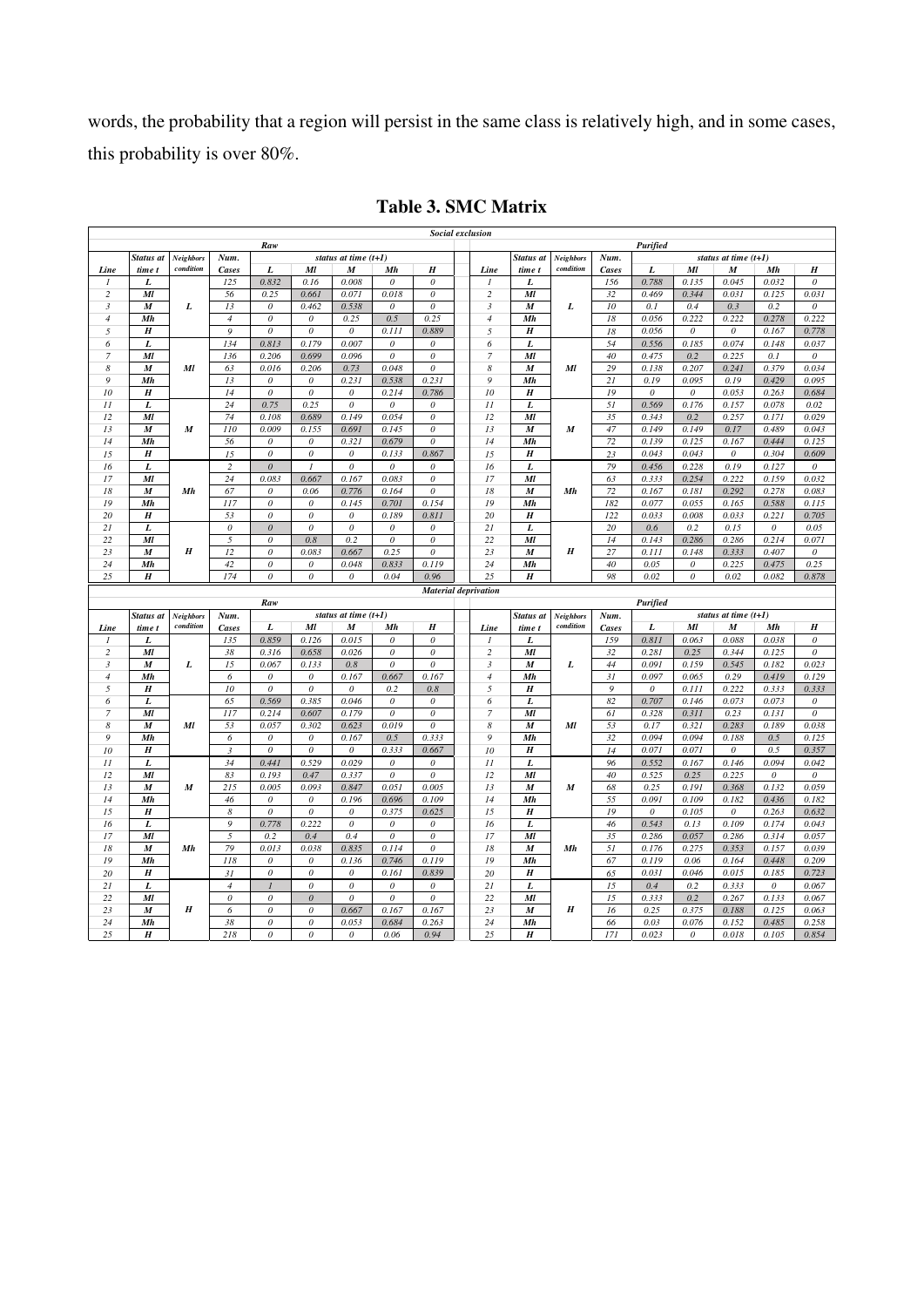|                | Low intensity of work |                  |              |                       |          |                        |          |                  |  |                |                  |                  |                |          |                 |                        |          |                  |
|----------------|-----------------------|------------------|--------------|-----------------------|----------|------------------------|----------|------------------|--|----------------|------------------|------------------|----------------|----------|-----------------|------------------------|----------|------------------|
|                | Raw                   |                  |              |                       |          |                        |          |                  |  | Purified       |                  |                  |                |          |                 |                        |          |                  |
|                | Status at             | <b>Neighbors</b> | Num.         |                       |          | status at time $(t+1)$ |          |                  |  |                | Status at        | <b>Neighbors</b> | Num.           |          |                 | status at time $(t+1)$ |          |                  |
| Line           | time t                | condition        | <b>Cases</b> | L                     | Ml       | M                      | Mh       | $\boldsymbol{H}$ |  | Line           | time t           | condition        | Cases          | L        | $\overline{Ml}$ | M                      | Mh       | $\boldsymbol{H}$ |
|                | L                     | L                | 90           | 0.789                 | 0.156    | 0.044                  | $\theta$ | 0.011            |  | $\mathcal I$   | L                | L                | 51             | 0.569    | 0.275           | 0.098                  | $\theta$ | 0.059            |
| $\overline{c}$ | $\boldsymbol{M}$      |                  | 57           | 0.351                 | 0.526    | 0.123                  | $\theta$ | $\theta$         |  | $\overline{c}$ | Ml               |                  | 14             | 0.429    | 0.286           | 0.214                  | $\theta$ | 0.071            |
| $\mathfrak{Z}$ | $\boldsymbol{M}$      |                  | 25           | 0.08                  | 0.44     | 0.36                   | 0.08     | 0.04             |  | 3              | $\boldsymbol{M}$ |                  | 17             | 0.118    | 0.176           | 0.588                  | 0.059    | 0.059            |
| $\overline{4}$ | Mh                    |                  | 10           | $\boldsymbol{\theta}$ | $\theta$ | 0.3                    | 0.4      | 0.3              |  | $\overline{4}$ | Mh               |                  | $\overline{4}$ | 0.5      | $\theta$        | 0.5                    | $\theta$ | $\theta$         |
| 5              | H                     |                  | 6            | $\theta$              | $\theta$ | $\theta$               | 0.667    | 0.333            |  | 5              | H                |                  | $\overline{7}$ | $\theta$ | 0.286           | 0.143                  | 0.286    | 0.286            |
| 6              | L                     | $\overline{M}$   | 81           | 0.753                 | 0.16     | 0.062                  | 0.025    | $\theta$         |  | 6              | L                | Ml               | 65             | 0.446    | 0.308           | 0.154                  | 0.062    | 0.031            |
| $\overline{7}$ | $\overline{M}$        |                  | 66           | 0.348                 | 0.288    | 0.273                  | 0.076    | 0.015            |  | $\overline{7}$ | MI               |                  | 75             | 0.28     | 0.28            | 0.347                  | 0.067    | 0.027            |
| 8              | M                     |                  | 62           | 0.032                 | 0.226    | 0.581                  | 0.129    | 0.032            |  | 8              | M                |                  | 69             | 0.145    | 0.348           | 0.246                  | 0.174    | 0.087            |
| $\mathfrak{g}$ | Mh                    |                  | 22           | 0                     | 0.136    | 0.273                  | 0.318    | 0.273            |  | 9              | Mh               |                  | 25             | 0.12     | 0.24            | 0.4                    | 0.12     | 0.12             |
| 10             | H                     |                  | 9            | $\boldsymbol{\theta}$ | 0        | 0                      | 0.556    | 0.444            |  | 10             | $\boldsymbol{H}$ |                  | 15             | $\theta$ | 0.133           | 0.133                  | 0.067    | 0.667            |
| $_{11}$        | L                     | M                | 77           | 0.753                 | 0.208    | 0.039                  | 0        | 0                |  | $_{11}$        | L                | $\boldsymbol{M}$ | 98             | 0.367    | 0.255           | 0.276                  | 0.071    | 0.031            |
| 12             | $\boldsymbol{M}$      |                  | 65           | 0.231                 | 0.4      | 0.292                  | 0.077    | $\theta$         |  | 12             | Ml               |                  | 104            | 0.26     | 0.279           | 0.365                  | 0.048    | 0.048            |
| 13             | M                     |                  | 123          | 0.057                 | 0.195    | 0.561                  | 0.171    | 0.016            |  | 13             | M                |                  | 167            | 0.168    | 0.222           | 0.419                  | 0.138    | 0.054            |
| 14             | Mh                    |                  | 59           | $\theta$              | 0.102    | 0.373                  | 0.407    | 0.119            |  | 14             | Mh               |                  | 85             | 0.071    | 0.118           | 0.294                  | 0.376    | 0.141            |
| 15             | H                     |                  | 54           | $\theta$              | $\theta$ | $\theta$               | 0.241    | 0.759            |  | 15             | H                |                  | 47             | 0.021    | 0.064           | 0.128                  | 0.255    | 0.532            |
| 16             | L                     | Mh               | 17           | 0.706                 | 0.235    | 0.059                  | $\theta$ | $\theta$         |  | 16             | L                | Mh               | 26             | 0.462    | 0.269           | 0.154                  | 0.115    | $\theta$         |
| 17             | $\boldsymbol{M}$      |                  | 39           | 0.103                 | 0.462    | 0.41                   | 0.026    | $\theta$         |  | 17             | Ml               |                  | 43             | 0.279    | 0.326           | 0.279                  | 0.047    | 0.07             |
| 18             | M                     |                  | 61           | 0.016                 | 0.164    | 0.492                  | 0.295    | 0.033            |  | 18             | M                |                  | 58             | 0.207    | 0.069           | 0.259                  | 0.362    | 0.103            |
| 19             | Mh                    |                  | 60           | $\theta$              | 0.033    | 0.25                   | 0.517    | 0.2              |  | 19             | Mh               |                  | 86             | 0.035    | 0.093           | 0.267                  | 0.43     | 0.174            |
| 20             | H                     |                  | 85           | $\theta$              | 0.012    | 0.024                  | 0.082    | 0.882            |  | 20             | $\boldsymbol{H}$ |                  | 63             | $\theta$ | 0.032           | 0.127                  | 0.349    | 0.492            |
| 21             | L                     | H                | 18           | 0.667                 | 0.333    | $\theta$               | $\theta$ | $\theta$         |  | 21             | L                | $\boldsymbol{H}$ | 12             | 0.417    | 0.25            | 0.333                  | $\theta$ | $\theta$         |
| 22             | $\boldsymbol{M}$      |                  | 24           | 0.208                 | 0.5      | 0.292                  | $\theta$ | $\theta$         |  | 22             | Ml               |                  | 14             | 0.286    | 0.214           | 0.429                  | $\theta$ | 0.071            |
| 23             | M                     |                  | 38           | 0                     | 0.158    | 0.684                  | 0.158    | $\theta$         |  | 23             | M                |                  | 20             | 0.05     | 0.2             | 0.25                   | 0.3      | 0.2              |
| 24             | Mh                    |                  | 53           | 0                     | 0.038    | 0.226                  | 0.66     | 0.075            |  | 24             | Mh               |                  | 46             | 0.022    | 0.065           | 0.174                  | 0.435    | 0.304            |
| 25             | H                     |                  | 141          | $\theta$              | $\theta$ | $\theta$               | 0.035    | 0.965            |  | 25             | H                |                  | 131            | 0.008    | 0.046           | 0.053                  | 0.092    | 0.802            |

|                | At risk of poverty |                  |                |          |                  |                        |          |                  |  |                 |                  |                  |               |          |                 |                        |          |                  |
|----------------|--------------------|------------------|----------------|----------|------------------|------------------------|----------|------------------|--|-----------------|------------------|------------------|---------------|----------|-----------------|------------------------|----------|------------------|
|                |                    |                  |                | Raw      |                  |                        |          |                  |  | <b>Purified</b> |                  |                  |               |          |                 |                        |          |                  |
|                | Status at          | <b>Neighbors</b> | Num.           |          |                  | status at time $(t+1)$ |          |                  |  |                 | <b>Status</b> at | <b>Neighbors</b> | Num.          |          |                 | status at time $(t+1)$ |          |                  |
| Line           | time t             | condition        | Cases          | L        | MI               | M                      | Mh       | $\boldsymbol{H}$ |  | Line            | time t           | condition        | <b>Cases</b>  | L        | $\overline{Ml}$ | M                      | Mh       | $\boldsymbol{H}$ |
|                | L                  |                  | 87             | 0.897    | 0.103            | $\theta$               | $\theta$ | $\theta$         |  | $\mathcal{I}$   | L                |                  | 50            | 0.6      | 0.16            | 0.16                   | 0.08     | $\theta$         |
| $\overline{c}$ | $\boldsymbol{M}$   |                  | 34             | 0.235    | 0.647            | 0.118                  | $\theta$ | $\theta$         |  | $\overline{c}$  | Ml               |                  | 12            | 0.25     | 0.083           | 0.583                  | 0.083    | $\theta$         |
| $\mathfrak{Z}$ | M                  | L                | 15             | $\theta$ | 0.2              | 0.8                    | $\theta$ | $\theta$         |  | 3               | M                | L                | 17            | 0.235    | 0.176           | 0.353                  | 0.235    | $\theta$         |
| $\overline{4}$ | Mh                 |                  | $\overline{3}$ | $\theta$ | $\theta$         |                        | $\theta$ | $\theta$         |  | $\overline{4}$  | Mh               |                  | 16            | $\theta$ | 0.125           | 0.25                   | 0.438    | 0.188            |
| 5              | $\boldsymbol{H}$   |                  | 9              | $\theta$ | $\theta$         | $\theta$               | 0.111    | 0.889            |  | 5               | H                |                  | $\mathcal{L}$ | $\theta$ | $\theta$        | $\theta$               | $\theta$ | $\overline{1}$   |
| 6              | L                  |                  | 93             | 0.774    | 0.183            | 0.043                  | $\theta$ | $\theta$         |  | 6               | L                |                  | 48            | 0.542    | 0.125           | 0.271                  | 0.042    | 0.021            |
| $\overline{7}$ | $\overline{M}$     |                  | 103            | 0.272    | 0.641            | 0.087                  | $\theta$ | $\theta$         |  | $\overline{7}$  | Ml               |                  | 37            | 0.297    | 0.216           | 0.351                  | 0.135    | $\theta$         |
| 8              | M                  | Ml               | 65             | $\theta$ | 0.169            | 0.754                  | 0.077    | $\theta$         |  | 8               | M                | Ml               | 34            | 0.294    | 0.235           | 0.324                  | 0.118    | 0.029            |
| 9              | Mh                 |                  | 28             | $\theta$ | $\theta$         | 0.214                  | 0.714    | 0.071            |  | 9               | Mh               |                  | 16            | $\theta$ | 0.188           | 0.25                   | 0.563    | $\theta$         |
| 10             | H                  |                  | $\overline{7}$ | $\theta$ | $\theta$         | $\theta$               | 0.143    | 0.857            |  | 10              | H                |                  | 12            | $\theta$ | $\theta$        | 0.083                  | 0.417    | 0.5              |
| $_{11}$        | L                  |                  | 49             | 0.776    | 0.204            | 0.02                   | $\theta$ | $\theta$         |  | $_{11}$         | L                |                  | 68            | 0.426    | 0.279           | 0.235                  | 0.059    | $\theta$         |
| 12             | $\boldsymbol{M}$   |                  | 70             | 0.143    | 0.571            | 0.271                  | 0.014    | $\theta$         |  | 12              | Ml               |                  | 66            | 0.273    | 0.152           | 0.409                  | 0.121    | 0.045            |
| 13             | M                  | M                | 130            | 0.008    | 0.146            | 0.685                  | 0.162    | $\theta$         |  | 13              | $\boldsymbol{M}$ | M                | 188           | 0.138    | 0.128           | 0.495                  | 0.207    | 0.032            |
| 14             | Mh                 |                  | 85             | $\theta$ | $\theta$         | 0.2                    | 0.776    | 0.024            |  | 14              | Mh               |                  | 113           | 0.08     | 0.035           | 0.221                  | 0.522    | 0.142            |
| 15             | H                  |                  | 13             | $\theta$ | $\theta$         | $\theta$               | 0.308    | 0.692            |  | 15              | H                |                  | 55            | 0.018    | 0.018           | 0.018                  | 0.291    | 0.655            |
| 16             | L                  |                  | 21             | 0.81     | 0.19             | $\boldsymbol{0}$       | $\theta$ | $\theta$         |  | 16              | L                |                  | 77            | 0.429    | 0.169           | 0.247                  | 0.117    | 0.039            |
| 17             | $\boldsymbol{M}$   |                  | 26             | 0.077    | 0.423            | 0.5                    | $\theta$ | $\theta$         |  | 17              | Ml               |                  | 39            | 0.436    | 0.128           | 0.282                  | 0.154    | $\theta$         |
| 18             | $\boldsymbol{M}$   | Mh               | 69             | 0.014    | 0.159            | 0.565                  | 0.261    | $\theta$         |  | 18              | $\boldsymbol{M}$ | Mh               | 106           | 0.113    | 0.17            | 0.33                   | 0.368    | 0.019            |
| 19             | Mh                 |                  | 134            | $\theta$ | $\theta$         | 0.142                  | 0.716    | 0.142            |  | 19              | Mh               |                  | 157           | 0.096    | 0.057           | 0.242                  | 0.42     | 0.185            |
| 20             | H                  |                  | 143            | $\theta$ | $\theta$         | $\theta$               | 0.112    | 0.888            |  | 20              | H                |                  | 102           | 0.01     | $\theta$        | 0.078                  | 0.235    | 0.676            |
| 21             | L                  |                  | 13             | 0.692    | 0.308            | $\theta$               | $\theta$ | $\theta$         |  | 21              | L                |                  | 12            | 0.417    | 0.25            | 0.333                  | $\theta$ | $\theta$         |
| 22             | $\overline{M}$     |                  | 21             | 0.143    | 0.667            | 0.19                   | $\theta$ | $\theta$         |  | 22              | MI               |                  | 8             | 0.375    | 0.25            | 0.125                  | 0.25     | $\theta$         |
| 23             | M                  | $\boldsymbol{H}$ | 22             | $\theta$ | 0.136            | 0.727                  | 0.136    | $\theta$         |  | 23              | $\boldsymbol{M}$ | $\boldsymbol{H}$ | 14            | 0.286    | 0.143           | 0.357                  | 0.071    | 0.143            |
| 24             | Mh                 |                  | 26             | $\theta$ | $\boldsymbol{0}$ | 0.154                  | 0.692    | 0.154            |  | 24              | Mh               |                  | 31            | 0.032    | 0.032           | 0.097                  | 0.516    | 0.323            |
| 25             | H                  |                  | 76             | $\theta$ | $\theta$         | $\theta$               | 0.118    | 0.882            |  | 25              | H                |                  | 61            | 0.033    | $\theta$        | 0.033                  | 0.279    | 0.656            |

*Note: Shaded cells indicate permanence in the same situation across the years* 

For all the four variables considered, the *raw* component features a strong degree of inertia, since the elements on the main diagonal are the largest in their row for every single case. It is very likely in other words that a region will persist in the same class over two consecutive periods. The extent of persistency is even stronger in the presence of neighbours belonging to the same class, unfolding a strong spatiotemporal autocorrelation process. When the purified component is considered instead, the probabilities associated to persistence decrease sensibly and the role of neighbours becomes weaker. Neighbours in other words exert little influence once the relevant socio-economic covariates are accounted for. This produces a twofold effect: one the one hand, starting from a low level (*L* or *Ml*), the probability of moving towards high levels (*Mh* or *H*) is low, even in case bordering regions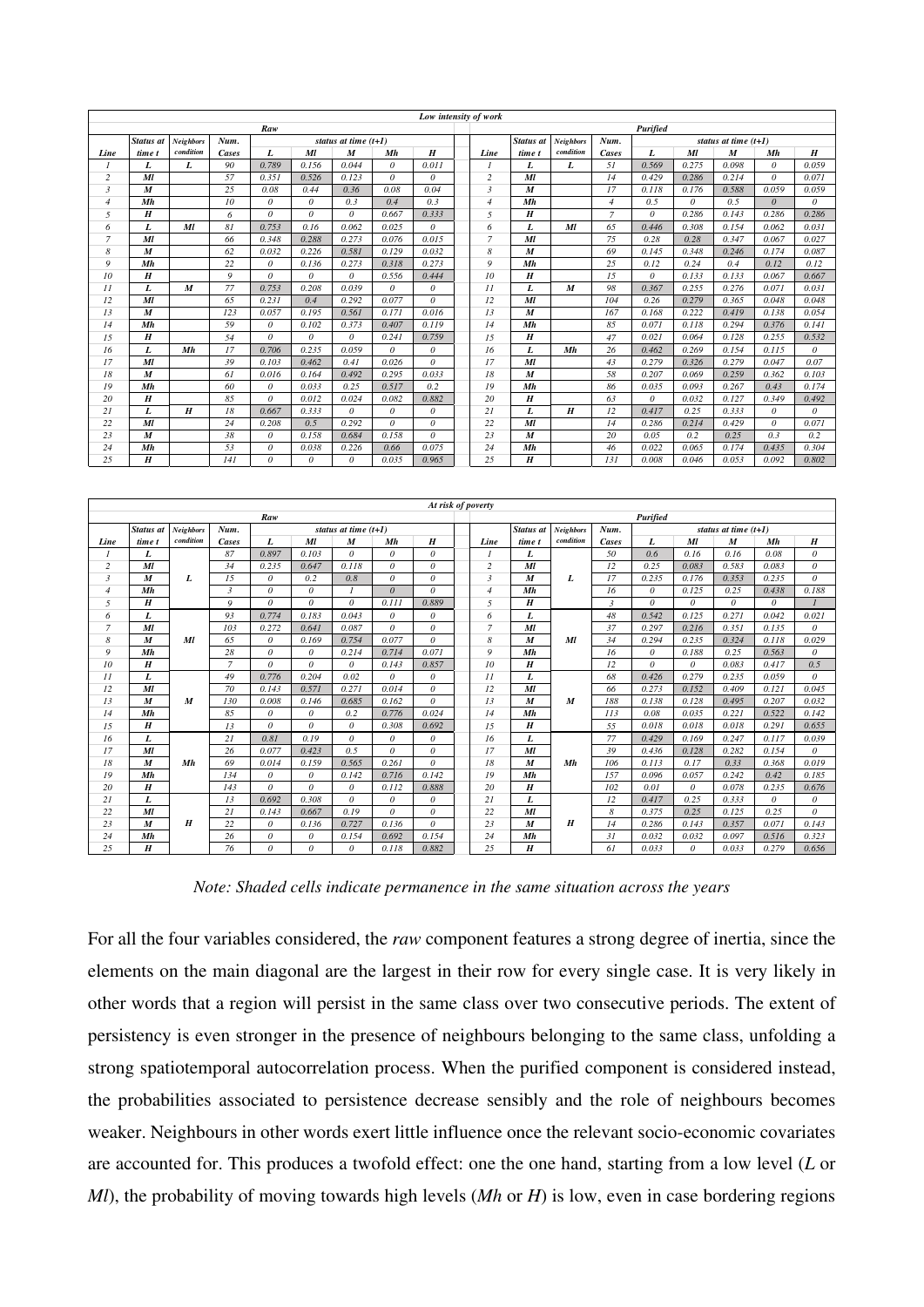belong to high classes. In this case the socio-economic factors prevent social exclusion from spreading out. On the other hand, when starting from a high level (*Mh* or *H*), the probability of persistence is high, even in spite of virtuous neighbours. In this case the socio-economic covariates create a negative inertia, blocking the positive effects that may derive form the proximity to virtuous regions.

The ergodic distributions (see Rey, 2001; Le Gallo, 2004) displayed in **Table 4** may be interpreted as the long run distributions of the variables considered. Additional insights about the re transition probabilities may be obtained when considering the ergodic distributions implied by each of the estimated conditional transition matrices from. Five different ergodic state vectors for each variable (both raw and purified) are reported in **Table 4** and in **Table A3**.

|                |          | social exclusion            |                  |                |          | At risk of poverty |          |                  |                  |          |          |  |  |
|----------------|----------|-----------------------------|------------------|----------------|----------|--------------------|----------|------------------|------------------|----------|----------|--|--|
| Lag            | L        | $\overline{M}l$             | $\boldsymbol{M}$ | Mh             | H        | Lag                | L        | $\overline{M}$   | $\boldsymbol{M}$ | Mh       | H        |  |  |
| Lr             | $\theta$ | $\theta$                    | $\theta$         | $\theta$       | $\theta$ | Lr                 | 0.589    | 0.259            | 0.152            | $\theta$ | $\theta$ |  |  |
| $L_p$          | $\theta$ | $\theta$                    | $\theta$         | $\theta$       | 0        | Lp                 | 0        | 0                | 0                | 0        | $\theta$ |  |  |
| Mlr            | 0.407    | 0.356                       | 0.167            | 0.034          | 0.037    | Mlr                | 0.347    | 0.288            | 0.237            | 0.085    | 0.043    |  |  |
| <b>Mlp</b>     | 0.312    | 0.142                       | 0.148            | 0.265          | 0.133    | <b>Mlp</b>         | 0.228    | 0.278            | 0.252            | 0.098    | 0.144    |  |  |
| Mr             | 0.139    | 0.29                        | 0.36             | 0.212          | 0        | Mr                 | 0.13     | 0.184            | 0.359            | 0.303    | 0.023    |  |  |
| Mp             | 0.275    | 0.143                       | 0.155            | 0.293          | 0.135    | Mp                 | 0.192    | 0.204            | 0.326            | 0.158    | 0.119    |  |  |
| <b>Mhr</b>     | 0.006    | 0.067                       | 0.281            | 0.356          | 0.29     | <b>Mhr</b>         | 0.038    | 0.061            | 0.174            | 0.321    | 0.406    |  |  |
| <b>Mhp</b>     | 0.187    | 0.125                       | 0.174            | 0.325          | 0.189    | <b>Mhp</b>         | 0        | 0                | 0                | 0        | $\theta$ |  |  |
| Hr             | $\theta$ | 0.019                       | 0.045            | 0.236          | 0.7      | Hr                 | 0.081    | 0.175            | 0.245            | 0.217    | 0.282    |  |  |
| H p            | 0.109    | 0.058                       | 0.133            | 0.204          | 0.495    | H p                | 0.081    | 0.111            | 0.172            | 0.167    | 0.469    |  |  |
|                |          |                             |                  |                |          |                    |          |                  |                  |          |          |  |  |
|                |          | <b>Material deprivation</b> |                  |                |          | Low income         |          |                  |                  |          |          |  |  |
| Lag            | L        | Ml                          | $\boldsymbol{M}$ | Mh             | H        | Lag                | L        | $\boldsymbol{M}$ | $\boldsymbol{M}$ | Mh       | H        |  |  |
| Lr             | 0.646    | 0.27                        | 0.083            | $\overline{0}$ | $\Omega$ | Lr                 | 0.499    | 0.273            | 0.118            | 0.066    | 0.045    |  |  |
| $\mathcal{L}p$ | 0.393    | 0.114                       | 0.287            | 0.164          | 0.042    | $\mathcal{L}p$     | $\theta$ | $\theta$         | 0                | 0        | $\theta$ |  |  |
| <b>Mlr</b>     | 0.251    | 0.439                       | 0.252            | 0.029          | 0.029    | <b>M</b> <i>lr</i> | 0.29     | 0.181            | 0.266            | 0.163    | 0.1      |  |  |
| Mlp            | 0.385    | 0.19                        | 0.157            | 0.217          | 0.051    | <b>Mlp</b>         | 0.228    | 0.278            | 0.252            | 0.098    | 0.144    |  |  |
| Mr             | 0.059    | 0.159                       | 0.566            | 0.162          | 0.054    | Mr                 | 0.263    | 0.21             | 0.288            | 0.148    | 0.092    |  |  |
|                |          |                             |                  |                |          |                    |          |                  |                  |          |          |  |  |
| Mp             | 0.332    | 0.166                       | 0.184            | 0.168          | 0.15     | Mp                 | 0.192    | 0.204            | 0.326            | 0.158    | 0.119    |  |  |
| <b>Mhr</b>     | 0.062    | 0.046                       | 0.363            | 0.305          | 0.224    | <b>Mhr</b>         | 0.05     | 0.11             | 0.216            | 0.209    | 0.415    |  |  |
| <b>Mhp</b>     | 0.211    | 0.104                       | 0.154            | 0.26           | 0.272    | <b>Mhp</b>         | $\theta$ | $\theta$         | 0                | 0        | $\theta$ |  |  |
| Hr             | 1        | $\vert 0 \vert$             | $\vert 0 \vert$  | $\overline{0}$ | $\theta$ | Hr                 | 0.1      | 0.16             | 0.258            | 0.154    | 0.328    |  |  |

**Table 4. Ergodic Distributions** 

*At risk of poverty*

*Social exclusion*

*Note: Lr, Mlr, Mr, Mhr, Hr stand for the raw variables, Lp, Mlp, Mp, Mhp, Hp stand for the purified variables.* 

In the case of *L* and *Ml*, the long run probability of moving to high classes (*Mh, H*) is lower in the case of the *raw variable*, this means that the socio-economic covariates help to reduce and mitigate the phenomenon. In case the starting class is the middle one (*M*), for the raw variable it is very probable to stay still, for the purified variable the probabilities are distributed along the different lag. If the starting point is the class *Mh* and *H* there is a spatial persistence for the raw variable in moving to a better class, also in this case the socio-economic factors are the cause of spatial persistence. If on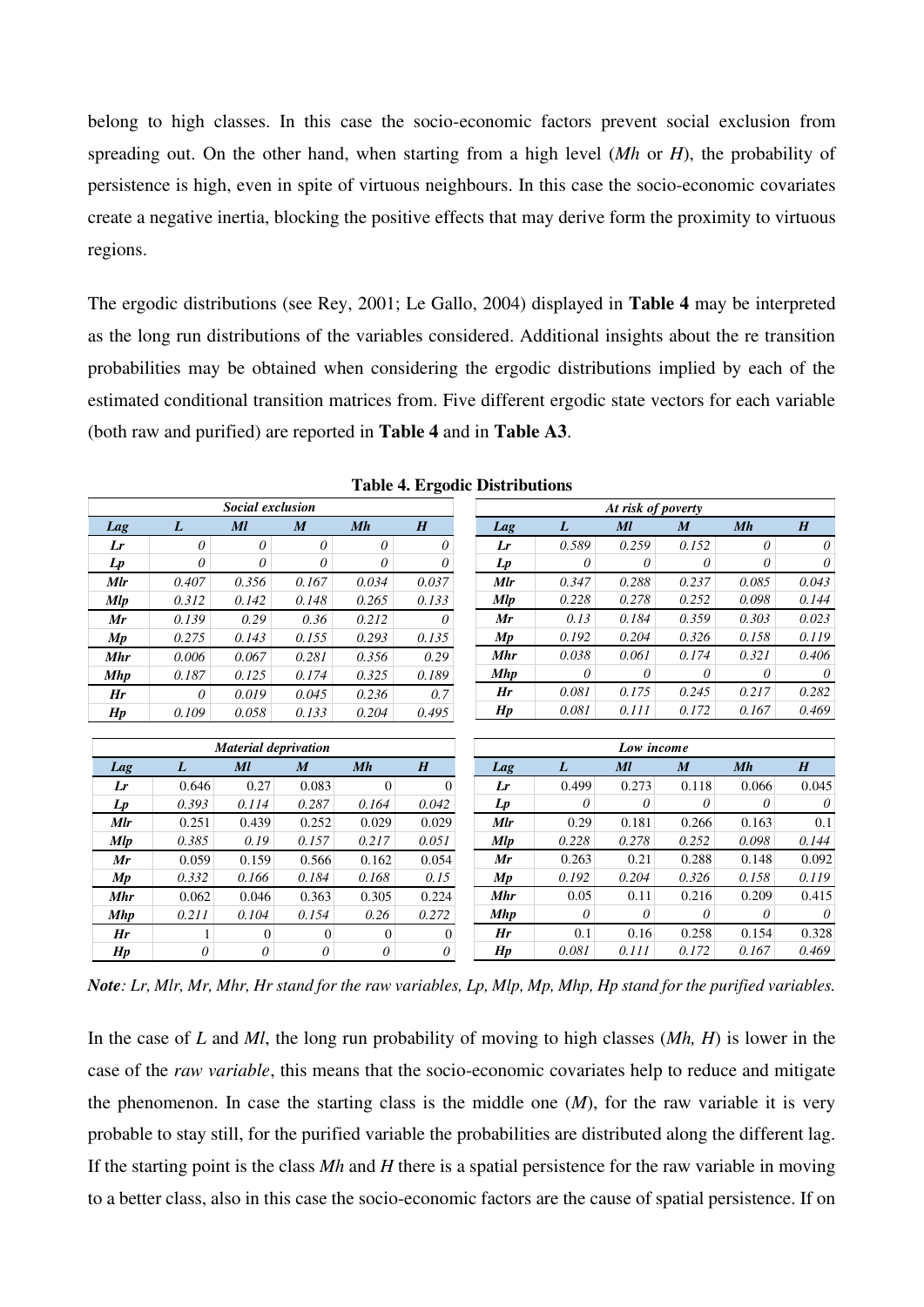one hand they mitigate the transition to the worst classes on the other they prevent the improvement and the transition towards the better classes (i.e*. L, Ml*). These results are in line with the SMCs analysis. Graphical descriptions of the ergodic distribution, as well as some more comments, are provided in **Table A2** (see the Appendix).

These results have demonstrated the importance of socio-economic factors in reducing social exclusion and its components. The effects produced by bad neighbours should not be underestimated, especially when they are concentrated in one area of the country and feature spatiotemporal persistence. If not mitigated by policymakers, this persistence would result into an enlargement of the dualism between Northern and Southern Europe (González, 2011; Aiello and Pupo, 2012).

This effect is evident from the results of the local Moran test (Anselin, 1995) which allows to identify the presence of spatial clusters (see **Figure 2**). In other words, the allocation of regions to one of the four quadrants of the Moran scatterplot occurs according to the number of years in the region has spent in each class. To guarantee robust results, we assign to a certain quadrant only the regions that remained in a certain class for at least 90% of the periods in our sample. For example, if a region, in the 12 years of analysis (2005–2016), remains for 11 years in class HH (91.6% of the timespan of analysis) and two years in class LH, it will be allocated to class HH. In particular, Figure 2 may be used to identify local clusters (regions where adjacent areas have similar values) or spatial outliers (areas distinct from their neighbours). In brief, for the period analysed and for all the four variables, we observe that European regions mainly end up in either the first or the third of the Moran scatterplot, reflecting HH and LL clustering. A more thorough analysis for each variable follows:

*- Social Exclusion*: considering the raw variable, four HH and three LL clusters emerge. The LL clusters include Scandinavia, Northern Netherlands, Northern Spain, Northern Italy, Czech Republic and Slovakia. The HH clusters instead contain Greece, Southern Italy, Southern Spain and the Balkans. The duality between the regions of Northern and Southern Europe thus emerges once again (Bettio and Piantega, 2004; Gal, 2010). When considering the purified variable however, many clusters break. In particular, the LL cluster of Northern Europe is now limited to Scandinavia and the Netherlands. Northern Italy ends up in the HH class, while the negative cluster of Southern Italy breaks down, revealing that social exclusion in the Peninsula is driven by socio-economic differences. The cluster of Eastern Europe and Spain disappear, while Czech Republic turns from LL to HH. Overall, the picture looks completely different when controlling for the socio-economic drivers of social exclusion.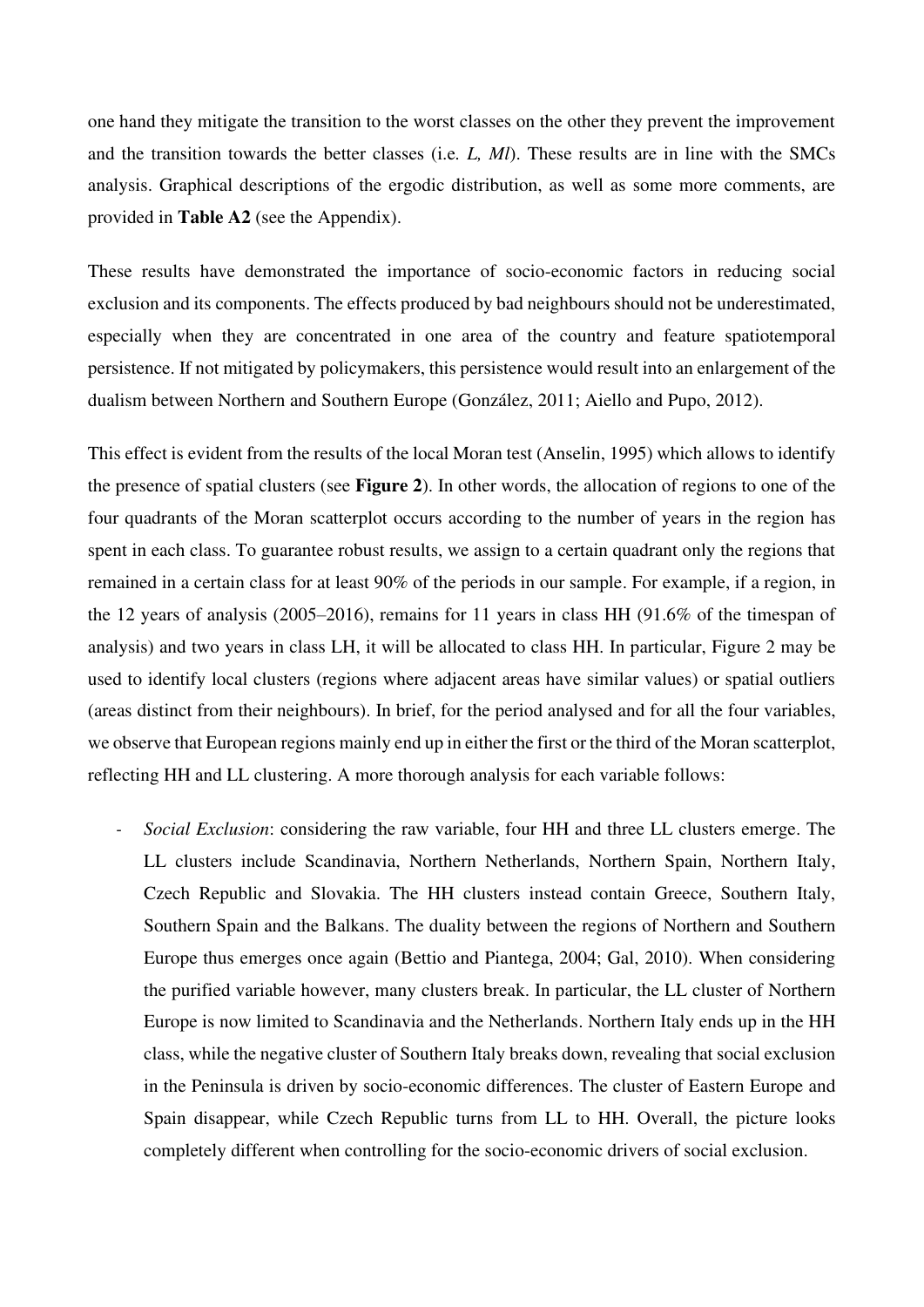- *Material deprivation*: looking at the raw variable, three LL clusters and two HH clusters emerge Southern Italy and Eastern Europe. The LL clusters encompass Scandinavia, the Netherlands, Czech Republic and Spain, whereas the HH clusters cover Southern Italy, Greece and the Balkans. Once socio-economic covariates are taken into account, the LL clusters persist in parts of Scandinavia and the Netherlands, while the Spanish cluster becomes less extended and the Czech cluster turns to HH. Southern Italy and Greece shift from HH to LL, highlighting the decisive role of socio-economic factors in the spatial diffusion process.
- *People at risk of poverty:* similar to the case of social exclusion, when considering the raw variable, a clear North/South divide becomes evident. Three LL clusters appear in Scandinavia, Northern Italy, Czech Republic and Slovakia, while three HH cluster emerge in Southern Italy, Ireland and Hungary. After purification, the clusters break down, except Ireland and Scandinavia. The spatial patterns related to poverty depend in part on the effect of the socio-economic covariates.
- *Low intensity of work: concerning the raw variable, two LL clusters may be identified, i.e.* Northern Italy and Czech Republic-Slovakia-Hungary, as well as three HH, namely Southern Spain, Southern Italy and the Balkans, up to Greece. Considering the purified variable, the HH clusters of Southern Italy and Southern Spain persist, while new LL clusters emerge in Greece and the Netherlands.

Overall, the role of socio-economic covariates turns out to be primary within the spatial diffusion process. An interesting example is represented by Greece: although the country displays high rates of social exclusion at present, thus forming a negative HH cluster of social exclusion, this negative situation is mainly caused by the adverse socio-economic factors. Once these factors are controlled for, Greece stands out as an inherently virtuous area, where the Great Recession and the austerity policies that followed are the main responsible for the high levels of social exclusion.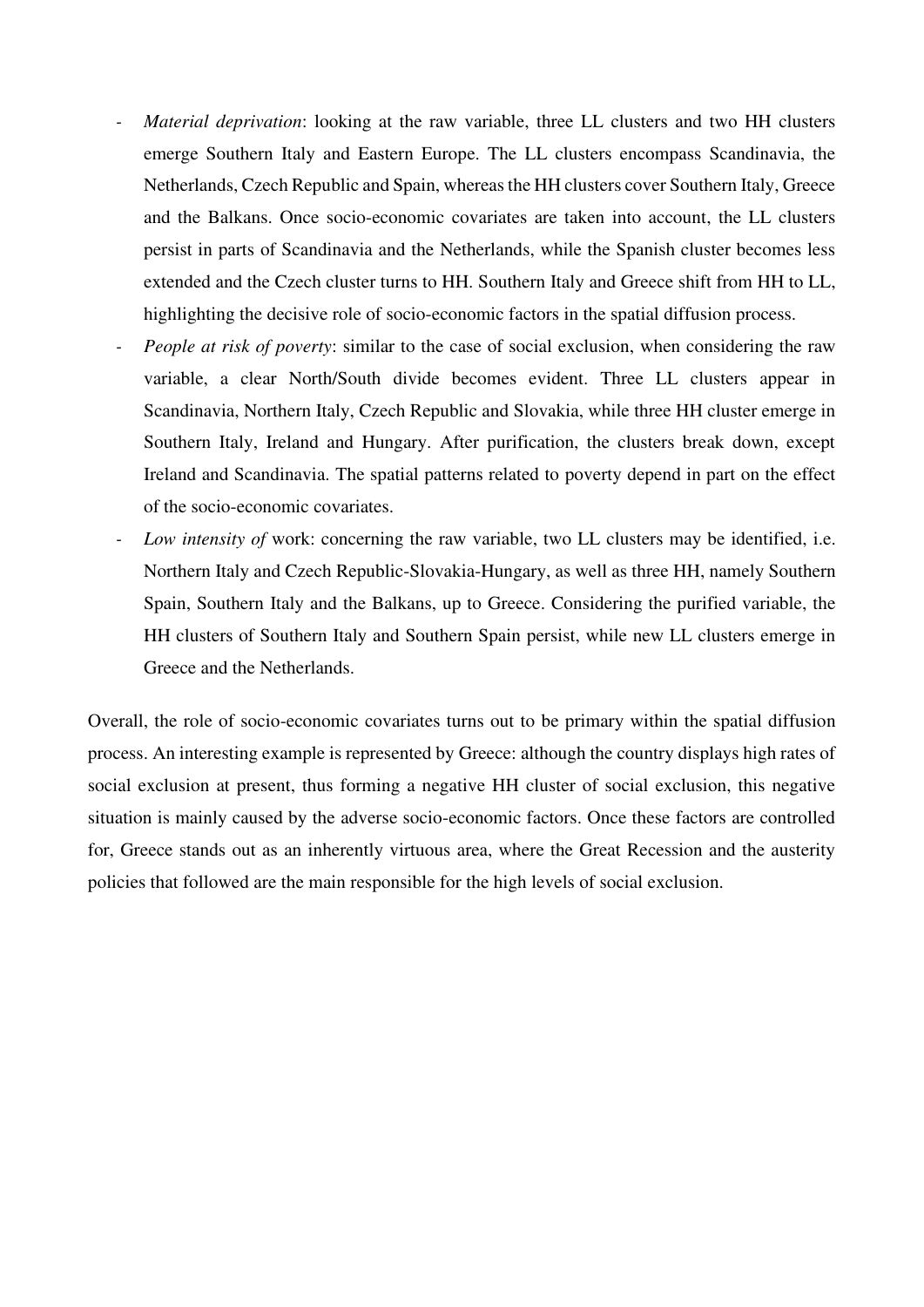# **Figure 2. Local Moran Distribution**



*Note: HH (red) and LL (green) denote the regions mainly ending up in either quadrants I(HH) and III (LL) of the Moran scatter-plot; LH (blue) and HL (orange) denote the regions mainly ending up in either quadrants II(HL) and IV (LH) of the Moran scatter-plot.*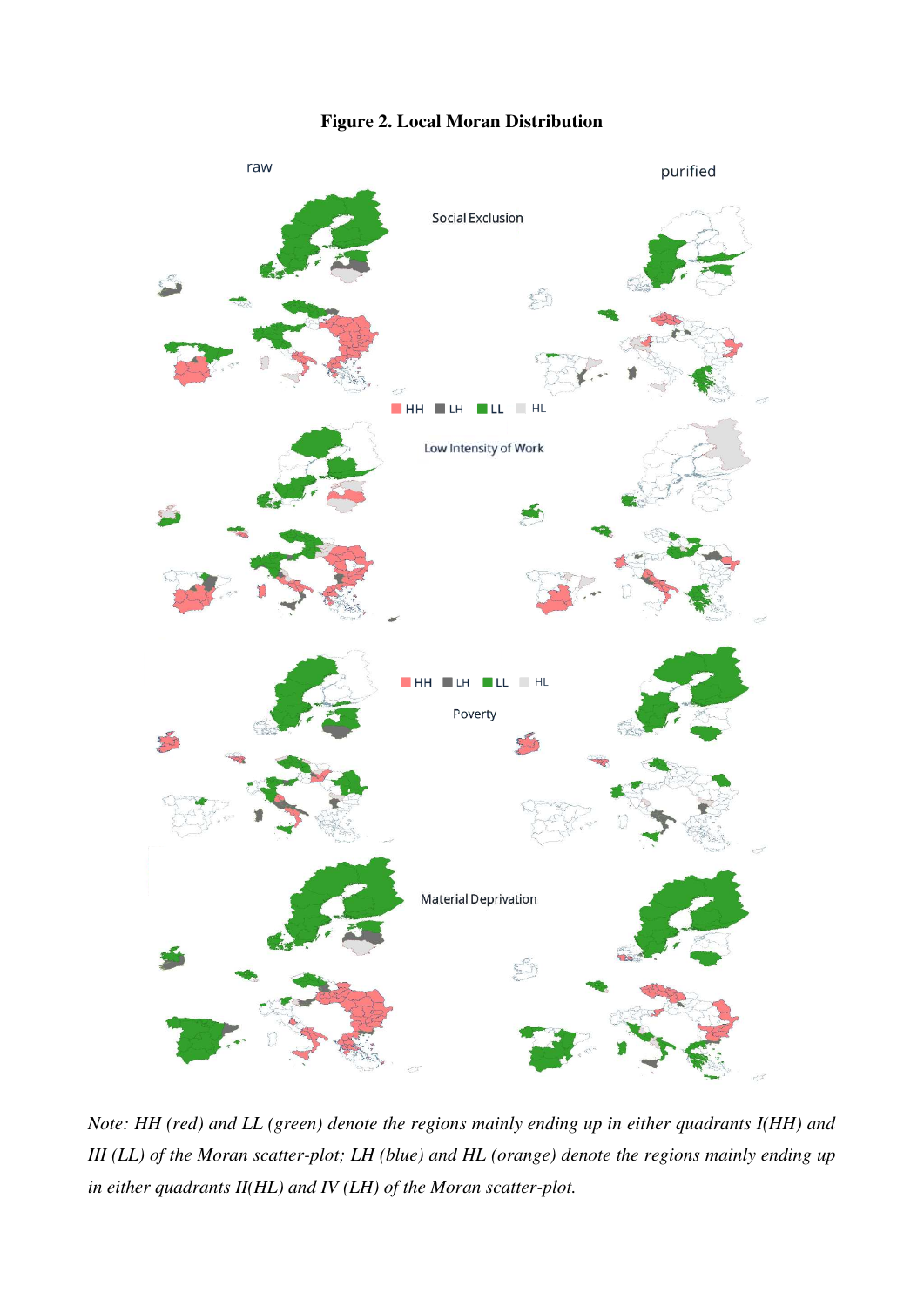#### *5.3 Policy Implications*

The key role played by socio-economic variables in affecting the strength of the spatiotemporal diffusion process characterising social exclusion has emerged from the previous steps of the analysis. In particular, unemployment, education, life expectation and institutional quality are responsible for variations in the intensity of neighbour influence. While it is difficult to imagine significant changes in institutional quality in the short run (Acemoğlu and Robinson, 2006; 2008; Agovino et al., 2019), this result highlights the importance of active labour market policies, of investments in education and health in the fight against social exclusion.

In particular, labour market policies represent one of the main lines of intervention that may reduce the problem of low intensity of work (Clasen et al., 2016). Passive policies on the one hand – such as generous income support schemes and unemployment benefits – may discourage labour market participation (Van Ours and Vodopivec, 2006). Public programmes focusing on human capital accumulation may generate the so-called *locking-in effect* (Van Ours, 2004; Lechner et al., 2007; Crépon et al., 2009), consisting in the repeated paid attendance to vocational training programmes on part of unemployed workers, who typically become long-run unemployed by spending most of their time on training courses rather than searching for jobs. To avoid such policy failures, active labour market policies must be designed so as to provide unemployed workers with the right incentive set, target marginalised individuals constitute a vehicle of inclusion into the labour market and the broader community life (Guth, 2005).

Investments on education need to be positioned strategically within the broader framework of social policy (Whitty, 2001), whereas schooling institutions need to share the responsibility of inclusiveness from the earliest stages of formal education (O'Shea et al., 2016). Not only educated people are more likely to participate to the activities of their communities, but they are also more likely to be open to the inclusion of several minorities, including for example immigrants (Jenssen and Engesbak, 1994; Cote and Erickson, 2009; Ruiz-Román et al., 2017).

Along the same line of reasoning, investments on the health may help fight social exclusion (Klein, 2004), especially when they target some critical groups, such as marginalised elderly people (Craig, 2004), people with disabilities (O'Grady et al., 2004) and individuals affected by mental illnesses (Morgan et al., 2007), for which the negative loop between poor health and social exclusion needs to be broken from the outside, possibly by public policy programmes. These social groups, if provided with the health assistance they need, may turn from a burden for public budgets into an active and productive resource for the community. The recent literature highlights the fact that the composition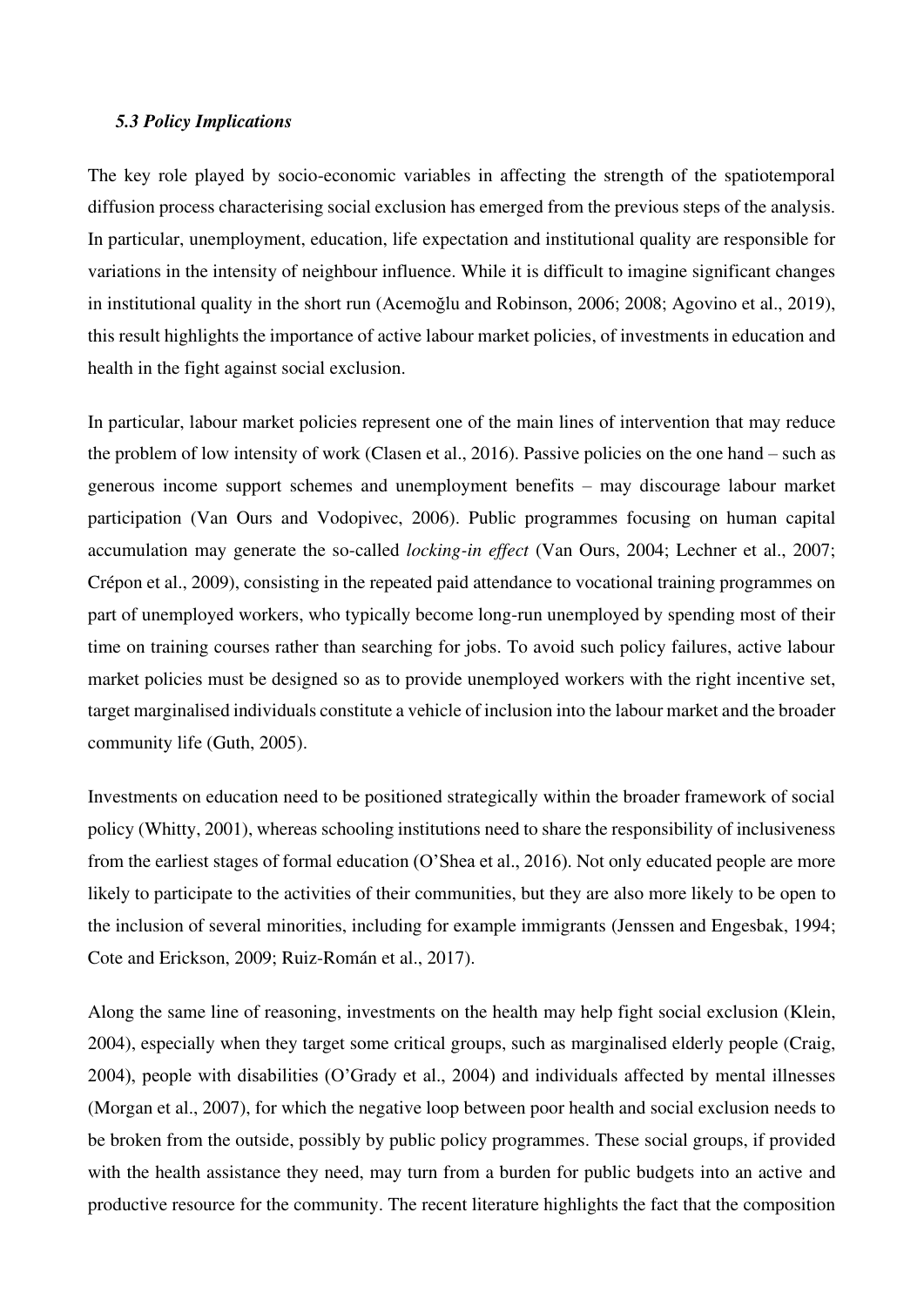of spending counts as much as the amount of spending, while the transfers in kind (e.g. dentures and wheelchairs) and transfers in cash may produce very different effects (see Crociata et al., 2019).

The Great Recession of 2007-2009 however reshaped the structure of public spending. As a consequence, the classical redistribution mechanisms that characterised the welfare state in the last decades of the XX and in the first decades of the XXI century appear to have lost part of their original effectiveness (Moulaert and Ailenei, 2005). This phenomenon has led to a rise in inequality and social exclusion levels in both the US and Europe, worsening overall societal outcomes (Piketty, 2015). Formal social institutions, such as trade unions and local administrations played a limited role in contrasting this problem (Karakioulafis and Kanellopoulos, 2018), leading to the spontaneous establishment of semiformal and informal networks of mutual support in several EU countries and especially in the so-called EU periphery (Bosi and Zamponi, 2015; Camps-Calvet et al., 2015; Giudi and Andretta 2015; Kousis and Paschou, 2017). In other words, in response to the negative economic shock, many communities reorganised their activities, in a fashion that has been described by sociologists as *resilient*. Resilience is a notion based on network relations and community identity (Ruiz-Román et al., 2017), that has been growing more and more central in public policy discourse in recent years (Welsh, 2014).

In the European periphery (but also in the rest of continent), resilience may be viewed as a defensive mechanism that arises from hardship and aims to overcome unrest and strain, producing bottom-up instances of social transformation (Adam and Papatheodorou, 2010; Psycharis et al., 2014; Papadaki and Kalogeraki, 2018). Modern and cutting-edge social policies need to build on resilience, in order to address the problem social exclusion (Burchardt and Huerta, 2009; Mohaupt, 2009). While the welfare state is being dismantled under the blows of recession and public debt in many peripheral European countries in other words, new community-based policy responses need to be devised if the fight against social exclusion is to be won.

While controlling for socio-economic covariates reduces the extent of spatial spillovers, persistent spatial patterns clearly emerge from the empirical analysis. This calls for a stronger integration and coordination of national social policies, whose effectiveness may be hindered by 'bad' neighbours. Although the European Commission sets common targets and suggests some best practices, a significant lack of homogeneity may still be observed in national measures against social exclusion (Van Vilet, 2010; Bekker and Klosse, 2013). This is one of the main areas where EU governments will need to work together, under the leadership of the European Commission.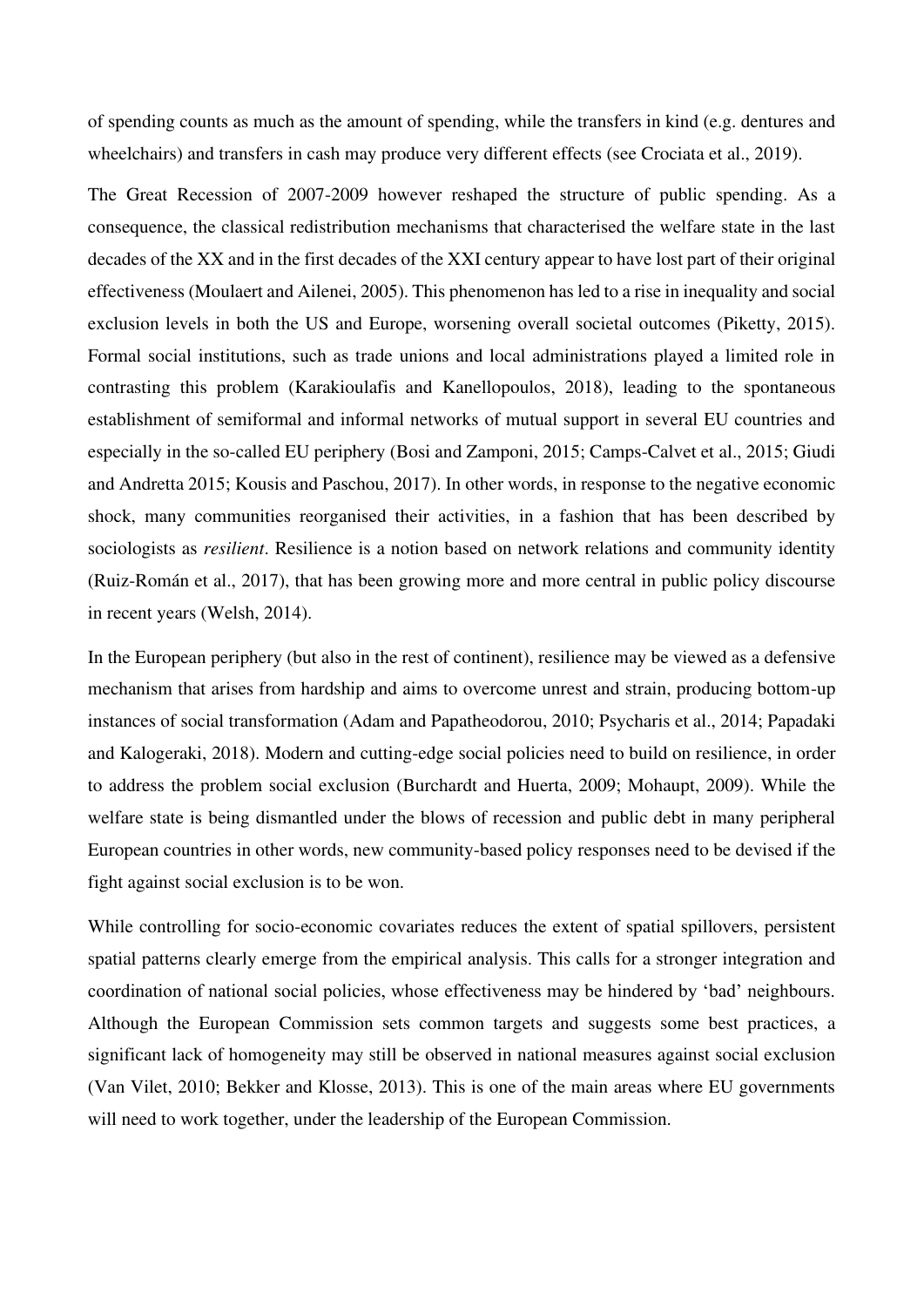## **6. Conclusion**

This work investigates spatial patterns in social exclusion. Using cutting-edge spatial econometrics techniques and official data from Eurostat, we unfold the presence of a spatial diffusion process which affects social exclusion and its components in European regions. When controlling for the socioeconomic determinants of social exclusion, the intensity of the process decreases, highlighting the role of the covariates, which act as a containment field, reducing neighbour influence.

The originality of this work lies in the scope of the investigation, which covers a large portion of the European Union – as opposed to previous contribution, typically focusing on local case studies, or at most national level overviews – and in the fine-grained detail of analysis, which focuses on NUTS-2 level observations.

The main limitation of this work consists in the lack of data for some large European countries, such as Germany and France. At present, information on social exclusion is available only at the national level for these relevant EU Member States. Future works may extend the analysis proposed, exploiting fresher data that will hopefully cover these big countries as well.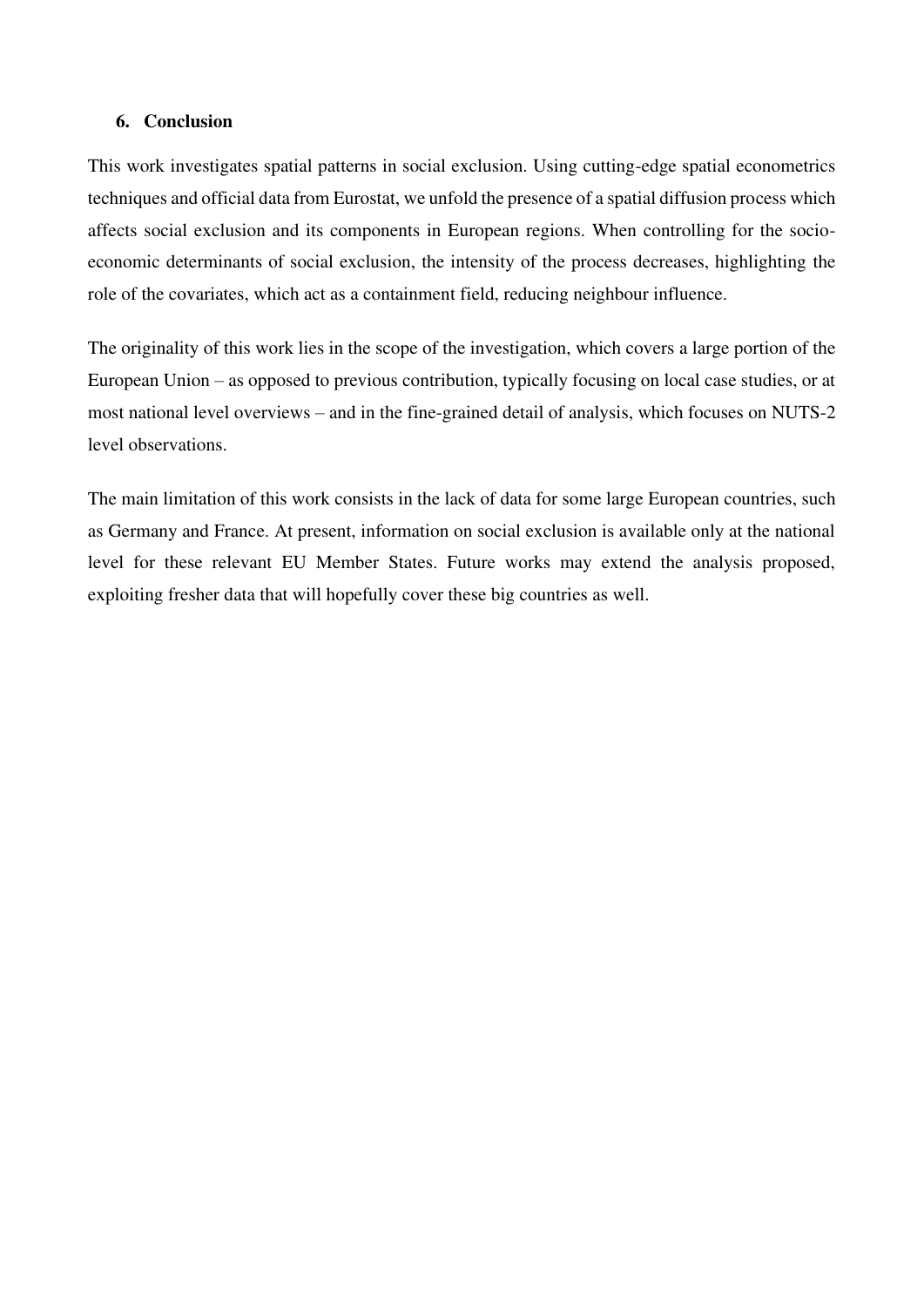#### **References**

Abrahamson, P. (1997). Combating poverty and social exclusion in Europe. In Beck, W., Van der Maesen, L., Walker, A. (1997). *The social quality of Europe*, *1*, 127-155, Kluwer Law International.

Acemoğlu, D. Robinson, J. A. (2006). De facto political power and institutional persistence. *American Economic Review, 96*(2), 325-330

Acemoğlu, D. Robinson, J. A. (2008). Persistence of power, elites, and institutions. *American economic Review, 98(*1), 267-293

Adam, S., Papatheodorou, C. (2010). The involvement of social economy organizations in the fight against social exclusion: a critical perspective. *Studies*.

Agovino, M. (2014). Do "good neighbors" enhance regional performances in including disabled people in the labor market? A spatial Markov chain approach. *The Annals of Regional Science*, *53*(1), 93-121.

Agovino, M., Crociata, A., Sacco, P. L. (2016). Location matters for pro-environmental behavior: a spatial Markov Chains approach to proximity effects in differentiated waste collection. *The Annals of Regional Science*, *56*(1), 295-315.

Agovino, M., Garofalo, A., Cerciello, M. (2019). Do local institutions affect labour market participation? The Italian Case. *The BE Journal of Economic Analysis & Policy*, *19*(2).

Aiello, F., Pupo, V. (2012). Structural funds and the economic divide in Italy. *Journal of Policy Modeling*, *34*(3), 403-418.

Alexiadou, N. (2002). Social inclusion and social exclusion in England: tensions in education policy. *Journal of Education Policy*, *17*(1), 71-86.

Anselin, L. (1988). Lagrange multiplier test diagnostics for spatial dependence and spatial heterogeneity. *Geographical analysis*, *20*(1), 1-17.

Anselin, L. (1995). Local indicators of spatial association—LISA. *Geographical analysis*, *27*(2), 93- 115.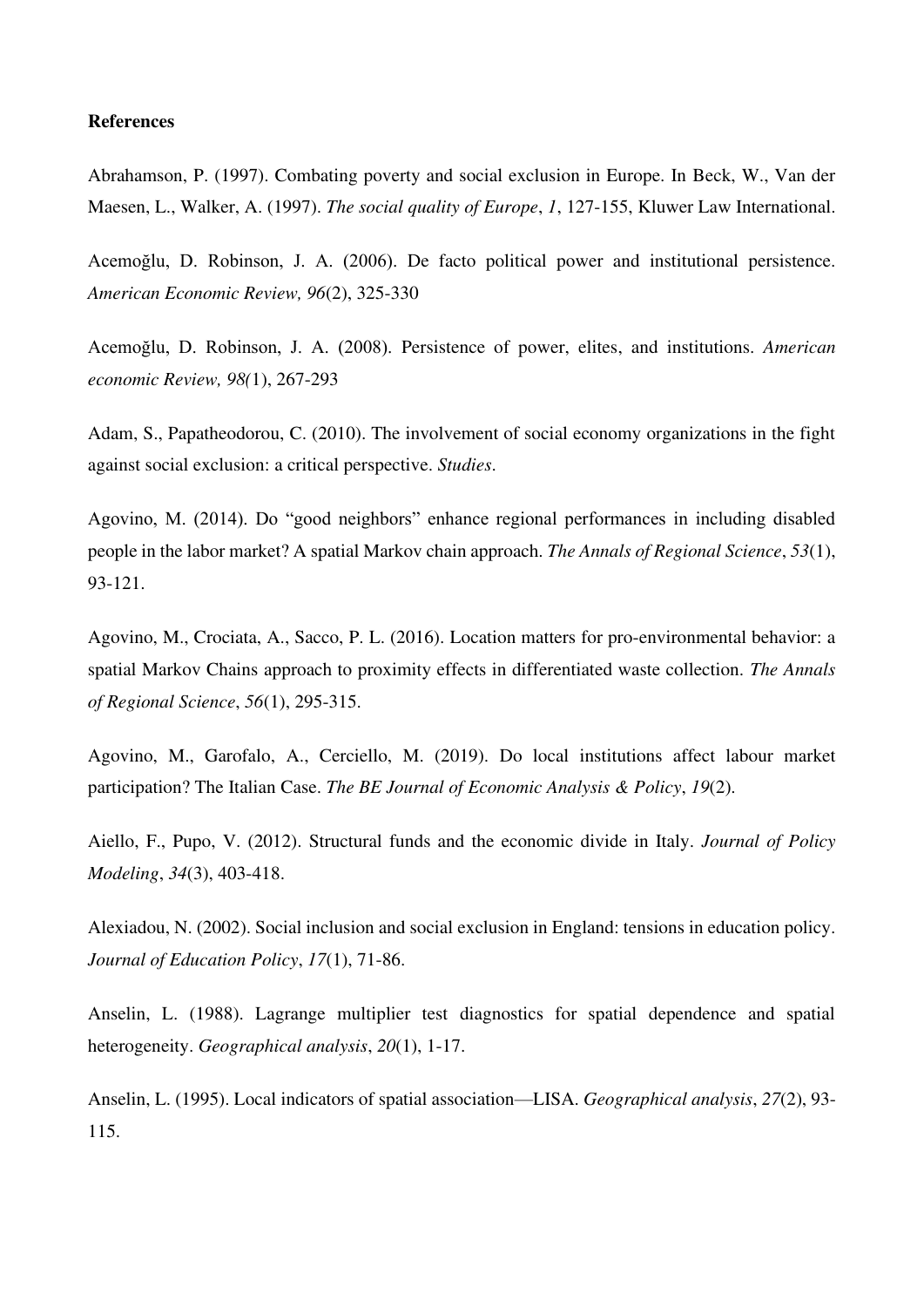Anselin, L. (2002). Under the hood issues in the specification and interpretation of spatial regression models. *Agricultural economics*, *27*(3), 247-267.

Atkinson, R. (2000). Combating social exclusion in Europe: the new urban policy challenge. *Urban studies*, *37*(5-6), 1037-1055.

Atkinson, R., Da Voudi, S. (2000). The concept of social exclusion in the European Union: context, development and possibilities. *JCMS: Journal of Common Market Studies*, *38*(3), 427-448.

Barth, E., Davis, J., Freeman, R., Kerr, S. P. (2017). Weathering the Great Recession: Variation in Employment Responses, by Establishments and Countries. *The Russell Sage Foundation Journal of the Social Sciences*, *3*(3), 50-69.

Barnes, M., Heady, C., Middleton, S., Millar, J., Papadopoulos, F., Room, G., Tsakloglou, P. (2002). *Poverty and social exclusion in Europe*. Edward Elgar Publishing Ltd.

Baum, S., Gleeson, B. (2010). Space and place: social exclusion in Australia's suburban heartlands. *Urban Policy and Research*, *28*(2), 135-159.

Bhalla, A. S., Lapeyre, F. (2004). Towards an Analytical and Operational Framework. In *Poverty and Exclusion in a Global World*, 33-58. Palgrave Macmillan, London.

Bekker, S., & Klosse, S. (2013). EU governance of economic and social policies: chances and challenges for Social Europe. *European Journal of Social Law*, (2-2013), 103-120.

Béland, D. (2007). The social exclusion discourse: ideas and policy change. *Policy & Politics*, *35*(1), 123-139.

Bettio, F., Plantenga, J. (2004). Comparing care regimes in Europe. *Feminist economics*, *10*(1), 85- 113.

Bosco, B. (2016). Corruption, Fatigued Democracy and Bad Governance: are They Co-Determinants of Poverty Risk and Social Exclusion in Europe? A Cross-Country Macro-Level Comparison. *University of Milan Bicocca Department of Economics, Management and Statistics Working Paper*, (323).

Bosi, L., Zamponi, L. (2015). Direct social actions and economic crises: The relationship between forms of action and socio-economic context in Italy. *Partecipazione e Conflitto*, *8*(2), 367-391.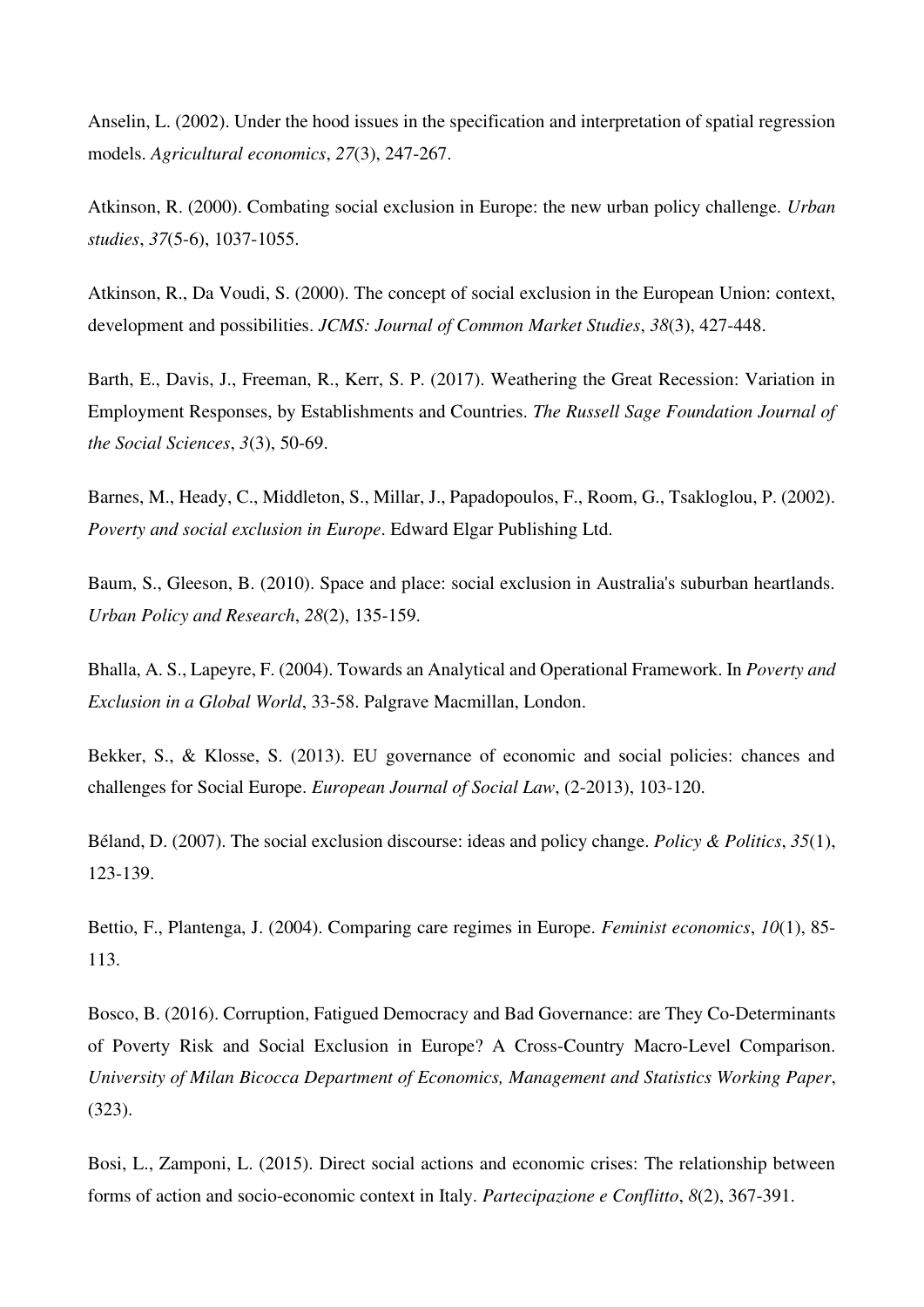Bradley, S., Crouchley, R., Oskrochi, R. (2003). Social exclusion and labour market transitions: a multi-state multi-spell analysis using the BHPS. *Labour Economics*, *10*(6), 659-679.

Bradshaw, J. (2004). How Has the Notion of Social Exclusion Developed in the European Discourse?. *The Economic and Labour Relations Review*, *14*(2), 168.

Burchardt, T., Le Grand, J., Piachaud, D. (1999). Social exclusion in Britain 1991—1995. *Social policy & administration*, *33*(3), 227-244.

Burchardt, T., Huerta, M. C. (2009). Introduction: resilience and social exclusion. *Social Policy and Society*, *8*(1), 59-61.

Burgers, J., Kloosterman, R. (1996). Dutch comfort: postindustrial transition and social exclusion in Spangen, Rotterdam. *Area*, *28*(4), 433-445.

Câmara, G., Monteiro, A. M., Ramos, F., Sposati, A., Koga, D. (2002). Mapping Social Exclusion/Inclusion in Developing Countries: Social Dynamics of São Paulo in the 1990s. *Center for Spatially Integrated Social Science*.

Camps-Calvet, M., Langemeyer, J., Calvet-Mir, L., Gómez-Baggethun, E., March, H. (2015). Sowing Resilience and Contestation in Times of Crises: The case of urban gardening movements in Barcelona. *Partecipazione e Conflitto*, *8*(2), 417-442.

Colin, C. A., Trivedi, P. K. (2009). Microeconometrics using STATA. *Stata Press Books, Lakeway Drive, TX.*

Ceccato, V., Oberwittler, D. (2008). Comparing spatial patterns of robbery: Evidence from a Western and an Eastern European city. *Cities*, *25*(4), 185-196.

Chakravarty, S. R., D'Ambrosio, C. (2006). The measurement of social exclusion. *Review of Income and wealth*, *52*(3), 377-398.

Charron, N., Dijkstra, L., Lapuente, D. (2014). Regional Governance Matters: Quality of Government within European Union Member States. *Regional Studies, 48*(1), 68-90.

Ciommi, M., Gigliarano, C., Emili, A., Taralli, S., Chelli, F. M. (2017). A new class of composite indicators for measuring well-being at the local level: An application to the Equitable and Sustainable Well-being (BES) of the Italian Provinces. *Ecological indicators*, *76*, 281-296.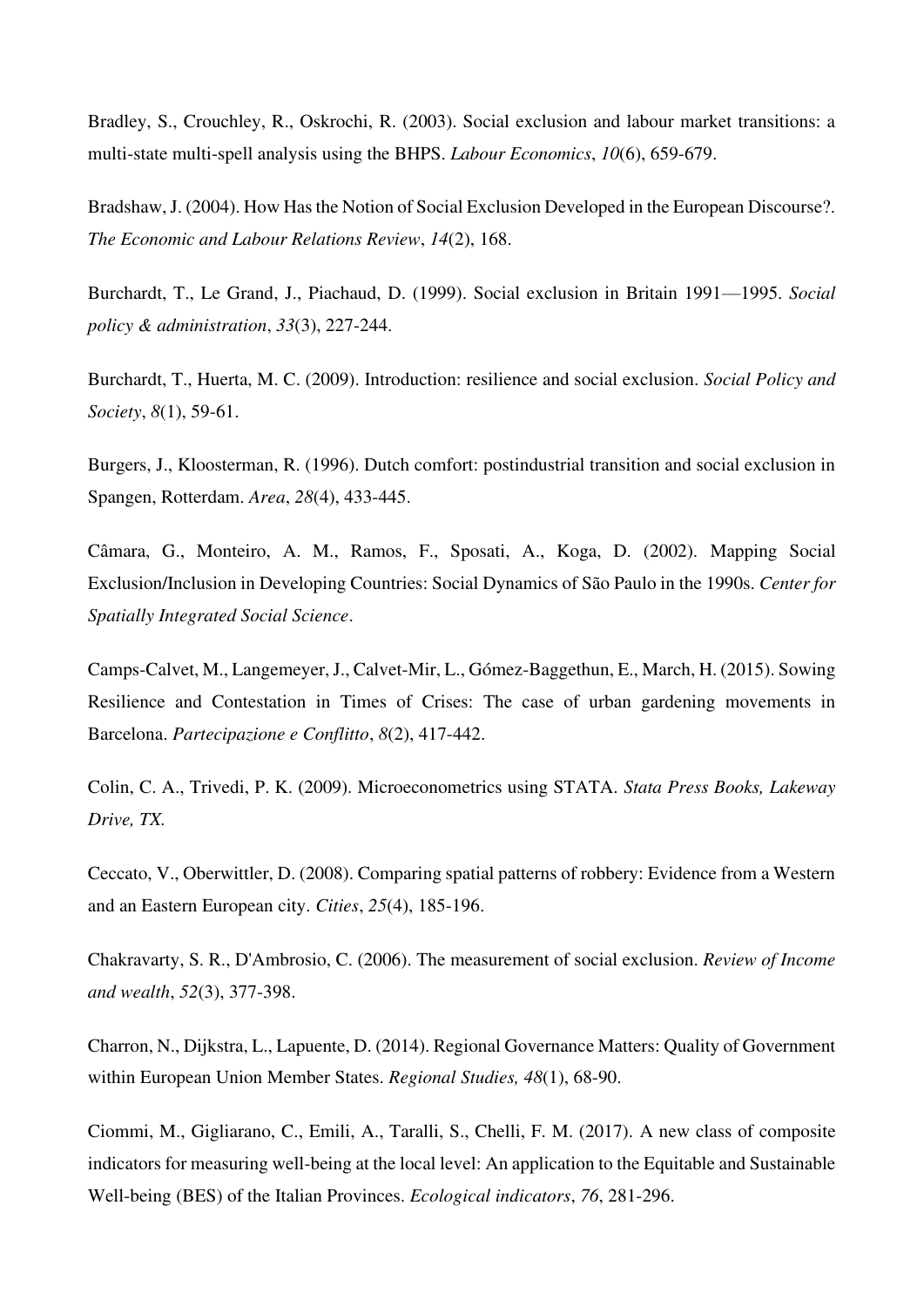Clasen, J., Clegg, D., Goerne, A. (2016). Comparative social policy analysis and active labour market policy: Putting quality before quantity. *Journal of Social Policy*, *45*(1), 21-38.

Cote, R. R., Erickson, B. H. (2009). Untangling the roots of tolerance: How forms of social capital shape attitudes toward ethnic minorities and immigrants. *American Behavioral Scientist*, *52*(12), 1664-1689.

Craig, G. (2004). Citizenship, exclusion and older people. *Journal of social policy*, *33*(1), 95-114.

Crépon, B., Ferracci, M., Jolivet, G., Van den Berg, G. J. (2009). Active labor market policy effects in a dynamic setting. *Journal of the European Economic Association*, *7*(2-3), 595-605.

Crociata, A., Agovino, M., Furia, D., Osmi, G., Mattoscio, N., Cerciello, M. (2019). Impulse and time persistence of disaggregate welfare expenditure on growth in the EU. *Economia Politica*, 1-26.

Danson, M., Mooney, G. (2013). Glasgow: A tale of two cities? Disadvantage and exclusion on the European periphery. In *Unemployment and Social Exclusion* (pp. 217-234). Routledge.

Das, N. K. (2009). Identity politics and social exclusion in India's north-east: The case for redistributive justice. In *The Politics of Social Exclusion in India* (pp. 47-61). Routledge.

Davidsson, T., Petersson, F. J. (2018). Towards an actor-oriented approach to social exclusion: a critical review of contemporary exclusion research in a Swedish social work context. *European journal of social work*, *21*(2), 167-180.

Easterly, W., Ritzen, J., Woolcock, M. (2006). Social cohesion, institutions, and growth. *Economics & Politics*, *18*(2), 103-120.

EC, European Commission (2010). *Europe 2020: A strategy for smart, sustainable and inclusive growth*. Communication from the Commission, available at: https://ec.europa.eu/eu2020/pdf/COMPLET%20EN%20BARROSO%20%20%20007%20- %20Europe%202020%20-%20EN%20version.pdf.

EC, European Commission (2014)*. Employment and Social Developments in Europe 2013*. European Commission Directorate-General for Employment, Social Affairs and Inclusion, available at: https://ec.europa.eu/social/main.jsp?catId=738&langId=en&pubId=7684.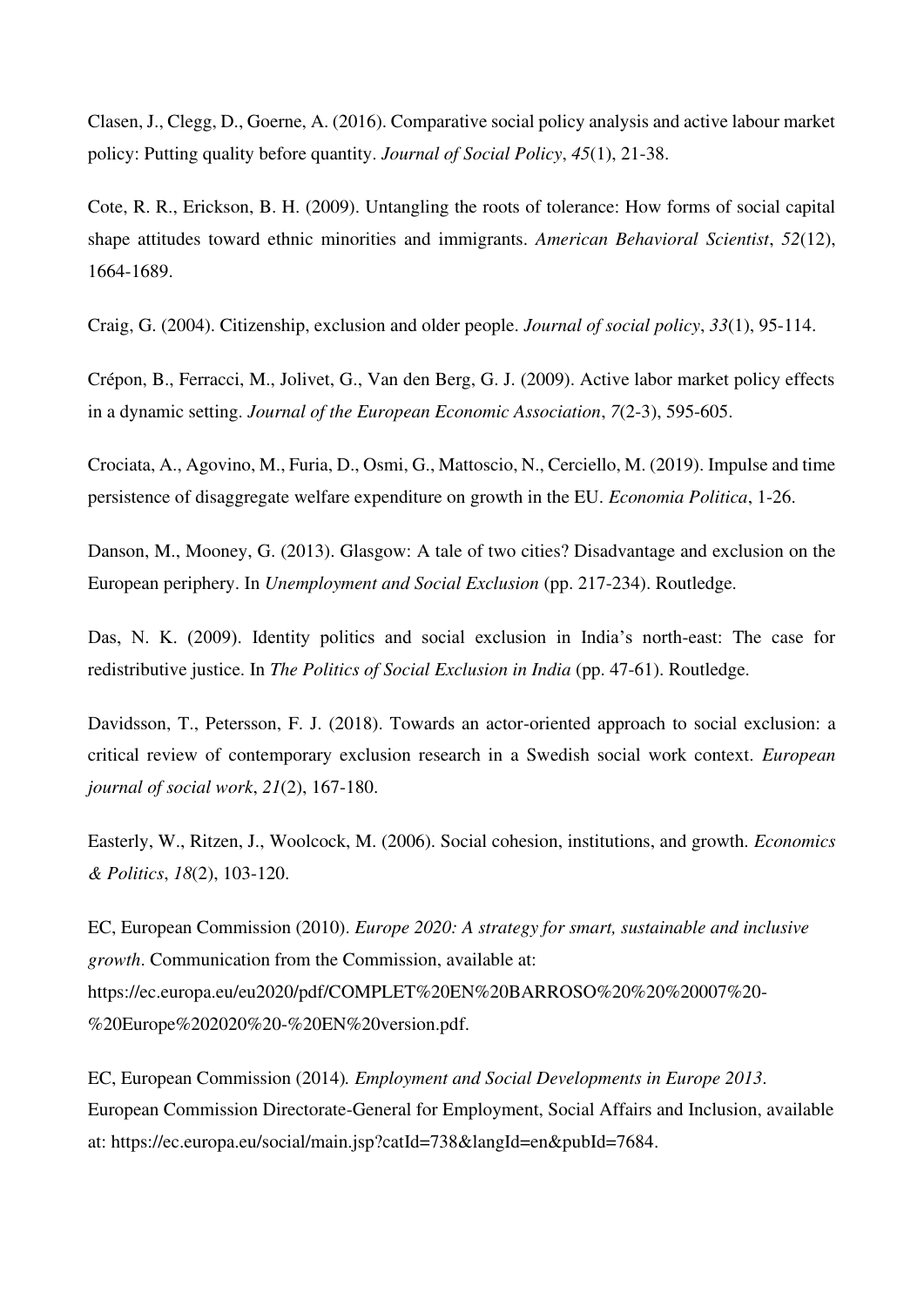EC, European Commission (2016). Review of the Social Protection Performance Monitor and Developments in Social Protection Policies. *Annual Report of the Social Protection Committee*.

Eurostat (2018). *Europe 2020 indicators: poverty and social exclusion.* Statistics Explained, available at: http://ec.europa.eu/eurostat/statisticsexplained.

Eurostat (2019). *Glossary: At risk of poverty or social exclusion (AROPE).* Statistics Explained. available at: https://ec.europa.eu/eurostat/statisticsexplained/index.php/Glossary:At\_risk\_of\_poverty\_or\_social\_exclusion\_(AROPE).

Fazio, G., Lavecchia, L. (2013). Social capital formation across space: proximity and trust in European regions. *International Regional Science Review*, *36*(3), 296-321.

Ferraro, A., Cerciello, M., Agovino, M., Garofalo, A. (2019). The role of cultural consumption in reducing social exclusion: empirical evidence from Italy in a spatial framework. *Economia Politica*, *36*(1), 139-166.

Fischer, A. M. (2011). Reconceiving social exclusion. *Brooks World Poverty Institute Working Paper*, (146).

Gal, J. (2010). Is there an extended family of Mediterranean welfare states?. *Journal of European Social Policy*, *20*(4), 283-300.

Gallie, D., Paugam, S., Jacobs, S. (2003). Unemployment, poverty and social isolation: Is there a vicious circle of social exclusion? *European societies*, *5*(1), 1-32.

Giambona, F., Vassallo, E. (2014). Composite indicator of social inclusion for European countries. *Social Indicators Research*, *116*(1), 269-293.

González, S. (2011). The North/South divide in Italy and England: Discursive construction of regional inequality. *European Urban and Regional Studies*, *18*(1), 62-76.

Guth, M. (2005). Innovation, social inclusion and coherent regional development: A new diamond for a socially inclusive innovation policy in regions. *European planning studies*, *13*(2), 333-349.

Heckman, J. J., Raut, L. K. (2016). Intergenerational long-term effects of preschool-structural estimates from a discrete dynamic programming model. *Journal of econometrics*, *191*(1), 164-175.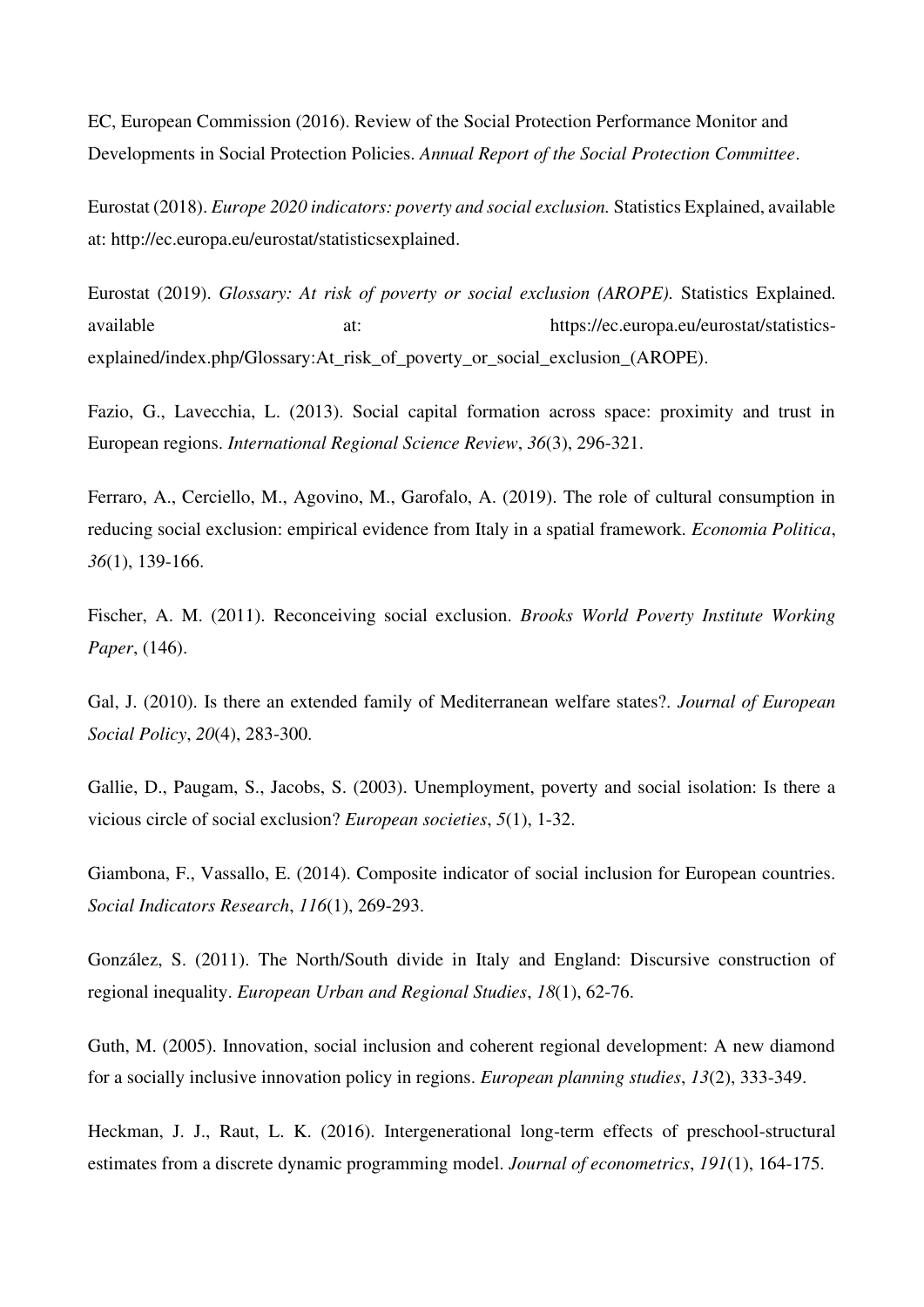Horton, R., Lo, S. (2013). Investing in health: why, what, and three reflections. *The Lancet*, *382*(9908), 1859-1861.

Jenssen, A. T., Engesbak, H. (1994). The Many Faces of Education: why are people with lower education more hostile towards immigrants than people with higher education?. *Scandinavian Journal of Educational Research*, *38*(1), 33-50.

Klein, H. (2004). Health inequality, social exclusion and neighbourhood renewal: Can place-based renewal improve the health of disadvantaged communities?. *Australian Journal of Primary Health*, *10*(3), 110-119.

Lechner, M., Miquel, R., Wunsch, C. (2007). The curse and blessing of training the unemployed in a changing economy: The case of East Germany after unification. *German Economic Review*, *8*(4), 468-509.

Kabeer, N. (2005). Social exclusion: concepts, findings and implications for the MDGs. *Paper commissioned as background for the Social Exclusion Policy Paper, Department for International Development (DFID), London*.

Karakioulafis, C., Kanellopoulos, K. (2018). Triggering Solidarity Actions towards Contingent Workers and the Unemployed. The Point of View of Grassroots Trade Unionists and Labour Activists. *Partecipazione e Conflitto*, *11*(1), 121-144.

Kieselbach, T. (2003). Long-term unemployment among young people: The risk of social exclusion. *American journal of community psychology*, *32*(1-2), 69-76.

Kousis, M., Paschou, M. (2017). Alternative forms of resilience. A typology of approaches for the study of citizen collective responses in hard economic times. *Partecipazione e Conflitto*, *10*(1), 136- 168.

Le Gallo, J. (2004). Space-time analysis of GDP disparities among European regions: A Markov chains approach. *International Regional Science Review*, *27*(2), 138-163.

Madanipour, A., Shucksmith, M., Talbot, H. (2015). Concepts of poverty and social exclusion in Europe. *Local Economy*, *30*(7), 721-741.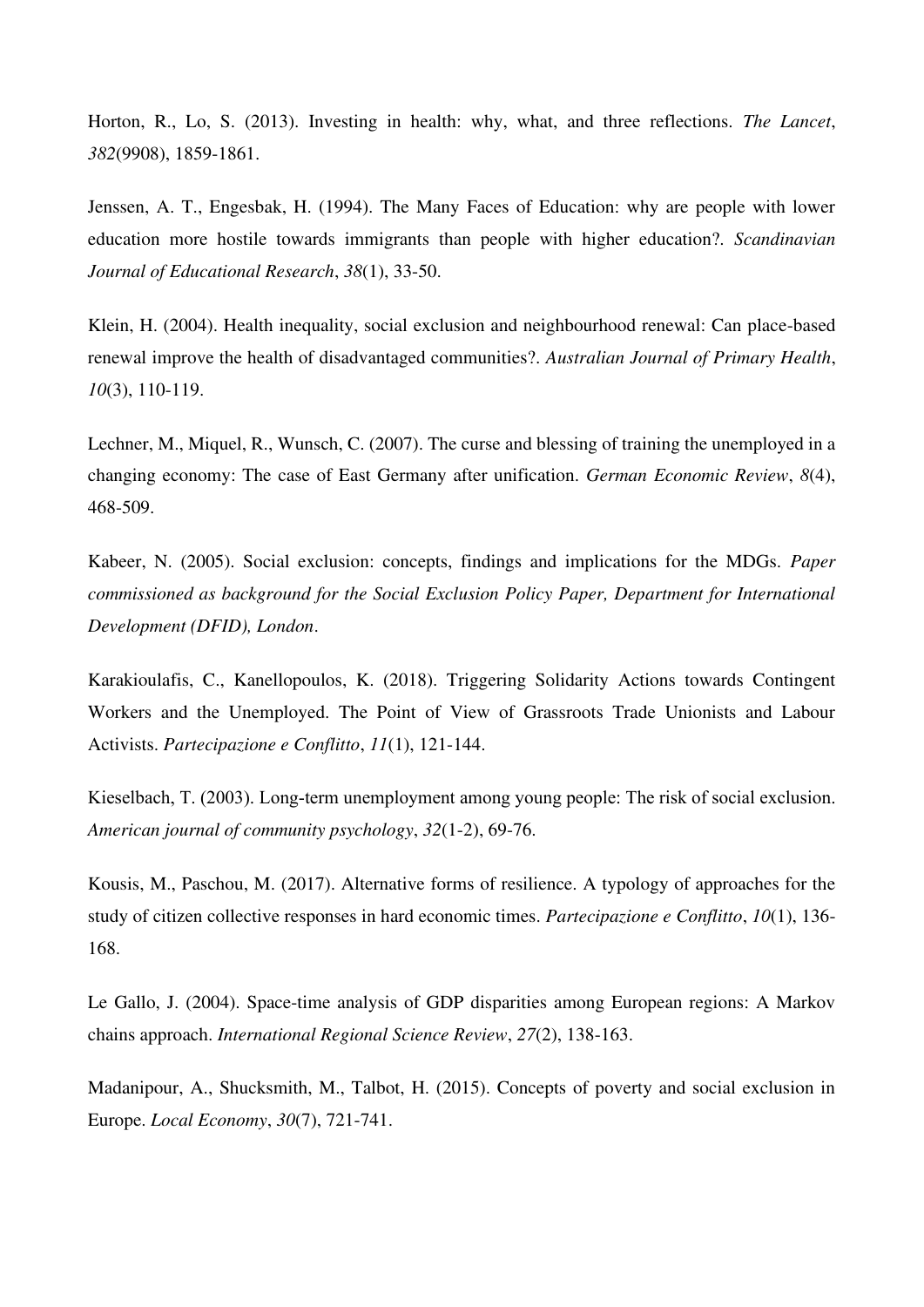Marcińczak, S. (2012). The evolution of spatial patterns of residential segregation in Central European Cities: The Łódź Functional Urban Region from mature socialism to mature post-socialism. *Cities*, *29*(5), 300-309.

Martin, C., Leaper, R. A. B. (1996). French review article: the debate in France over "social exclusion". *Social Policy & Administration*, *30*(4), 382-392.

Martori, J. C., Apparicio, P. (2011). Changes in spatial patterns of the immigrant population of a southern European metropolis: the case of the Barcelona metropolitan area (2001–2008). *Tijdschrift voor economische en sociale geografie*, *102*(5), 562-581.

Mayes, D. G. (2002). Social exclusion and macro-economic policy in Europe: a problem of dynamic and spatial change. *Journal of European Social Policy*, *12*(3), 195-209.

Mohaupt, S. (2009). Resilience and social exclusion. *Social Policy and Society*, *8*(1), 63-71.

Morgan, C., Burns, T., Fitzpatrick, R., Pinfold, V., Priebe, S. (2007). Social exclusion and mental health: conceptual and methodological review. *The British Journal of Psychiatry*, *191*(6), 477-483.

Moulaert, F., Ailenei, O. (2005). Social economy, third sector and solidarity relations: A conceptual synthesis from history to present. *Urban studies*, *42*(11), 2037-2053.

Nolan, B., Marx, I. (2009). Economic inequality, poverty, and social exclusion. *The Oxford handbook of economic inequality,* 315-341.

O'Grady, A., Pleasence, P., Balmer, N. J., Buck, A., Genn, H. (2004). Disability, social exclusion and the consequential experience of justiciable problems. *Disability & Society*, *19*(3), 259-272.

O'Shea, S., Lysaght, P., Roberts, J., Harwood, V. (2016). Shifting the blame in higher education– social inclusion and deficit discourses. *Higher Education Research & Development*, *35*(2), 322-336.

Obinger, H., Schmitt, C., Starke, P. (2013). Policy diffusion and policy transfer in comparative welfare state research. *Social Policy & Administration*, *47*(1), 111-129.

Papadaki, M., Kalogeraki, S. (2018). Exploring Social and Solidarity Economy (SSE) during the Greek Economic Crisis. *Partecipazione e Conflitto*, *11*(1), 38-69.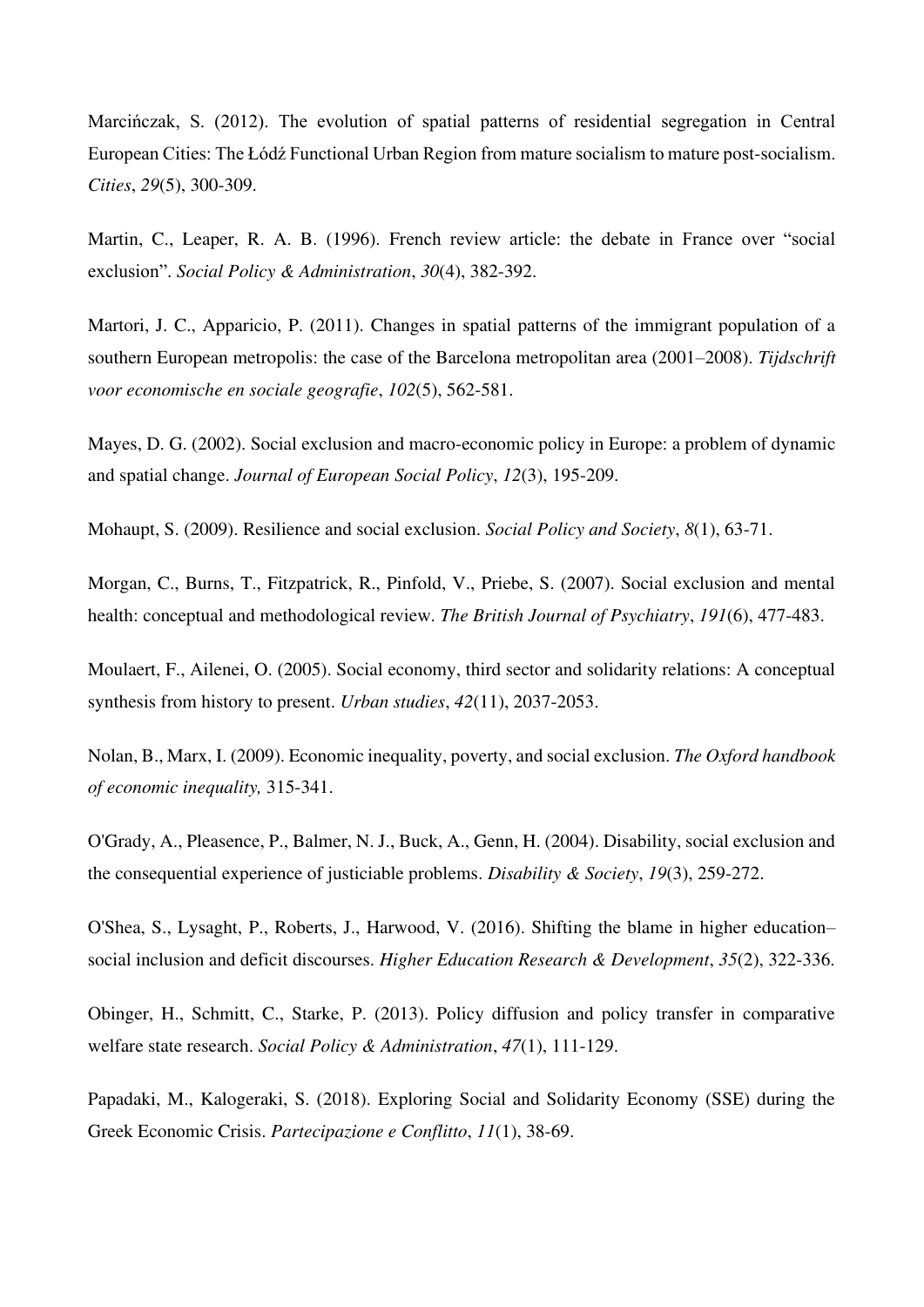Pavolini, E., León, M., Guillén, A. M., Ascoli, U. (2016). From Austerity to Permanent Strain? The European Union and Welfare State Reform in Italy and Spain. In *The sovereign debt crisis, the EU and welfare state reform*, 131-157. Palgrave Macmillan, London.

Piketty, T. (2015). About capital in the twenty-first century. *American Economic Review*, *105*(5), 48- 53.

Psycharis, Y., Kallioras, D., Pantazis, P. (2014). Economic crisis and regional resilience: detecting the 'geographical footprint'of economic crisis in Greece. *Regional Science Policy & Practice*, *6*(2), 121-141.

Rey, S. J. (2001). Spatial empirics for economic growth and convergence. *Geographical analysis*, *33*(3), 195-214.

Santana, P. (2002). Poverty, social exclusion and health in Portugal. *Social Science & Medicine*, *55*(1), 33-45.

Schettini, D., Azzoni, C. R., Paez, A. (2011). Neighborhood and efficiency in manufacturing in Brazilian regions: a spatial Markov chain analysis. *International Regional Science Review*, *34*(4), 397-418.

Selwyn, N., Gorard, S., Williams, S. (2001). Digital divide or digital opportunity? The role of technology in overcoming social exclusion in US education. *Educational Policy*, *15*(2), 258-277.

Shipan, C. R., Volden, C. (2012). Policy diffusion: Seven lessons for scholars and practitioners. *Public Administration Review*, *72*(6), 788-796.

Silver, H. (1994). Social exclusion and social solidarity: Three paradigms. *International Labour Review*, *133*(5, 6), 531.

Silver, H., Miller, S. M. (2003). Social exclusion. *Indicators*, *2*(2), 5-21.

Spandler, H. (2007). From social exclusion to inclusion? A critique of the inclusion imperative in mental health. *Medical Sociology Online*, *2*(2), 3-16.

Spicker, P. (1997). Exclusion. *Journal of Common Market Studies*, *35*(1), 133-143.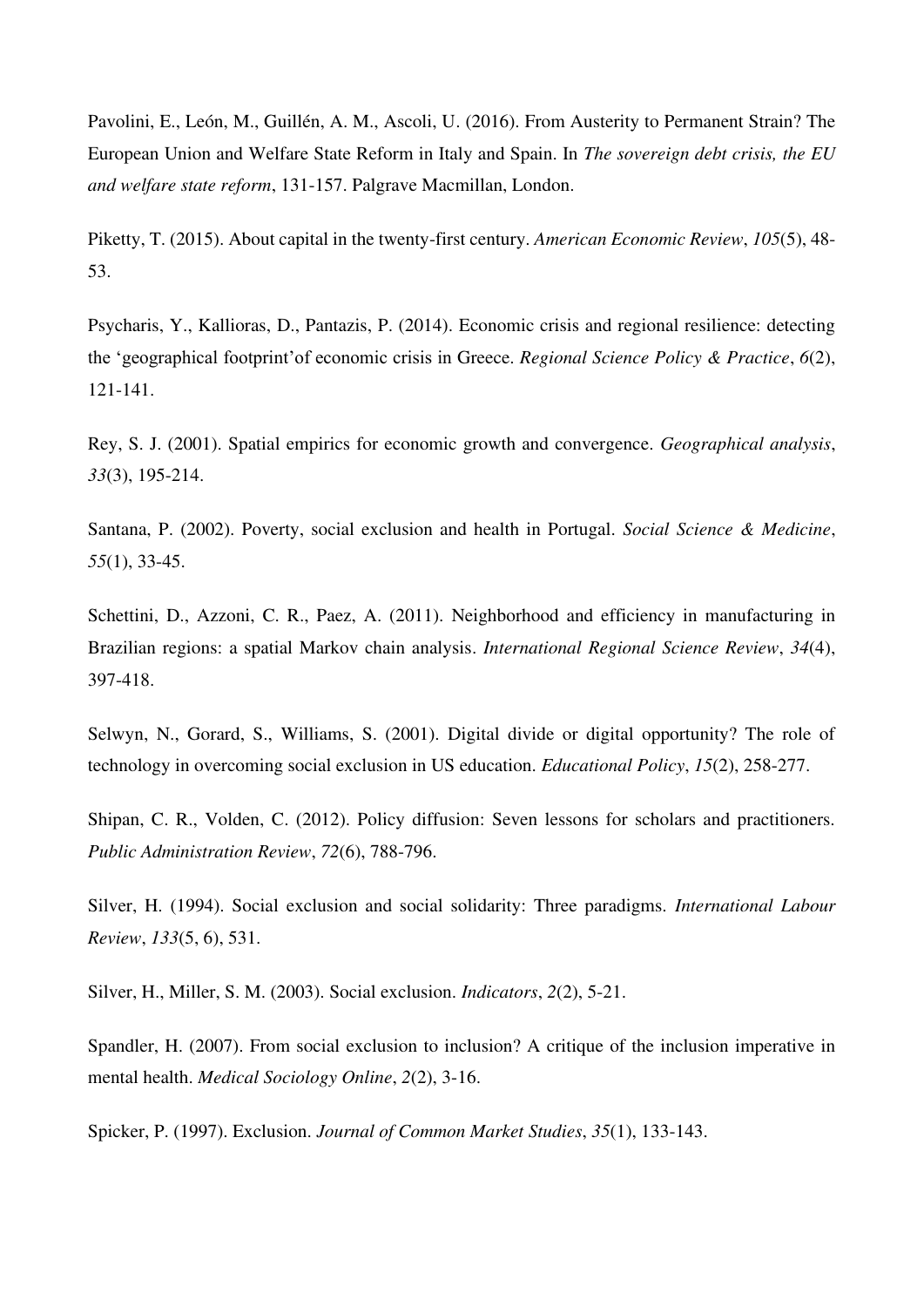Thomas, A. C., Gaspart, F. (2015). Does poverty trap rural Malagasy households?. *World Development*, *67*, 490-505.

Thompson, R. (2011). Individualisation and social exclusion: the case of young people not in education, employment or training. *Oxford Review of Education*, *37*(6), 785-802.

Van Ours, J. C. (2004). The locking-in effect of subsidized jobs. *Journal of Comparative Economics*, *32*(1), 37-55.

Van Ours, J. C., Vodopivec, M. (2006). How shortening the potential duration of unemployment benefits affects the duration of unemployment: Evidence from a natural experiment. *Journal of Labor economics*, *24*(2), 351-378.

Van Vliet, O. (2010). Divergence within convergence: Europeanization of social and labour market policies. *European Integration*, *32*(3), 269-290.

Vettoretto, L. (2009). A preliminary critique of the best and good practices approach in European spatial planning and policy-making. *European Planning Studies*, *17*(7), 1067-1083.

von Jacobi, N., Nicholls, A., Chiappero-Martinetti, E. (2017). Theorizing social innovation to address marginalization. *Journal of Social Entrepreneurship*, *8*(3), 265-270.

Ward, N. (2009). Social exclusion, social identity and social work: Analysing social exclusion from a material discursive perspective. *Social Work Education*, *28*(3), 237-252.

Welsh, M. (2014). Resilience and responsibility: governing uncertainty in a complex world. *The Geographical Journal*, *180*(1), 15-26.

Whitty, G. (2001). Education, social class and social exclusion. *Journal of Education Policy*, *16*(4), 287-295.

Wooldridge, J. M. (2002). *Econometric Analysis of Cross Section and Panel Data*. MIT press, Cambridge.

Wright, N., Stickley, T. (2013). Concepts of social inclusion, exclusion and mental health: a review of the international literature. *Journal of Psychiatric and Mental Health Nursing*, *20*(1), 71-81.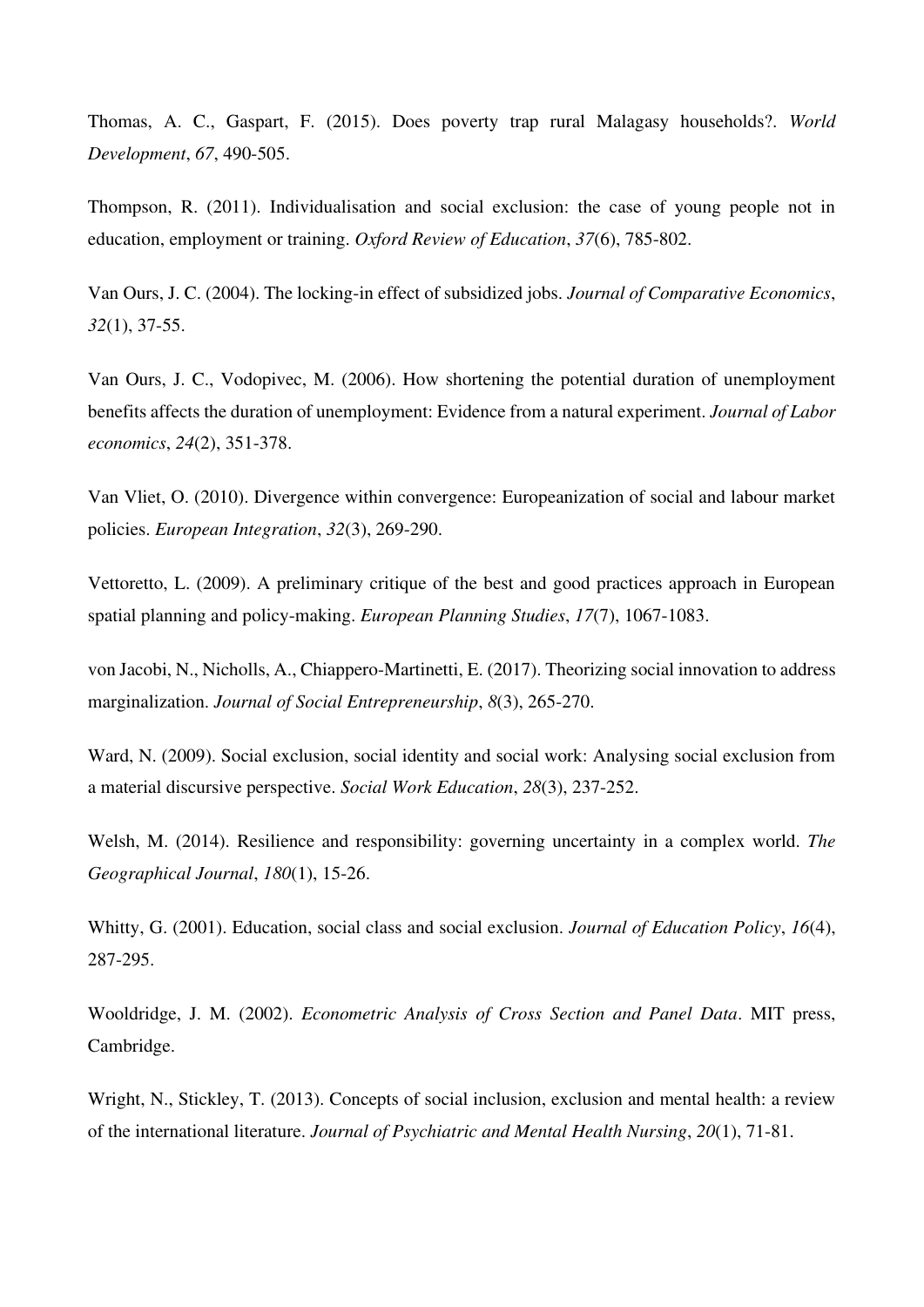# **Appendix**

| Variable              | Sargan Test                                                  | Hausman test |
|-----------------------|--------------------------------------------------------------|--------------|
| Social Exclusion      | 0.173                                                        | 0.35         |
|                       | (0.677)                                                      | (0.986)      |
| Poverty               | 0.413                                                        | 0.84         |
|                       | (0.520)                                                      | (0.933)      |
| Material deprivation  | 0.112                                                        | 0.27         |
|                       | (0.738)                                                      | (0.991)      |
| Low Intensity of Work | 0.234                                                        | 0.40         |
|                       | (0.629)                                                      | (0.982)      |
| $\mathbf{v}$          | $\mathbf{r}$<br>$\mathbf{r}$ , and the state of $\mathbf{r}$ | $\mathbf{r}$ |

**Table A1. Diagnostic Tests** 

The robust versions of the Sargan and Hausman tests fail to reject to null hypothesis, pointing to the validity of the first step of our analysis.

|                           | Social Exclusion | Poverty       | <b>Material Deprivation</b> | Low intensity<br>of Work |
|---------------------------|------------------|---------------|-----------------------------|--------------------------|
| Unemployment <sup>†</sup> | 0.493            | 0.148         | 0.418                       | 0.593                    |
|                           | $(0.053)$ ***    | $(0.045)$ *** | $(0.055)$ ***               | $(0.032)$ ***            |
| Education                 | $-0.027$         | $-0.107$      | 0.135                       | 0.018                    |
|                           | (0.047)          | $(0.041)$ *** | $(0.040)$ ***               | (0.031)                  |
| EQI                       | $-5.945$         | $-3.448$      | $-5.886$                    | $-0.577$                 |
|                           | $(0.671)$ ***    | $(0.570)$ *** | $(0.573)$ ***               | $(0.340)^*$              |
| Life Expectancy           | $-0.446$         | 0.329         | $-1.042$                    | 0.152                    |
|                           | $(0.166)$ ***    | $(0.109)$ *** | $(0.184)$ ***               | (0.108)                  |
| cons                      | 56.072           | $-4.066$      | 78.293                      | $-9.914$                 |
|                           | $(13.418)$ ***   | (8.735)       | $(15.128)$ ***              | (9.174)                  |
| $\overline{N}$            | 1,061            | 1,061         | 1,061                       | 1,061                    |

#### **Table A2. Variable Purification**

\* *p*<0.1; \*\* *p*<0.05; \*\*\* *p*<0.01; *<sup>ǂ</sup> endogenous variable, instrumented*

Not surprisingly, unemployment increases social exclusion, institutional quality reduces it and life expectancy – which proxies health – reduces it as well. The coefficient estimates associated to these variables are significant at the 1% level. Education instead, though reporting a negative impact on social exclusion, fails to produce a significant coefficient.

*Note: p-values are shown in parentheses*